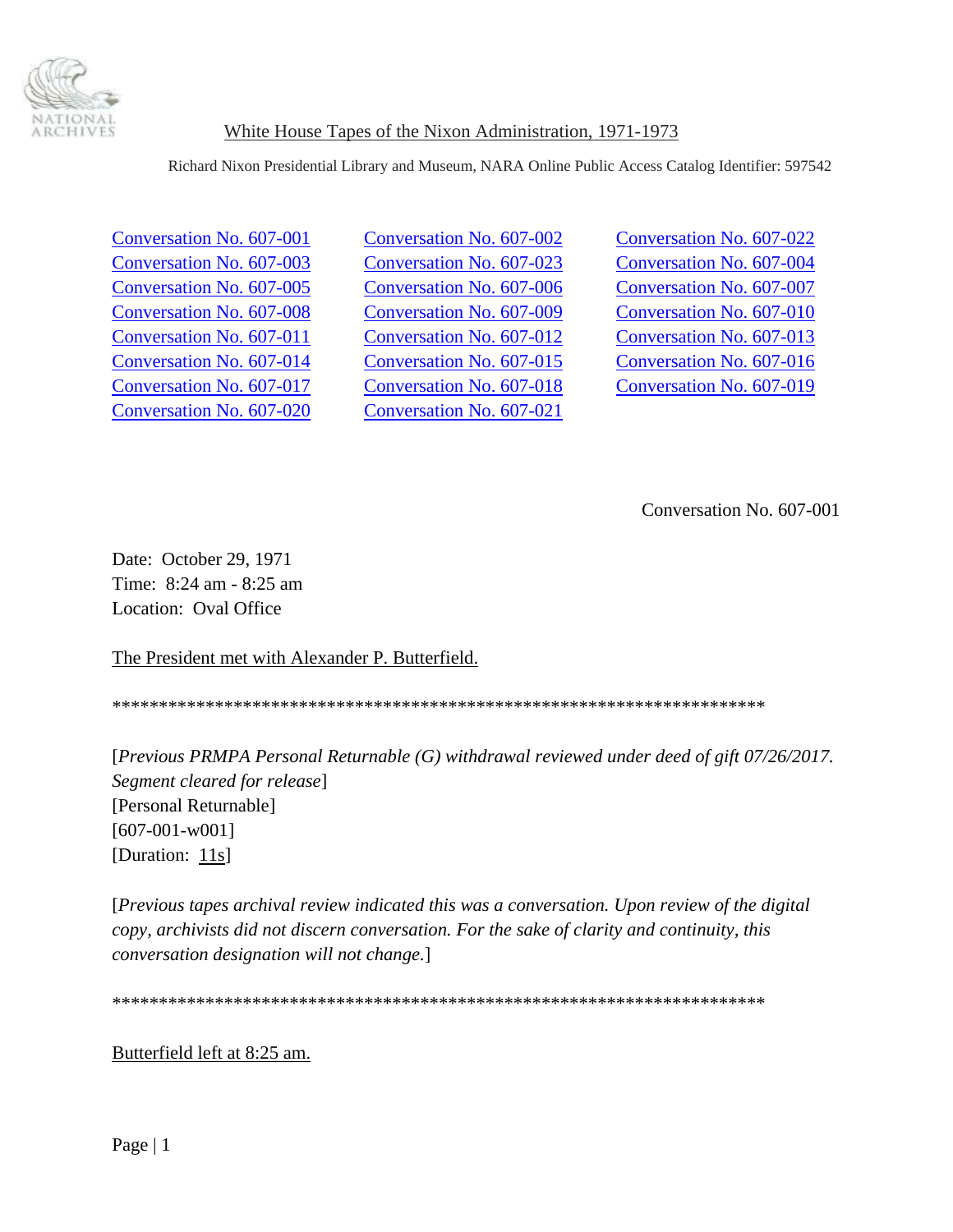<span id="page-1-0"></span>

Richard Nixon Presidential Library and Museum, NARA Online Public Access Catalog Identifier: 597542

Conversation No. 607-002

Date: October 29, 1971 Time: 8:26 am - 8:30 am Location: Oval Office

The President talked with Hugh Scott.

[See Conversation No. 013-023]

Conversation No. 607-022

Date: October 29, 1971 Time: Unknown between 8:30 am and 8:40 am Location: Oval Office

The President praises King Timahoe.

Conversation No. 607-003

Date: October 29, 1971 Time: Unknown between 8:30 am and 8:40 am Location: Oval Office

The President met with an unknown person.

\*\*\*\*\*\*\*\*\*\*\*\*\*\*\*\*\*\*\*\*\*\*\*\*\*\*\*\*\*\*\*\*\*\*\*\*\*\*\*\*\*\*\*\*\*\*\*\*\*\*\*\*\*\*\*\*\*\*\*\*\*\*\*\*\*\*\*\*\*\*

[*Previous PRMPA Personal Returnable (G) withdrawal reviewed under deed of gift 07/26/2017. Segment cleared for release*] [Personal Returnable]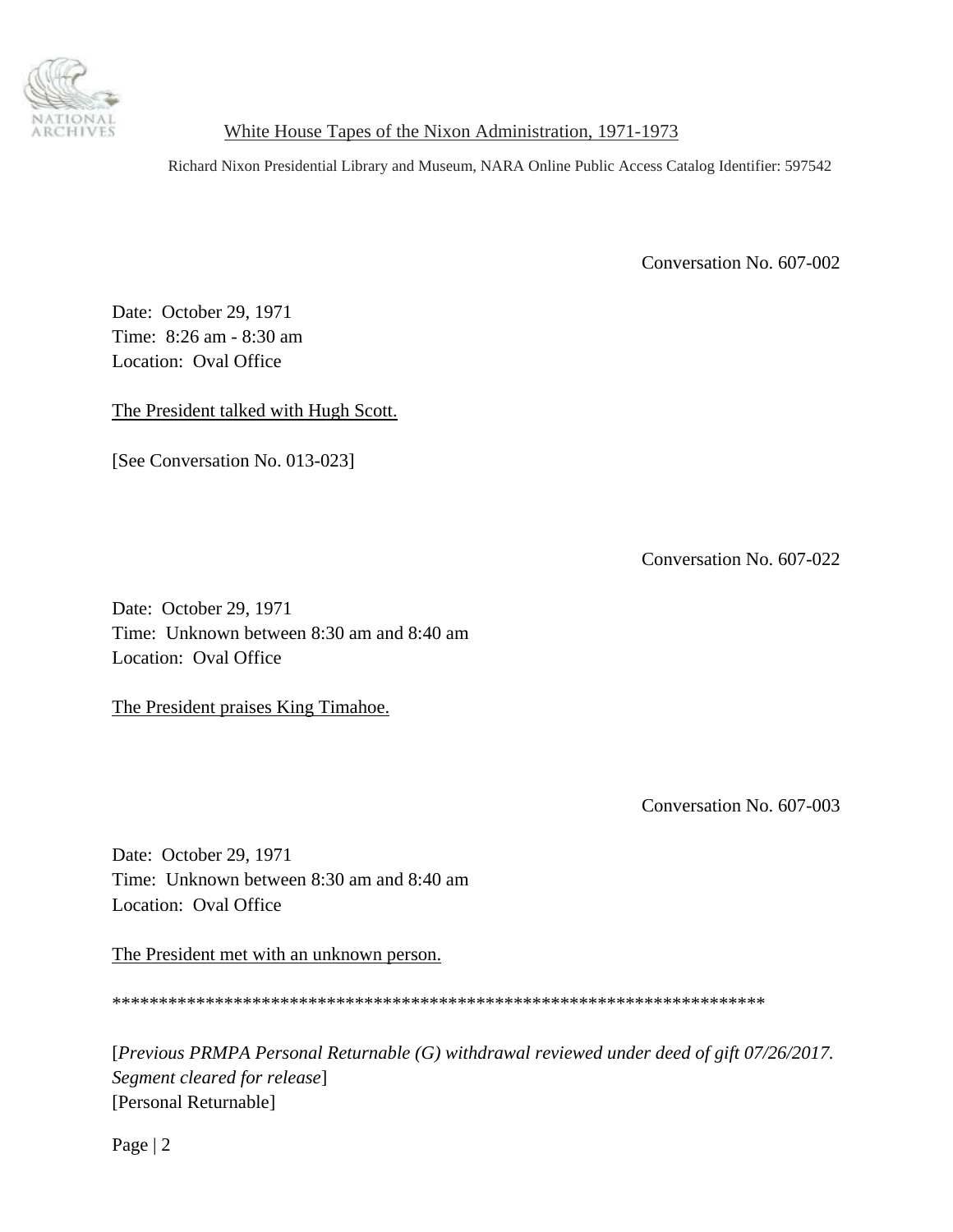<span id="page-2-0"></span>

Richard Nixon Presidential Library and Museum, NARA Online Public Access Catalog Identifier: 597542

[607-003-w001] [Duration: 15s]

> Manolo Sanchez's location -The President's request

\*\*\*\*\*\*\*\*\*\*\*\*\*\*\*\*\*\*\*\*\*\*\*\*\*\*\*\*\*\*\*\*\*\*\*\*\*\*\*\*\*\*\*\*\*\*\*\*\*\*\*\*\*\*\*\*\*\*\*\*\*\*\*\*\*\*\*\*\*\*

The unknown person left at an unknown time before 8:40 am.

Conversation No. 607-023

Date: October 29, 1971 Time: Unknown between 8:30 am and 8:40 am Location: Oval Office

The President praises King Timahoe.

Conversation No. 607-004

Date: October 29, 1971 Time: 8:40 am - 10:35 am Location: Oval Office

The President met with H. R. ("Bob") Haldeman.

 Previous dinner for Josip Broz Tito -Haldeman's mother -Previous State Dinners -Strolling strings -Dancing -Trumpets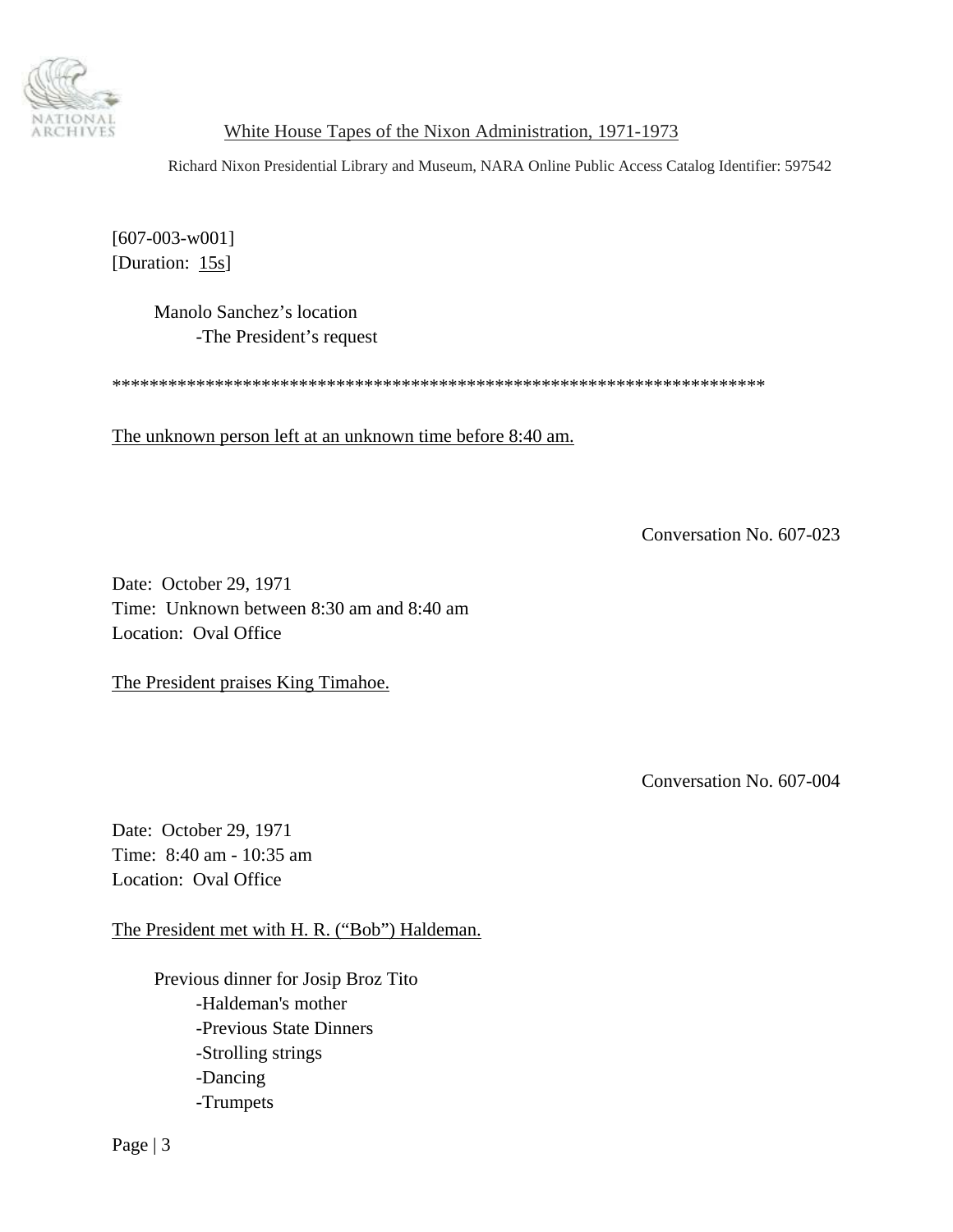

Richard Nixon Presidential Library and Museum, NARA Online Public Access Catalog Identifier: 597542

 -Pageantry -Entertainment -Gail Robinson -The President's view -Peggy Lee -Social aides -Mrs. Broz's conversation with Mrs. Haldeman -Paul W. Trousdale

### Sanchez entered at an unknown time after 8:40 am.

Cigars

-Tito

-Gift from the President

### Sanchez left at an unknown time before 9:58 am.

Tito

 -The President's view -Travels -Compared with Haile Selassie -Communist countries -Europe -Spain -Latin America -Middle East -Far East

### Yugoslavia

 -People -Croatia -Serbia -The President's view -Haldeman's view -History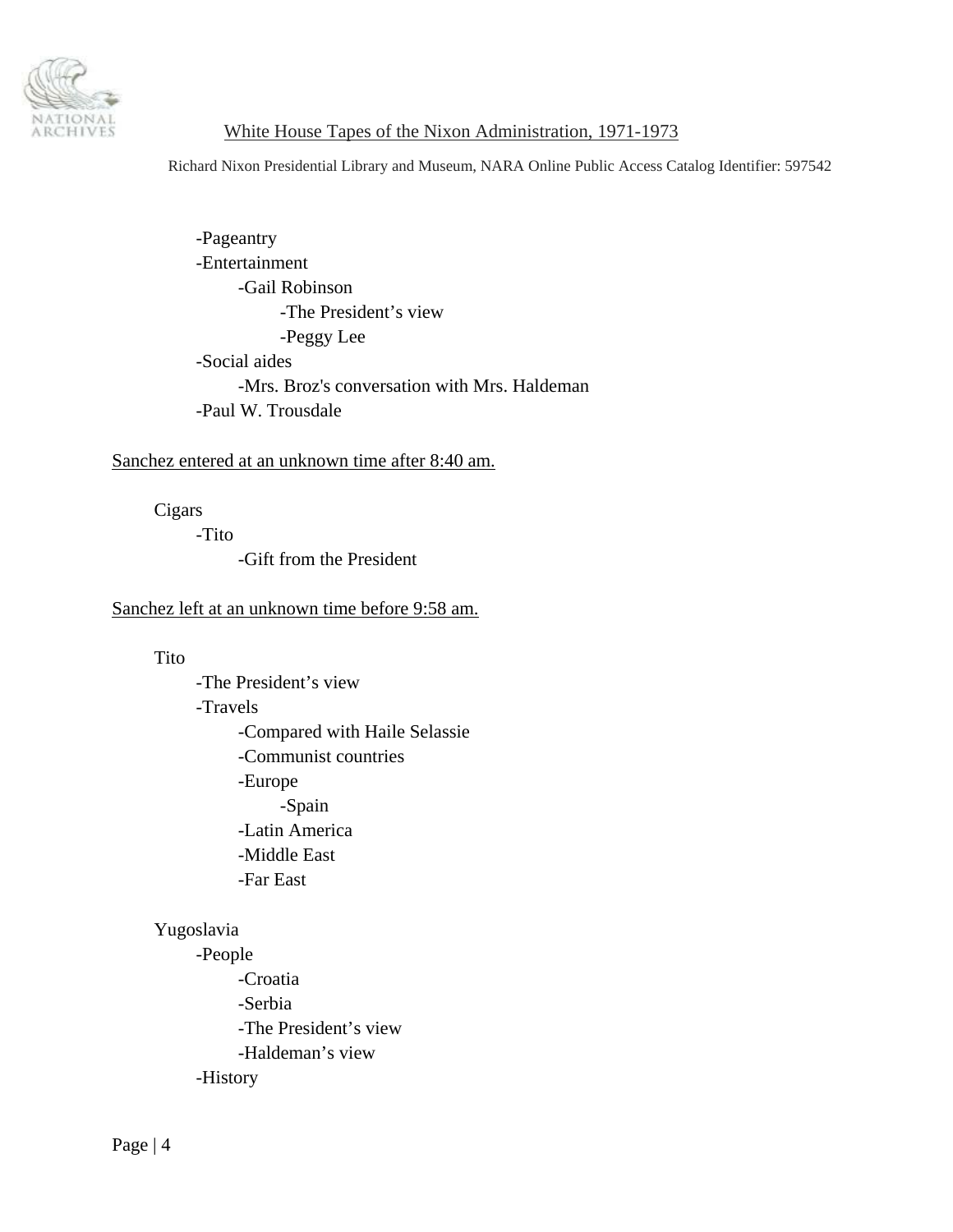

Richard Nixon Presidential Library and Museum, NARA Online Public Access Catalog Identifier: 597542

Arrival ceremonies

 Clifford M. Hardin -Possible successor -Clarence D. Palmby -Donald E. Johnson -John C. Whitaker -Background -Education -Farm implement business -Chicken feed business -Farm accounting -Nelson A. Rockefeller -Johnson -The President's view -Letter after the President's election -Proposed meeting with the President -Forthcoming meeting with the President -Haldeman's schedule -Possible press announcement -Hardin's forthcoming trip to Turkey

 Winton M. ("Red") Blount -Forthcoming resignation as Postmaster General -Possible press announcement -John G. Tower -Unknown man -John J. Sparkman's appearance -The President's view -Compared to Tito

#### Tito

-The President's view

Previous Senate vote

-The President's previous telephone call to Hugh Scott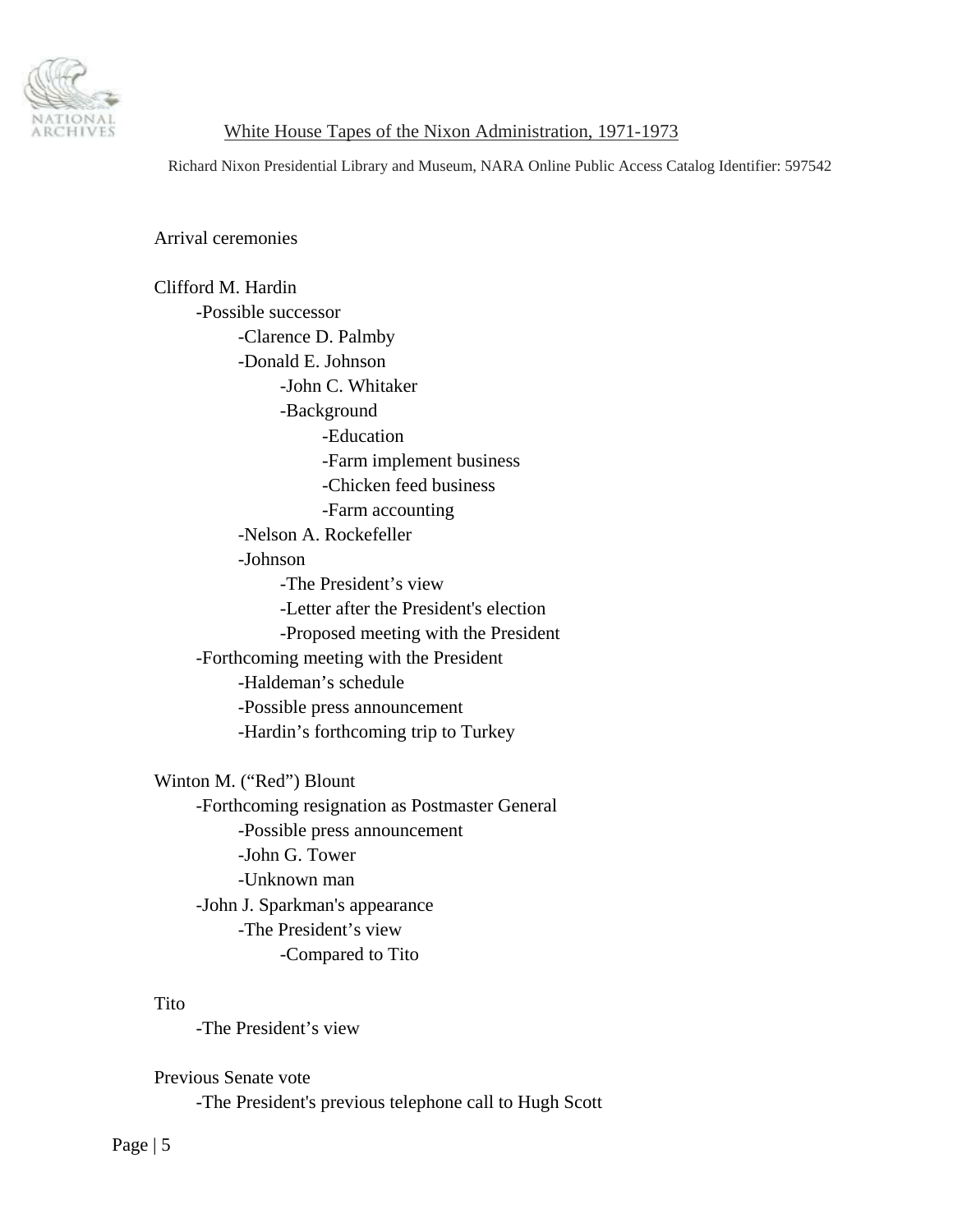

Richard Nixon Presidential Library and Museum, NARA Online Public Access Catalog Identifier: 597542

 -Robert C. Byrd's efforts -Vietnam negotiations -Cambodia

| Henry A. Kissinger |                                                                       |
|--------------------|-----------------------------------------------------------------------|
|                    | -Previous conversation with Haldeman                                  |
|                    | -Haldeman's view                                                      |
|                    | -William P. Rogers                                                    |
|                    | -Kissinger's view                                                     |
|                    | -Views on United Nations [UN] vote to expel Taiwan                    |
|                    | -Schedule                                                             |
|                    | -Previous trips to People's Republic of China [PRC]                   |
|                    | -Press coverage                                                       |
|                    | -The President's view                                                 |
|                    | -The President's forthcoming trip to People's Republic of China [PRC] |
|                    | -Kissinger's proposed trip to People's Republic of China [PRC]        |
|                    | -Rogers                                                               |

### Rogers

 -Role on the president's forthcoming trip to People's Republic of China [PRC] -Comments regarding the President's statement on United Nations [UN] vote -Kissinger -Rogers's appearance before the Senate Foreign Relations Committee -Television -Previous conversation with Ronald L. Ziegler -Haldeman's view -Treatment by the White House -Proposed trips to Europe and Latin America -Haldeman's view -Compared to John B. Connally -Statements by Rogers -Compared to other Cabinet officers -Congressional testimony United Nations [UN] vote to expel Taiwan

-The President's statement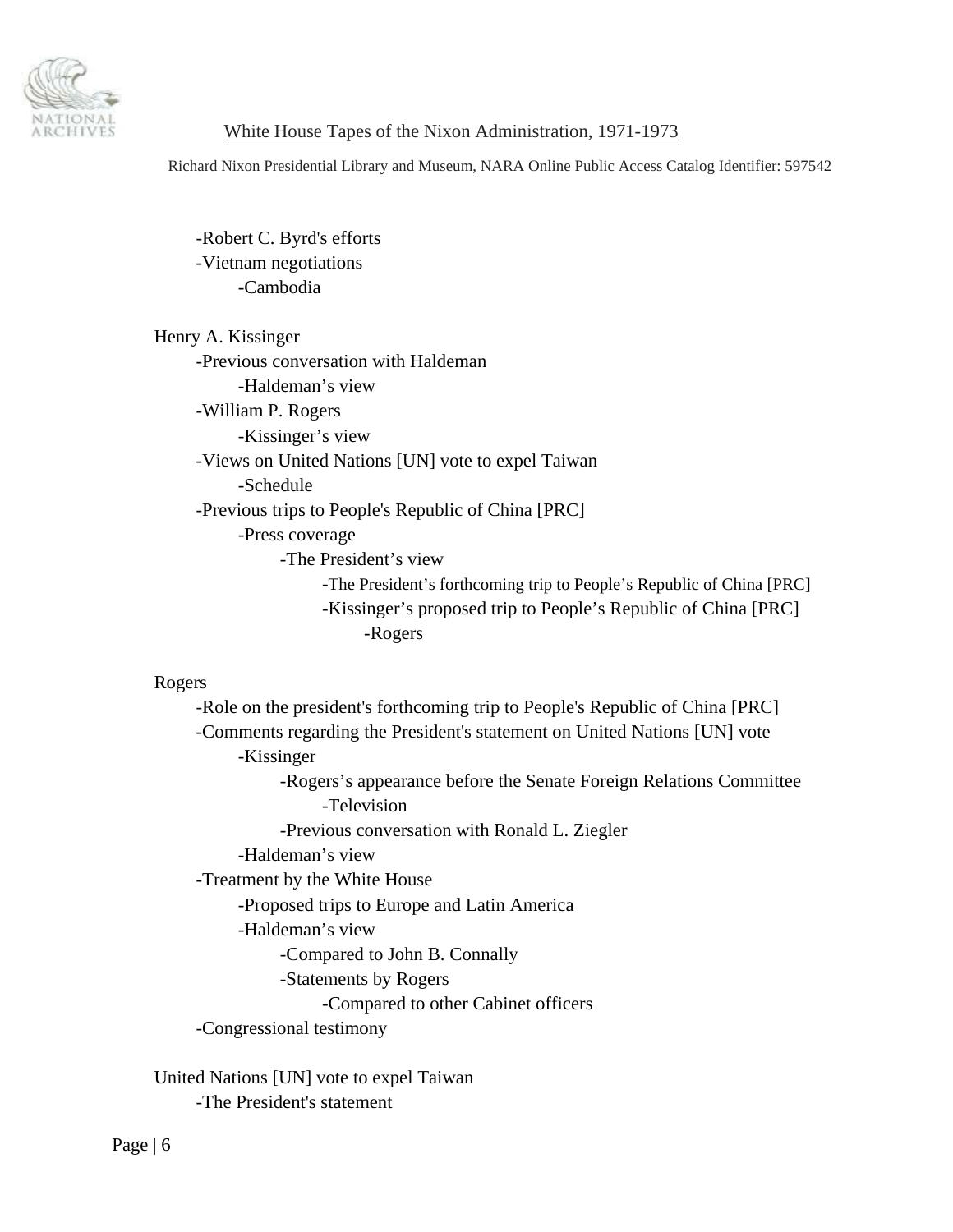

Richard Nixon Presidential Library and Museum, NARA Online Public Access Catalog Identifier: 597542

-Connally's views

**Connally**  -Haldeman's view -Views on William L. Calley, Jr. -Reaction to United Nations [UN] vote -George H.W. Bush

#### Bush

 -Haldeman's view -Compared to Connally -Comments to the President on United Nations [UN] vote

#### Rogers

 -Comments on the President's statements -United Nations [UN] vote -Nguyen Van Thieu -Kissinger -The President's view -Haldeman's view

 United Nations [UN] vote to expel Taiwan -Kissinger's reaction -The President's view -Conservatives' reaction -Ronald W. Reagan -Jews -Haldeman's view

# John W. Rollins

 -Previous conversation with Haldeman and John N. Mitchell -Supreme Court nominees -Support for fourth party -Possible candidates -Shirley Chisholm -Jessie L. Jackson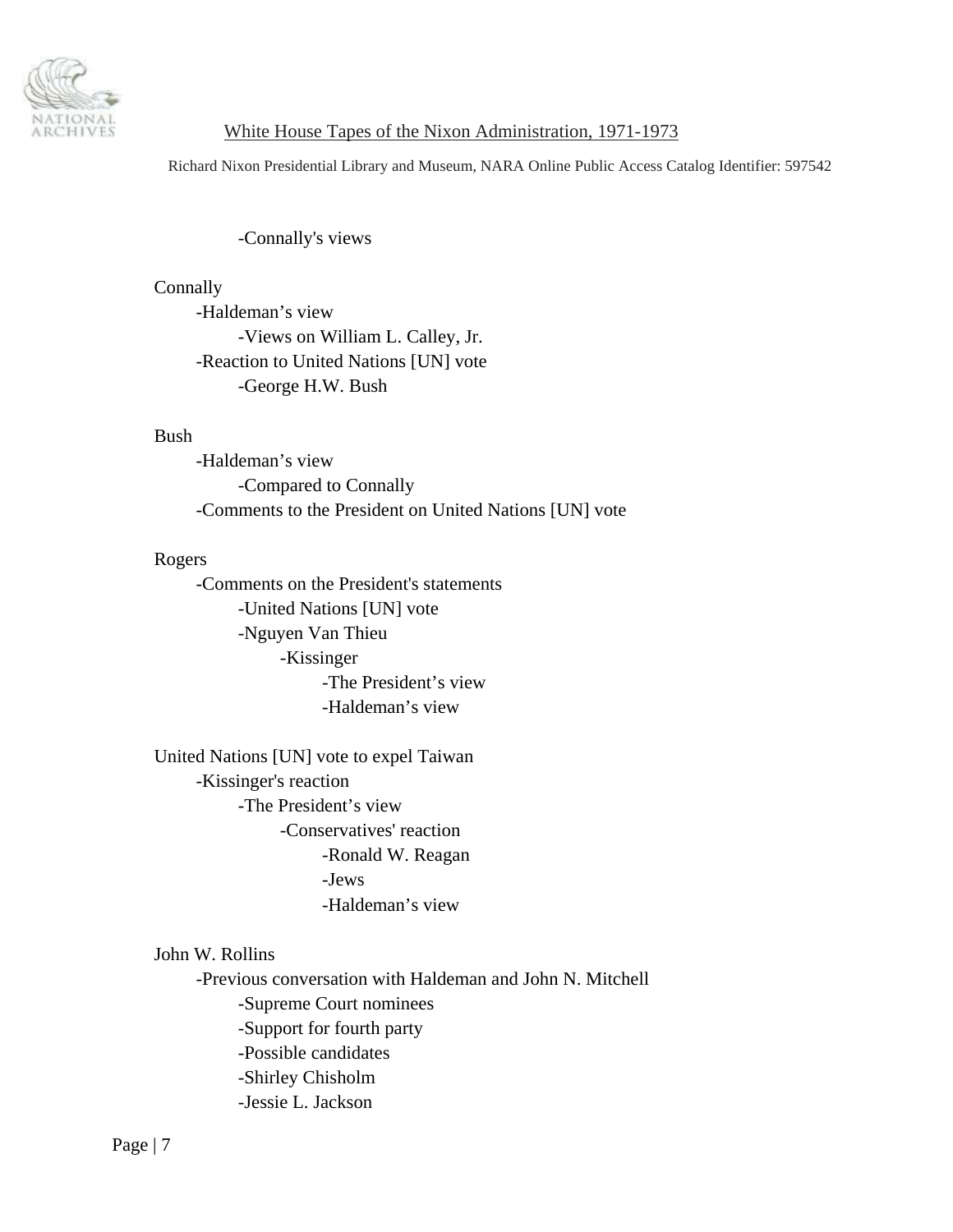

Richard Nixon Presidential Library and Museum, NARA Online Public Access Catalog Identifier: 597542

 -Financial support -Chisholm -Julian Bond -Jackson -Possible pay off for candidate

United Nations [UN] vote to expel Taiwan

 -Press coverage -Follow-up votes -Conservatives' reaction -The President's telephone call to Reagan -Rogers

**Conservatives**  -White House treatment -Supreme Court nominees -Taiwan -Forthcoming US-PRC talks

#### Neo-isolationism

 -The President's view -United Nations [UN] -Elmer H. Bobst -Delegates' reaction to vote on Taiwan -Reaction of average voters

#### Louis L. Banks

 -*Fortune* magazine -Editorial director of *Time* -Hedley W. Donovan -Henry A. Grunwald -Haldeman's view -People's Republic of China [PRC] -Economy -Donovan -Selecting for "Man of the Year"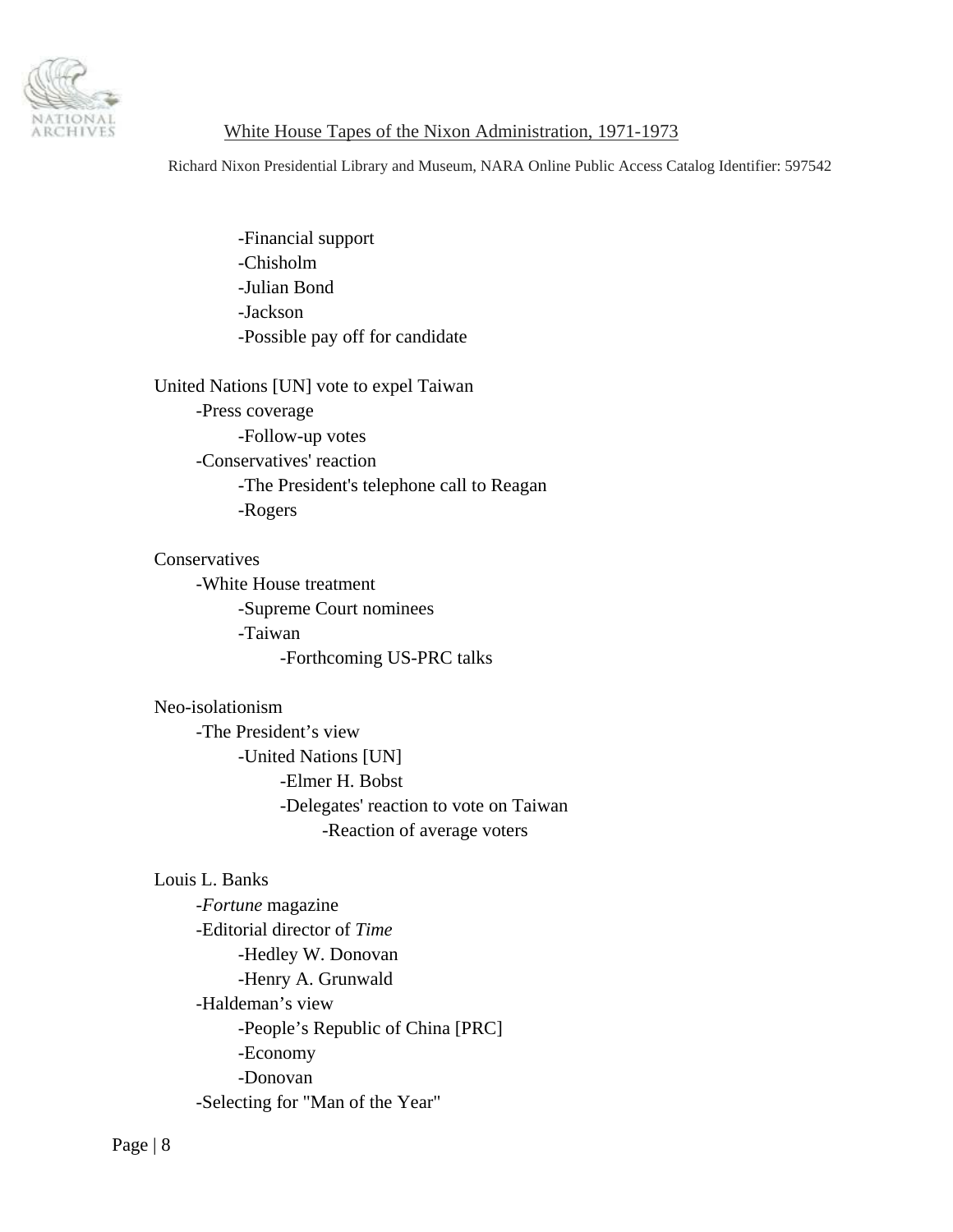

Richard Nixon Presidential Library and Museum, NARA Online Public Access Catalog Identifier: 597542

 -Banks and Donovan -Donald McI. Kendall's role -Kissinger -Rogers

 News magazines -Supreme Court nominees -Richard A. Moore -Presidential appointments

#### "Man of the Year"

 -Possible selection of the President -Kissinger -Timing -President's forthcoming trips to PRC and Soviet Union -1972 election -Alternatives -Foreign individuals -George E. Allen -Willy Brandt's efforts in 1970 -*Time* editorial board -Norway

### Rogers

 -Forthcoming Congressional testimony -Frank F. Church -Efforts -Views on the President and Kissinger -Kissinger -The President's view -United Nations [UN] -People's Republic of China [PRC] -White House treatment -White House comments on the State Department -State Department's comments on the President's policy -Kissinger's actions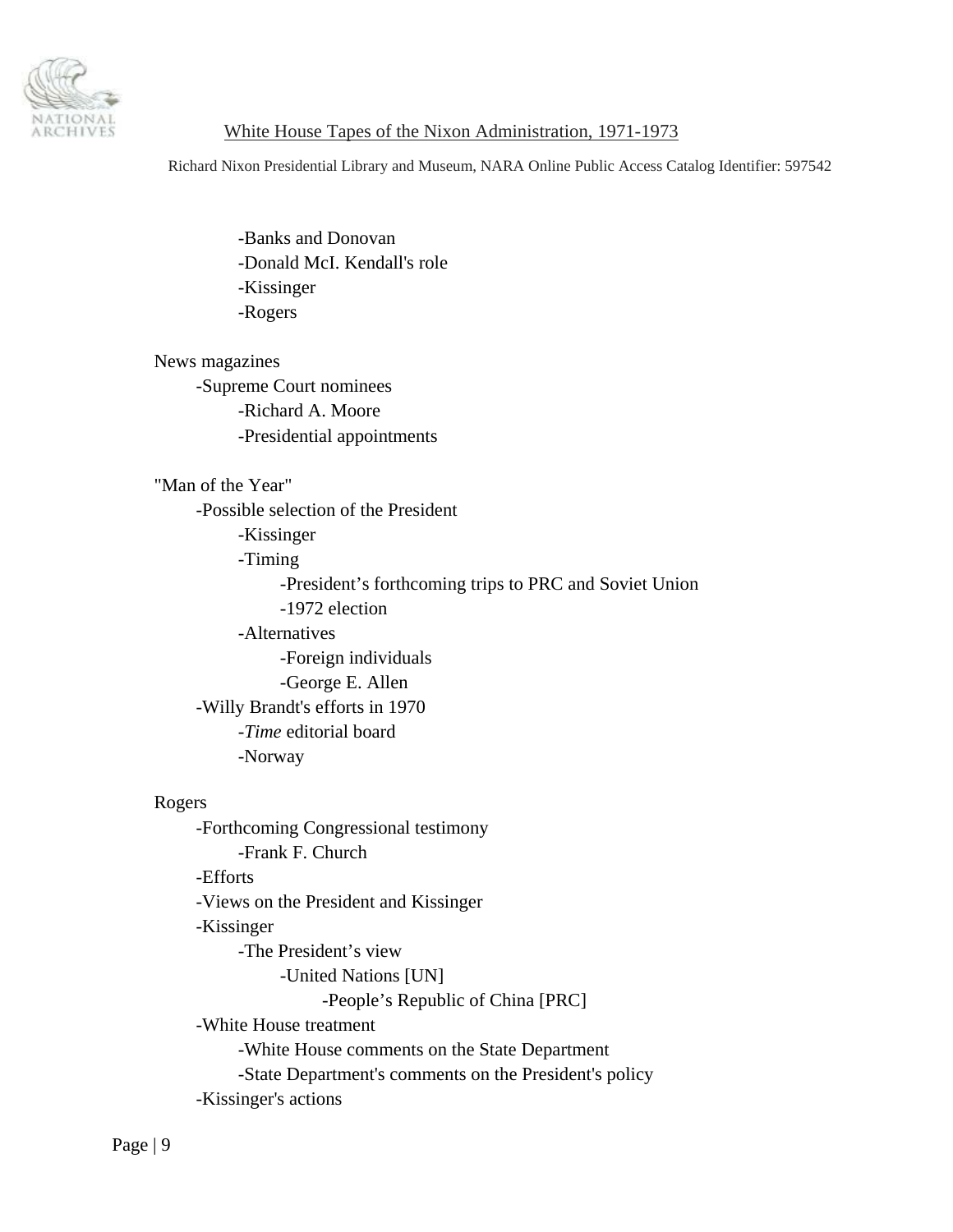

Richard Nixon Presidential Library and Museum, NARA Online Public Access Catalog Identifier: 597542

 -Haldeman's view -Views on People's Republic of China [PRC] -The President's view -Role in US foreign policy -Haldeman's view -People's Republic of China [PRC] -Vietnam -People's Republic of China [PRC] -Berlin -Strategic Arms Limitation Talks [SALT] -Soviet Union [USSR] -Relations with State Department -Compared with Kissinger -The President's view -Haldeman's view

 The Administration's foreign policy advisors -Alexander M. Haig, Jr. -Rogers -The President's view -Kissinger -Haldeman's view -Kissinger -Haldeman's view -The President's view -United Nations [UN] -Thieu

#### **Connally**

 -Advice to the President -Calley -Haldeman's view -Staff selection -Advice to the President -United Nations [UN] -Bush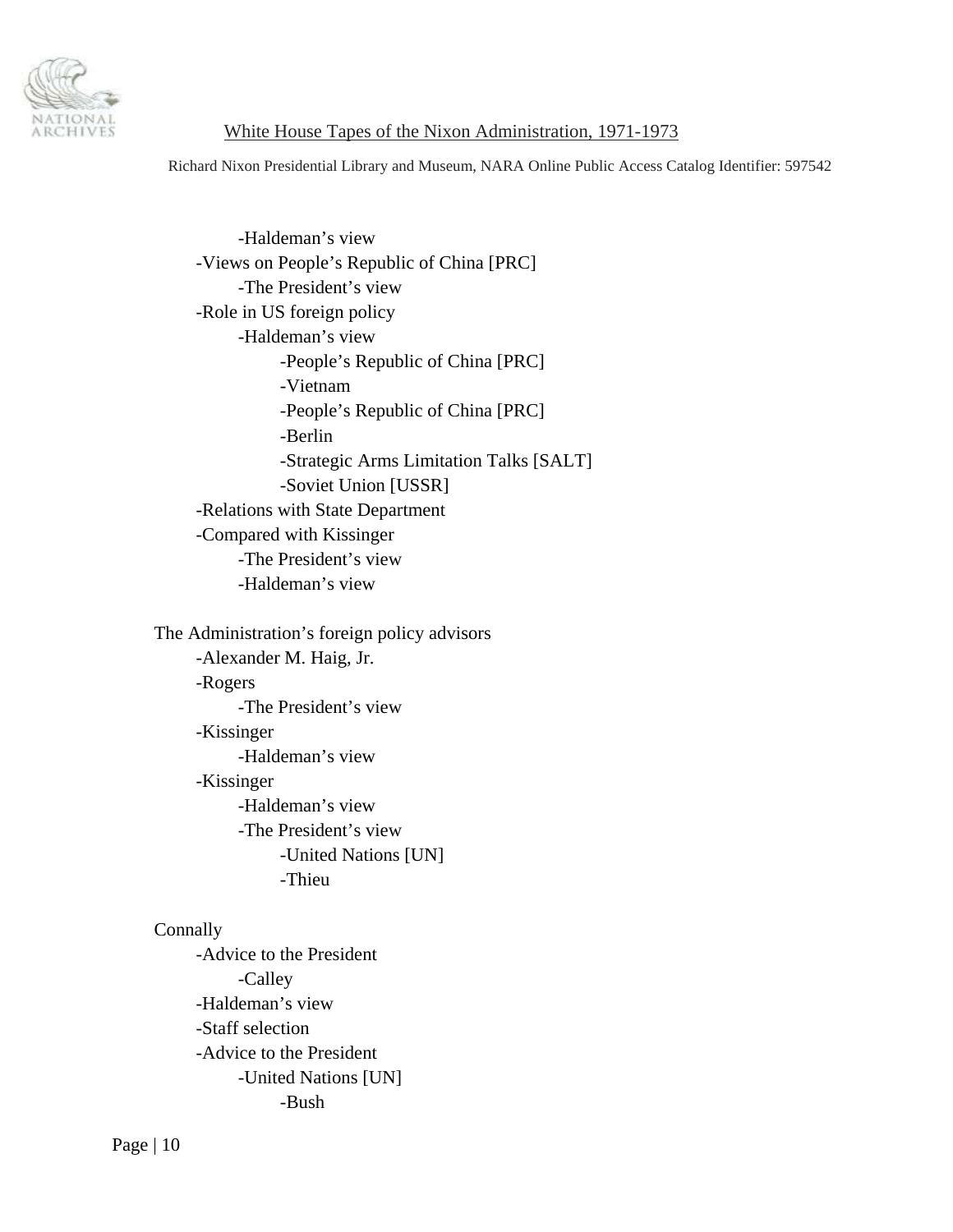

Richard Nixon Presidential Library and Museum, NARA Online Public Access Catalog Identifier: 597542

 -Staff needs -Advice to the President -Calley -Popular reaction -Cambodia -Haldeman's view -Street demonstrations -State legislatures

 United Nations [UN] vote to expel Taiwan -Ziegler's handling -The President's statement -Rogers -People's Republic of China [PRC] -United Nations [UN] -Connally's advice -Bush -Ziegler's statement

#### Ziegler

 -Performance -Compared to Kissinger -Compared to Herbert G. Klein -James E. Bassett -Background -Haldeman's view

#### Public relations

 -The President -Press coverage -Reaction -John F. Kennedy -Lyndon B. Johnson

Kissinger

-Rogers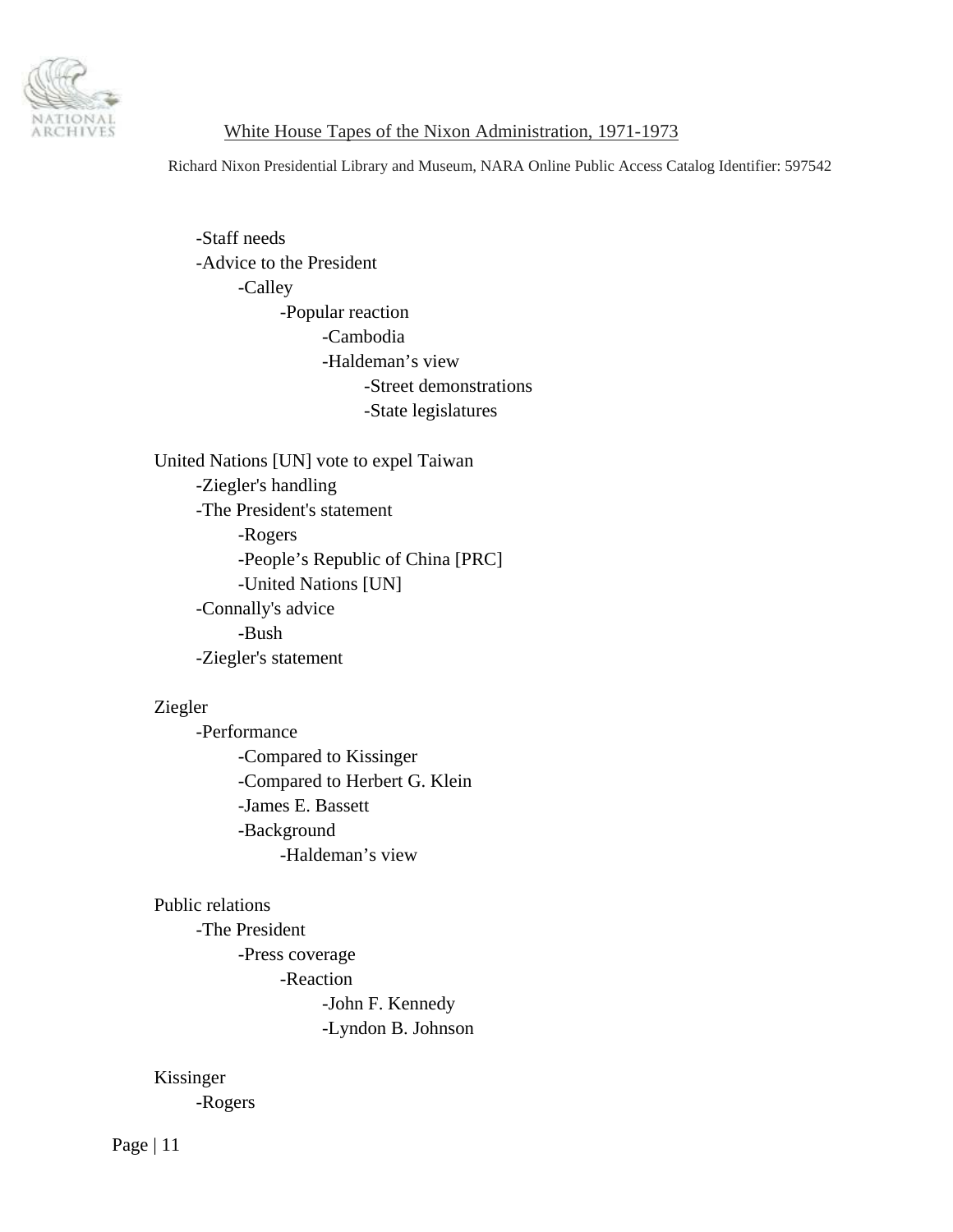

Richard Nixon Presidential Library and Museum, NARA Online Public Access Catalog Identifier: 597542

-Possible conversation with Mitchell

 Previous State dinner for Tito -Spiro T. Agnew's schedule

 US Ambassador to Spain -Cornelius V. ("Sonny") Whitney -Louie B. Nunn Mitchell -The President's view -Wife

 Previous State dinner for Tito -Mrs. John E. Swearingen -Mr. and Mrs. Joseph Coors -Haldeman's view -Vocational Guidance Committee -Golden, Colorado

 Secretary of Agriculture -Committee -Donald E. Johnson -Haldeman's possible conversation with Bryce N. Harlow -The President's view

 Veterans Administration [VA] head -Possible retired military officer -Marines -Navy -Army -Adm. Elmo R. Zumwalt, Jr.

Agnew

 -Forthcoming foundation speech -Barry M. Goldwater -Possible controversy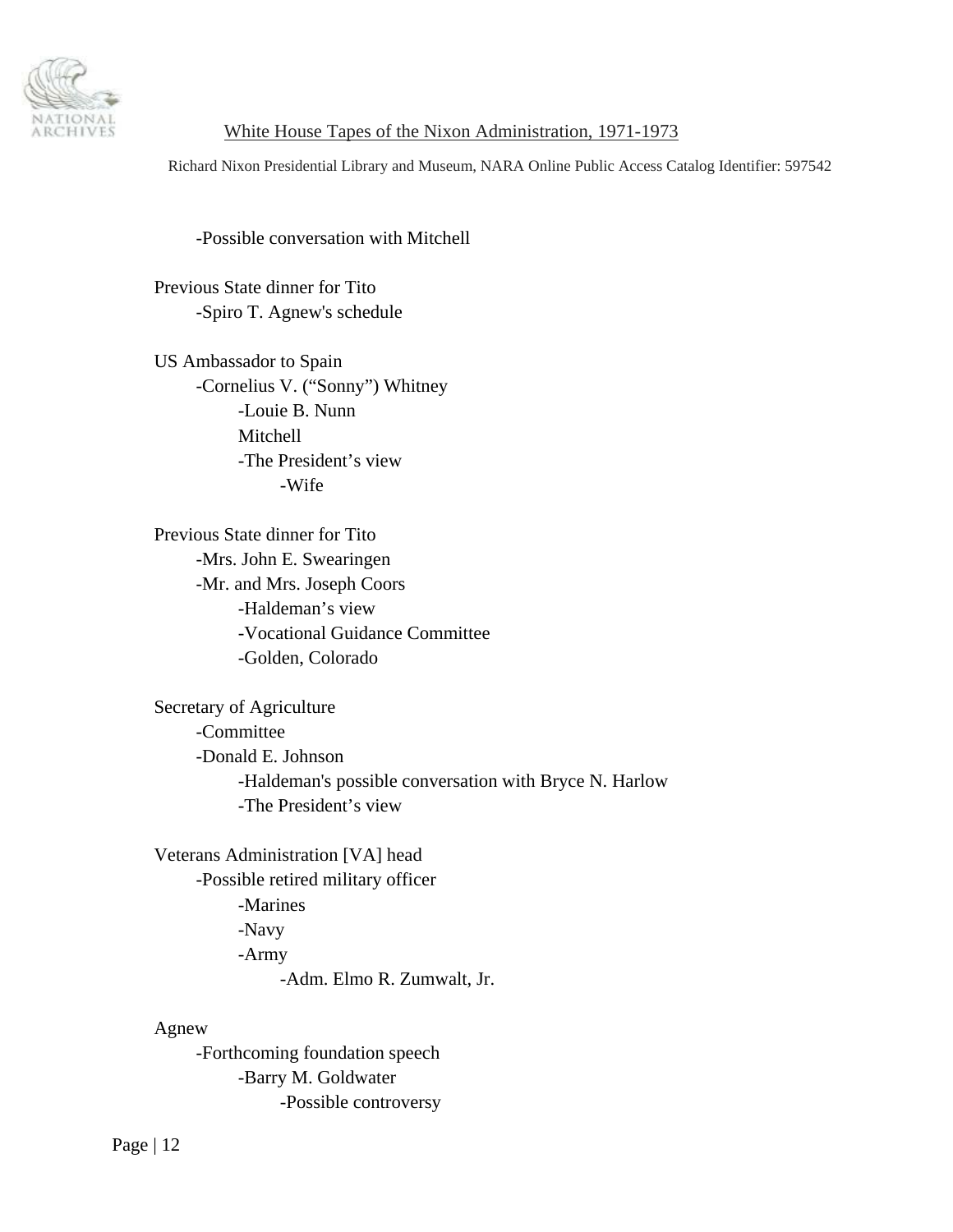

Richard Nixon Presidential Library and Museum, NARA Online Public Access Catalog Identifier: 597542

## -Edith Efron's book [The News Twisters]

 Efron's book -Roscoe Drummond -Sales -Charles W. Colson -Drummond's comments -Federal Communications Commission [FCC] -Congress

The President's forthcoming trip to People's Republic of China [PRC]

 -Ziegler -Selection of media representatives -Rogers's role -Kissinger's role -Haldeman's view -Rogers's role -The President's view

#### Kissinger

 -Health -Schedule -Proposed meeting with Rogers

### Rogers

 -Proposed trip to the Soviet Union [USSR] -Advance for forthcoming US-Soviet Summit -Role of the Secretary of State -Advance staff -Dwight L. Chapin -Kissinger -Advance for President's forthcoming trip to People's Republic of China [PRC] -European Security -Normal diplomatic relations -People's Republic of China [PRC]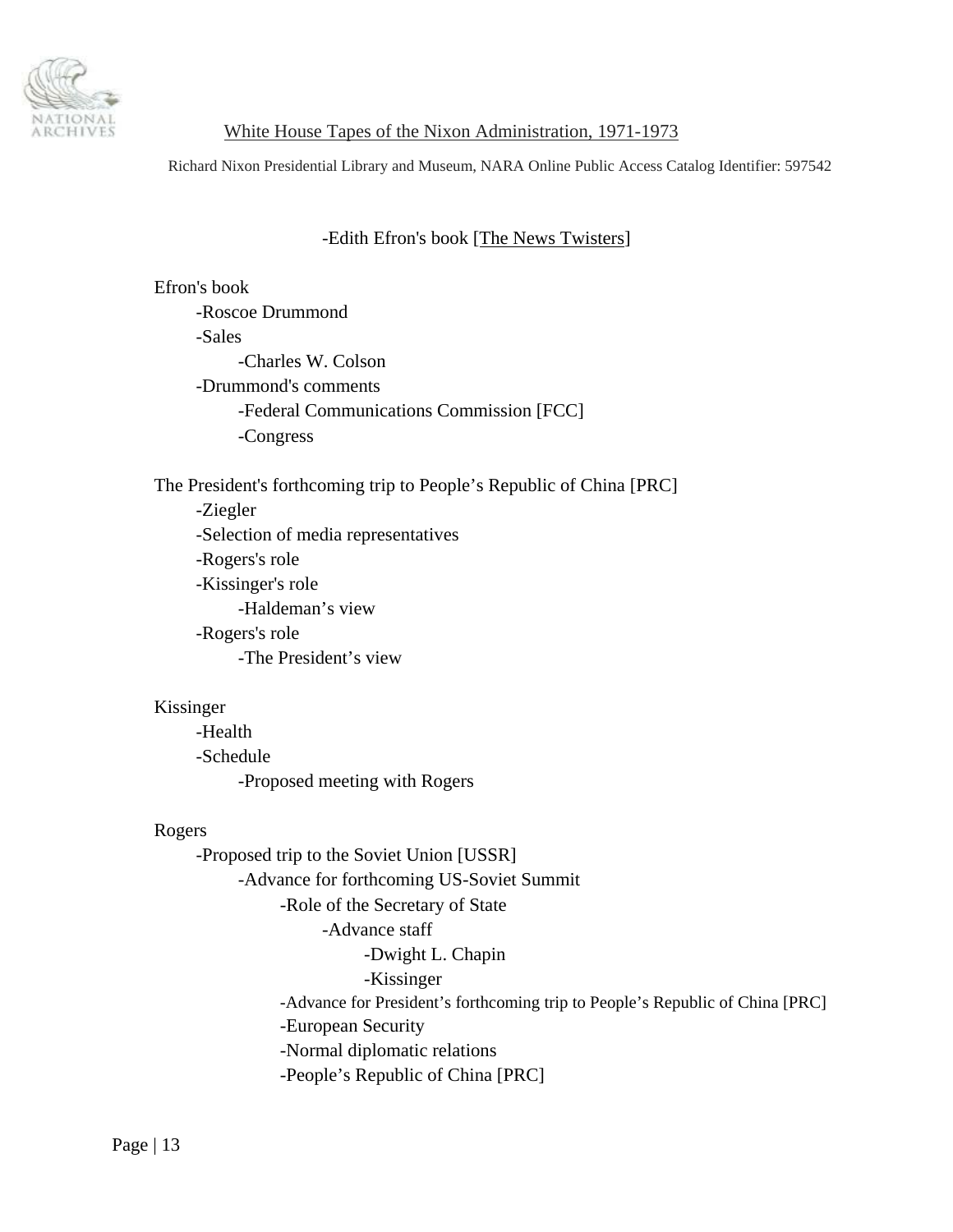

Richard Nixon Presidential Library and Museum, NARA Online Public Access Catalog Identifier: 597542

 Previous State dinner for Tito -Activities -Dancing -Reception line -President's previous conversation with Rose Mary Woods -Attendees -White House staff -Helmut Sonnenfeldt -Kissinger -Haig -The President's instructions

\*\*\*\*\*\*\*\*\*\*\*\*\*\*\*\*\*\*\*\*\*\*\*\*\*\*\*\*\*\*\*\*\*\*\*\*\*\*\*\*\*\*\*\*\*\*\*\*\*\*\*\*\*\*\*\*\*\*\*\*\*\*\*\*\*\*\*\*\*\*

[*Previous PRMPA Privacy (D) reviewed under PRMPA regulations 07/25/2017. Segment cleared for release.*] [Privacy] [607-004-w011] [Duration:  $1m \space 30s$ ]

 Women -Sally (Hornbogen) Peterson -Deborah Anne (Spaeth) Shakespeare -Loraine (Guyer) Percy -Murder of Valerie Percy -Potential appointment of Peter G. Peterson -Cabinet wives

\*\*\*\*\*\*\*\*\*\*\*\*\*\*\*\*\*\*\*\*\*\*\*\*\*\*\*\*\*\*\*\*\*\*\*\*\*\*\*\*\*\*\*\*\*\*\*\*\*\*\*\*\*\*\*\*\*\*\*\*\*\*\*\*\*\*\*\*\*\*

 Martha (Beall) Mitchell -The President's view -Haldeman's view -John N. Mitchell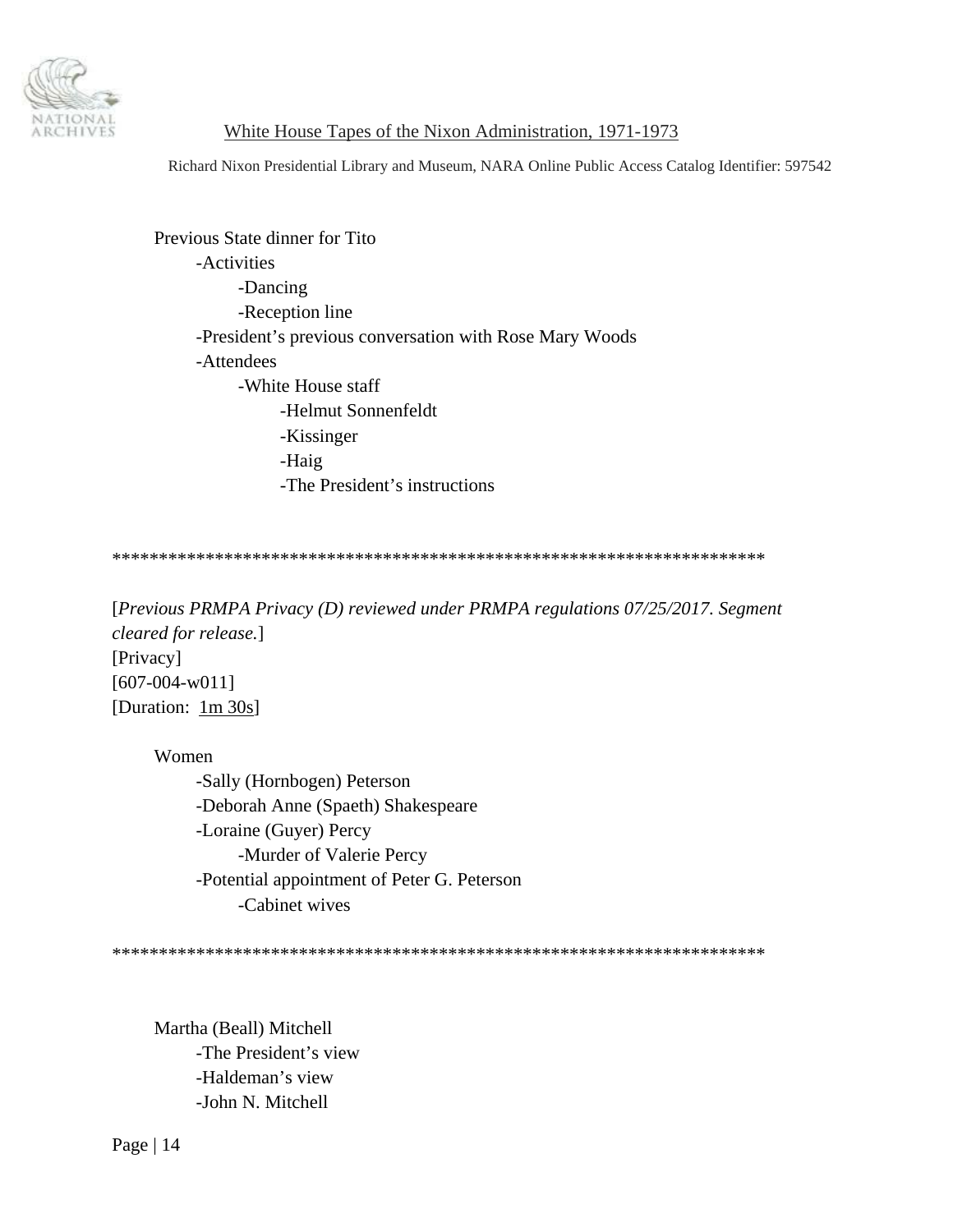

Richard Nixon Presidential Library and Museum, NARA Online Public Access Catalog Identifier: 597542

#### \*\*\*\*\*\*\*\*\*\*\*\*\*\*\*\*\*\*\*\*\*\*\*\*\*\*\*\*\*\*\*\*\*\*\*\*\*\*\*\*\*\*\*\*\*\*\*\*\*\*\*\*\*\*\*\*\*\*\*\*\*\*\*\*\*\*\*\*\*\*

[*Previous PRMPA Privacy (D) reviewed under PRMPA regulations 07/25/2017. Segment cleared for release.*] [Privacy] [607-004-w012] [Duration: 1m 2s]

 Women -Claudia A. (Taylor) ("Lady Bird") Johnson -Cabinet wives -Joyce (Pierson) Rumsfeld

\*\*\*\*\*\*\*\*\*\*\*\*\*\*\*\*\*\*\*\*\*\*\*\*\*\*\*\*\*\*\*\*\*\*\*\*\*\*\*\*\*\*\*\*\*\*\*\*\*\*\*\*\*\*\*\*\*\*\*\*\*\*\*\*\*\*\*\*\*\*

 Wives of Administration officials -Carol (Crothers) Finch -Haldeman's view -Brigid Peterson -Haldeman's view -The President's view -Sally Flanigan -Peter G. Peterson -The President's view -Haldeman's view -Wives of public officials -Haldeman's view

 Secretary of Agriculture -Haldeman's forthcoming conversation with Harlow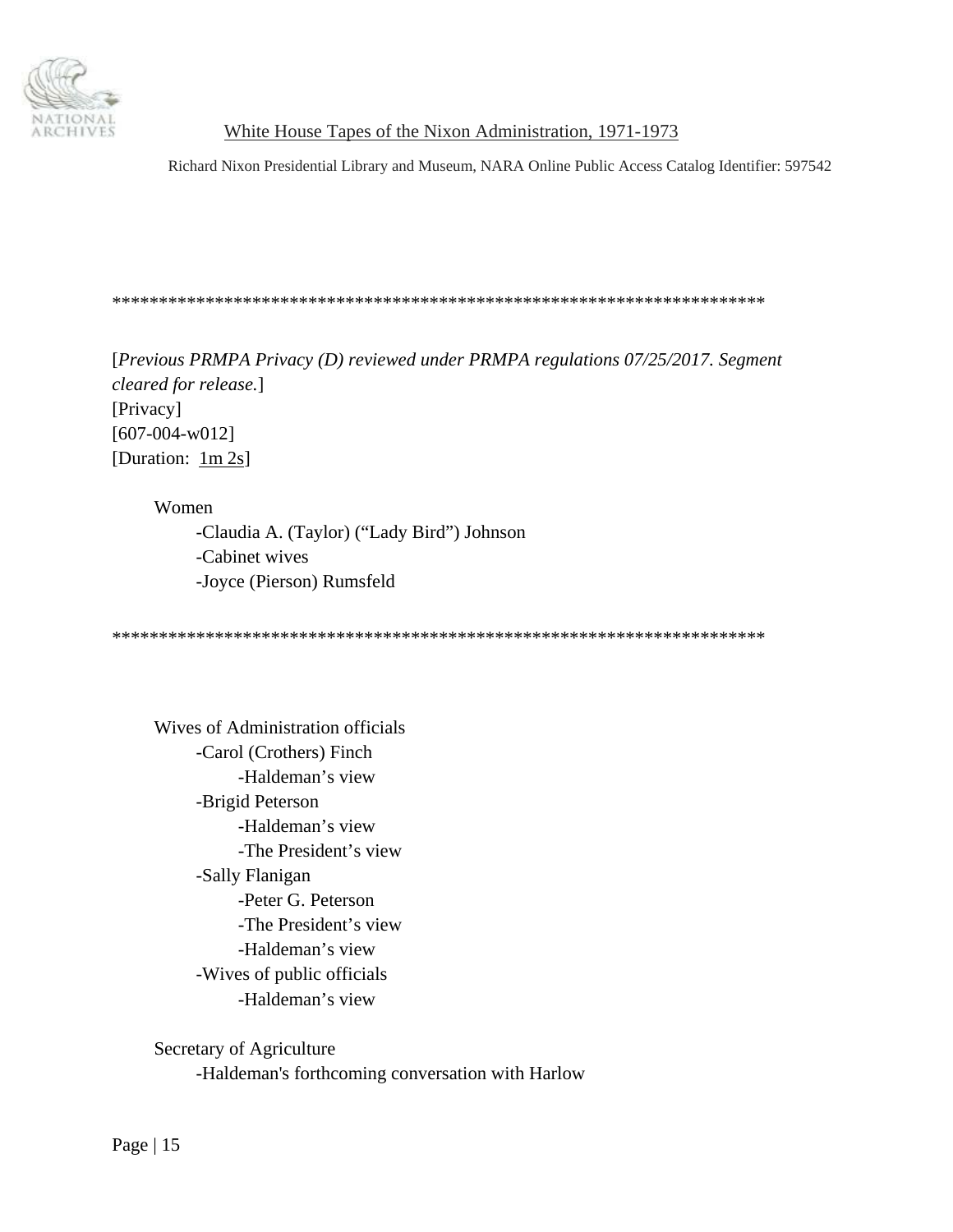

Richard Nixon Presidential Library and Museum, NARA Online Public Access Catalog Identifier: 597542

 The President's schedule -Arthur F. Burns -Timing -James D. ("Don") Hughes -Gen. Brent G. Scowcroft -Timing

 Scowcroft -Air Force -Haldeman's view -Compared to Hughes -Requirements for position

 The President's schedule -Boy Scouts -Silver Buffalo award -The President's view -Forthcoming meeting with Tito -Arrival ceremony -Honor guard

Manolo Sanchez entered at an unknown time after 8:40 am.

Dog

# Sanchez left at an unknown time before 9:58 am.

 The President's schedule -Hotel

# Stephen B. Bull entered at an unknown time after 8:40 am.

 Kissinger's location -State Department

Congress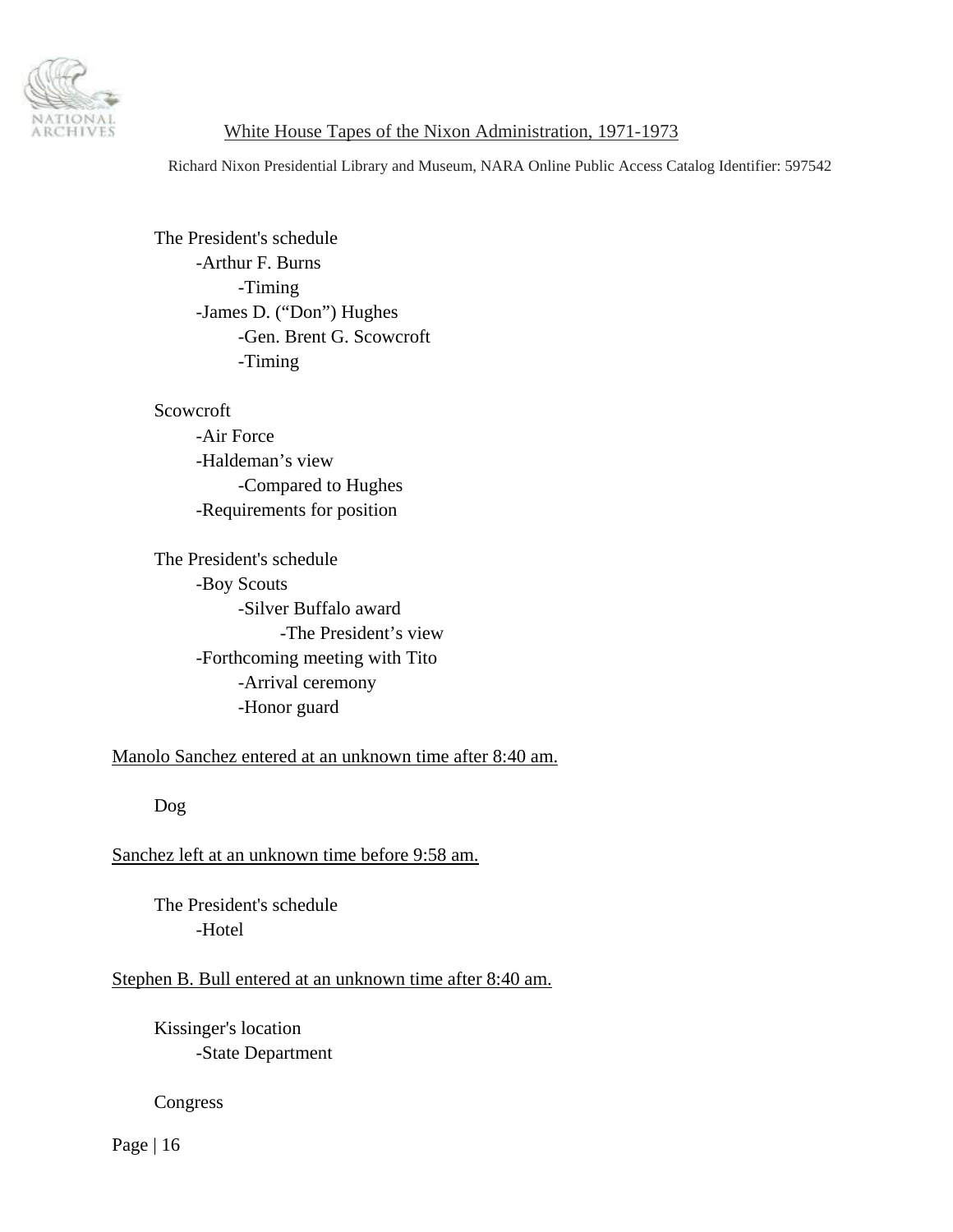

Richard Nixon Presidential Library and Museum, NARA Online Public Access Catalog Identifier: 597542

#### Bull left at an unknown time after 9:58 am.

Kissinger's schedule

Conservatives

 -Comments on the President's policies -Strategic Arms Limitation Talks [SALT] -Press conferences -Harry S. Dent -The President's policies -The South -Supreme Court nominees -Textiles -Busing

### Burns

-Actions

 The President's schedule -Previous meeting with Connally William H. Sullivan

#### Rogers

 -Loyalties -State Department -Sullivan -The President's view

Kissinger entered at 9:58 am.

 George P. Shultz -Possible memorandum -The President's forthcoming meeting with Burns

### Haldeman left at 9:58 am.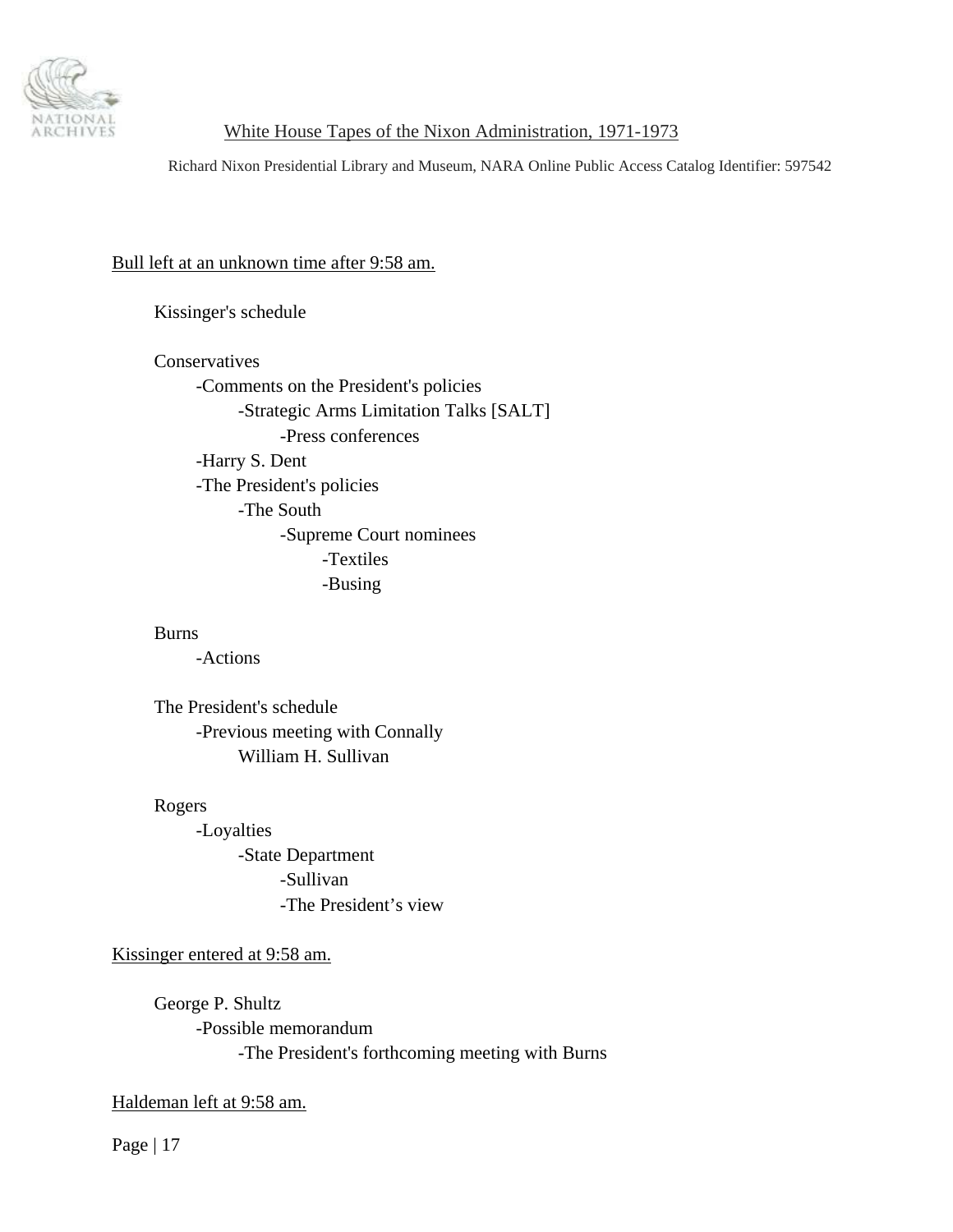

Richard Nixon Presidential Library and Museum, NARA Online Public Access Catalog Identifier: 597542

 Kissinger -Jet lag -Hughes -Schedule -New York

#### Tito

 -Visit to United States [US] -Previous visit in John F. Kennedy Administration -Lyndon B. Johnson -Photographs -Comment on UN vote to expel Taiwan

 Lt. Gen. Vernon A. Walters -Forthcoming meeting with PRC officials -United Nations [UN]

 United Nations [UN] -People's Republic of China's [PRC] role -Taiwan -Possible expulsions -Israel -Portugal -South Africa -United States [US] policy

#### Bush

 -Activities -The President's view -Colson

 United Nations [UN] -Delegates' reaction to Taiwan vote -Vote on Taiwan -Timing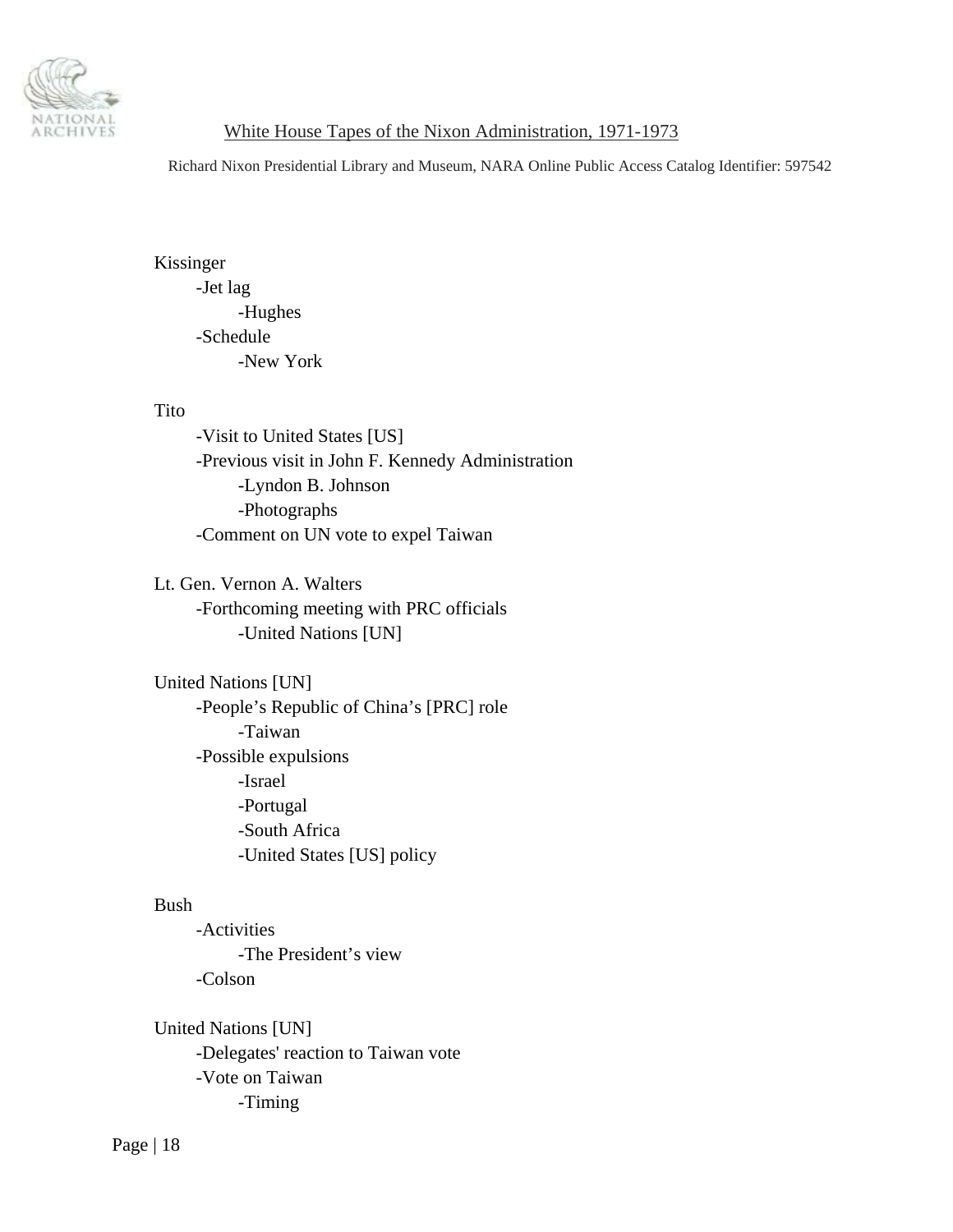

Richard Nixon Presidential Library and Museum, NARA Online Public Access Catalog Identifier: 597542

 -Kissinger's previous conversation with Shirley Temple Black -*New York Times* previous editorial -United States [US] policy -People's Republic of China [PRC] -Soviet Union [USSR] -Thieu -Europeans -Netherlands -Brandt

Bull entered at 10:04 am.

 The President's schedule -Telephone call from Rogers

Bull left at an unknown time before 10:36 am.

 United Nations [UN] vote to expel Taiwan -*New York Times* previous editorial -Great Britain -W. Averell Harriman's previous comments on "Today" show -United States [US] reaction -Dunkirk -Connally's views -Bush -Harriman -*New York Times* -Kissinger's view

 The President's forthcoming trip to People's Republic of China [PRC] -Selection of news media -Wire services -Television -*New York Times*

Kissinger's schedule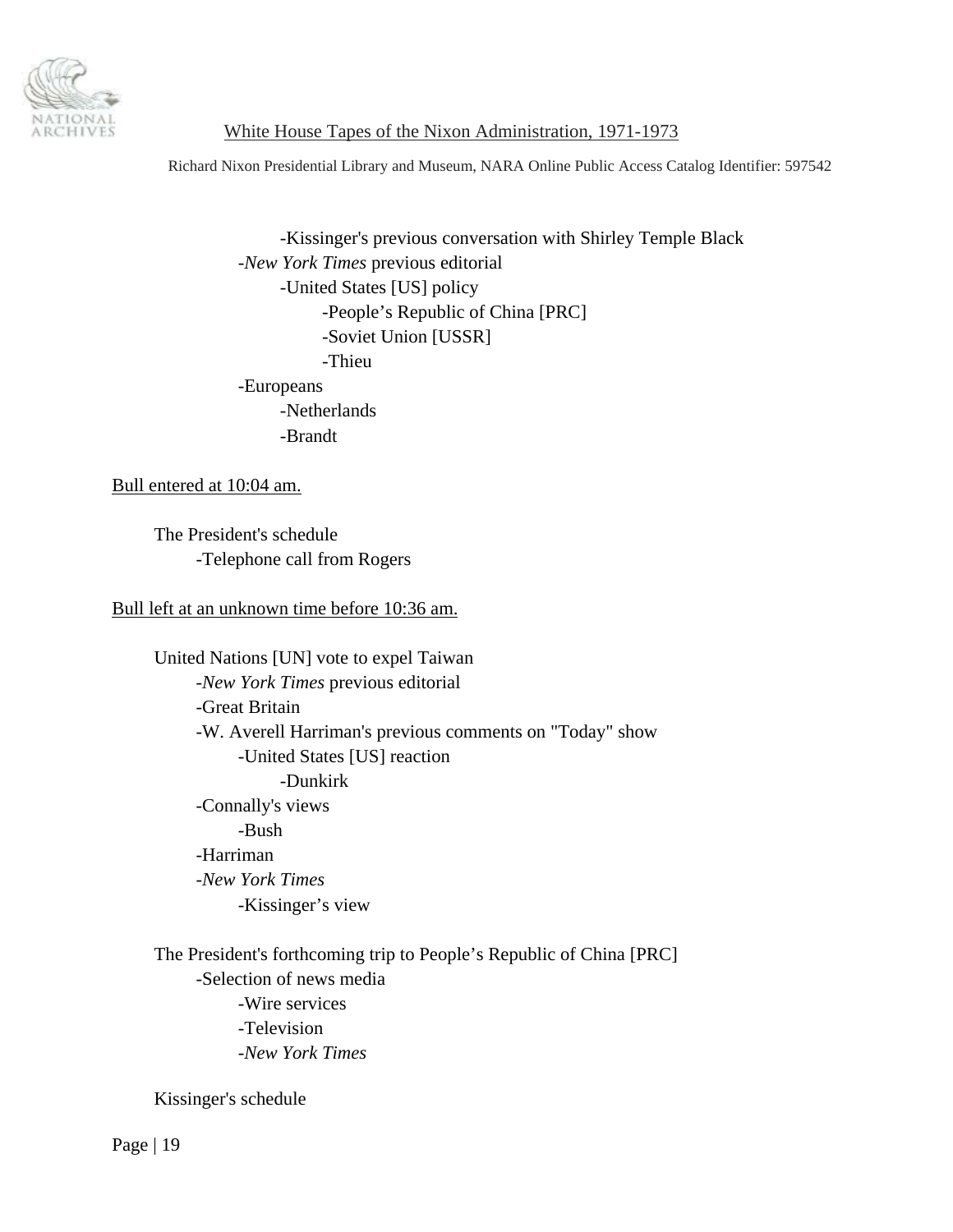

Richard Nixon Presidential Library and Museum, NARA Online Public Access Catalog Identifier: 597542

-Rogers

 -Forthcoming conversation -Communiqué -The President's forthcoming trip to People's Republic of China [PRC]

#### Tito

 -Comments on Soviet Union [USSR] -Leonid I. Brezhnev

#### Europe

 -Relations with United States [US] -United Nations [UN] vote on Taiwan -*New York Times* editorial -North Atlantic Treaty Organization [NATO] -Norway -Denmark -Iceland -Scandinavian countries -Great Britain -France -Belgium -Italy -Austria

 United Nations [UN] vote on Taiwan -Recording of delegates reaction -US reaction -Colson -William L. Calley, Jr. court martial

 Kissinger's forthcoming conversation with Rogers -United States [US] reaction to United Nations [UN] vote to expel Taiwan -United States [US] foreign policy -Rogers's views -Berlin -People's Republic of China [PRC]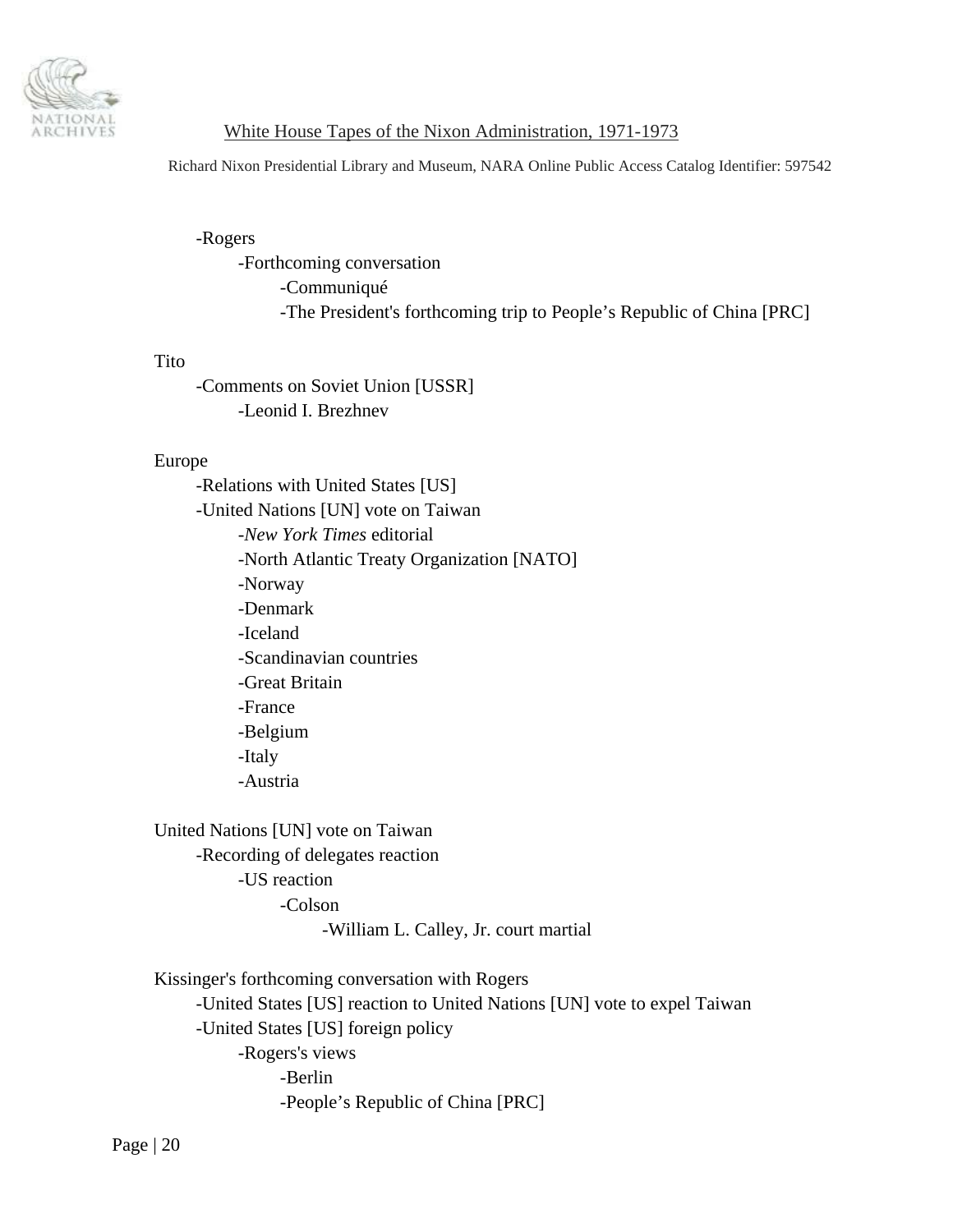

Richard Nixon Presidential Library and Museum, NARA Online Public Access Catalog Identifier: 597542

 -The President's view -The President's forthcoming trip to People's Republic of China [PRC] -Rogers's role -Communiqué -Kissinger's view -President's forthcoming trip to the Soviet Union [USSR] -State Department -Kissinger's previous trip to PRC -The President's instructions -The President's view -Soviet Union [USSR] -India -Japan -Taiwan -Haig's possible visit United States [US] support of the United Nations [UN] -Tito -Haldeman -United Nations Educational, Scientific, and Cultural Organization [UNESCO] -Multi-national aid -Paul G. Hoffman committee [United Nations Development Program] -Kissinger's view -Views of Connally and Rogers -The President's instructions

-National Security Council [NSC]

-Multilateral aid compared to bilateral aid

-Congress

Previous Senate vote

-John Sherman Cooper-Church amendment

-Scott

-Comments

 -United Nations [UN] vote on Taiwan -Cooper-Church vote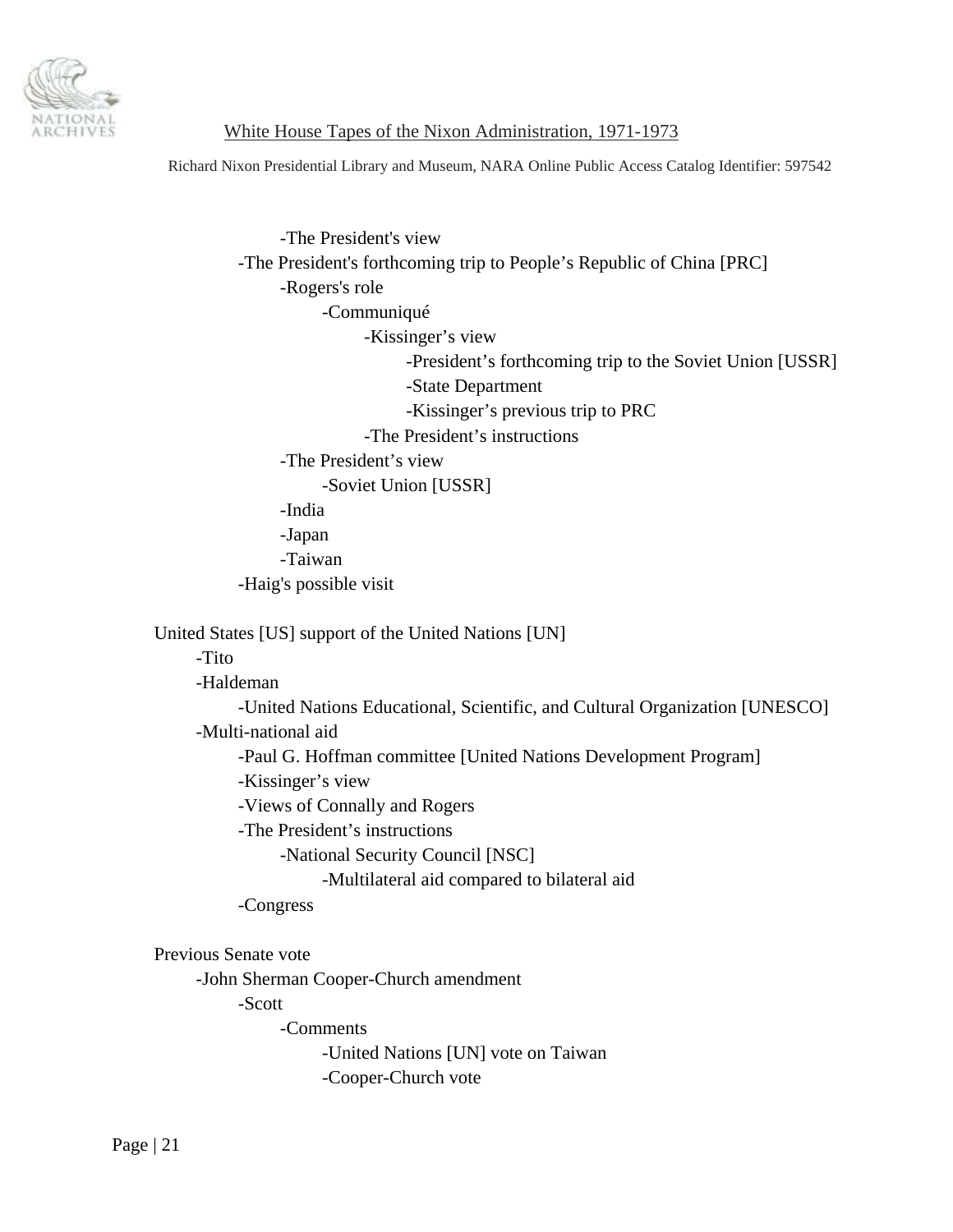

Richard Nixon Presidential Library and Museum, NARA Online Public Access Catalog Identifier: 597542

| Vietnam                                       |  |
|-----------------------------------------------|--|
| -Negotiations                                 |  |
| -Le Duc Tho                                   |  |
| -Possible Congressional action                |  |
| -Article by Foreign Minister of North Vietnam |  |
| -Future                                       |  |
| -Thieu                                        |  |
| -South Vietnamese military capability         |  |
| -Kissinger's view                             |  |
| -Military situation                           |  |
| -United States [US] Prisoners of war [POWs]   |  |
| -South Vietnamese situation                   |  |
| -North Vietnamese situation                   |  |
| -Infiltration by North Vietnamese             |  |
| -Flooding                                     |  |
| -Typhoon                                      |  |
|                                               |  |
| Press relations                               |  |

## Pres

 -UN vote to expel Taiwan -*New York Times* -News magazines -The President's forthcoming trip to the Soviet Union -Press coverage -John F. Kennedy's test ban

Polls

\*\*\*\*\*\*\*\*\*\*\*\*\*\*\*\*\*\*\*\*\*\*\*\*\*\*\*\*\*\*\*\*\*\*\*\*\*\*\*\*\*\*\*\*\*\*\*\*\*\*\*\*\*\*\*\*\*\*\*\*\*\*\*\*\*\*\*\*\*\*

[*Previous PRMPA Personal Returnable (G) withdrawal reviewed under deed of gift 07/26/2017. Segment cleared for release*] [Personal Returnable] [607-004-w020] [Duration: 54s]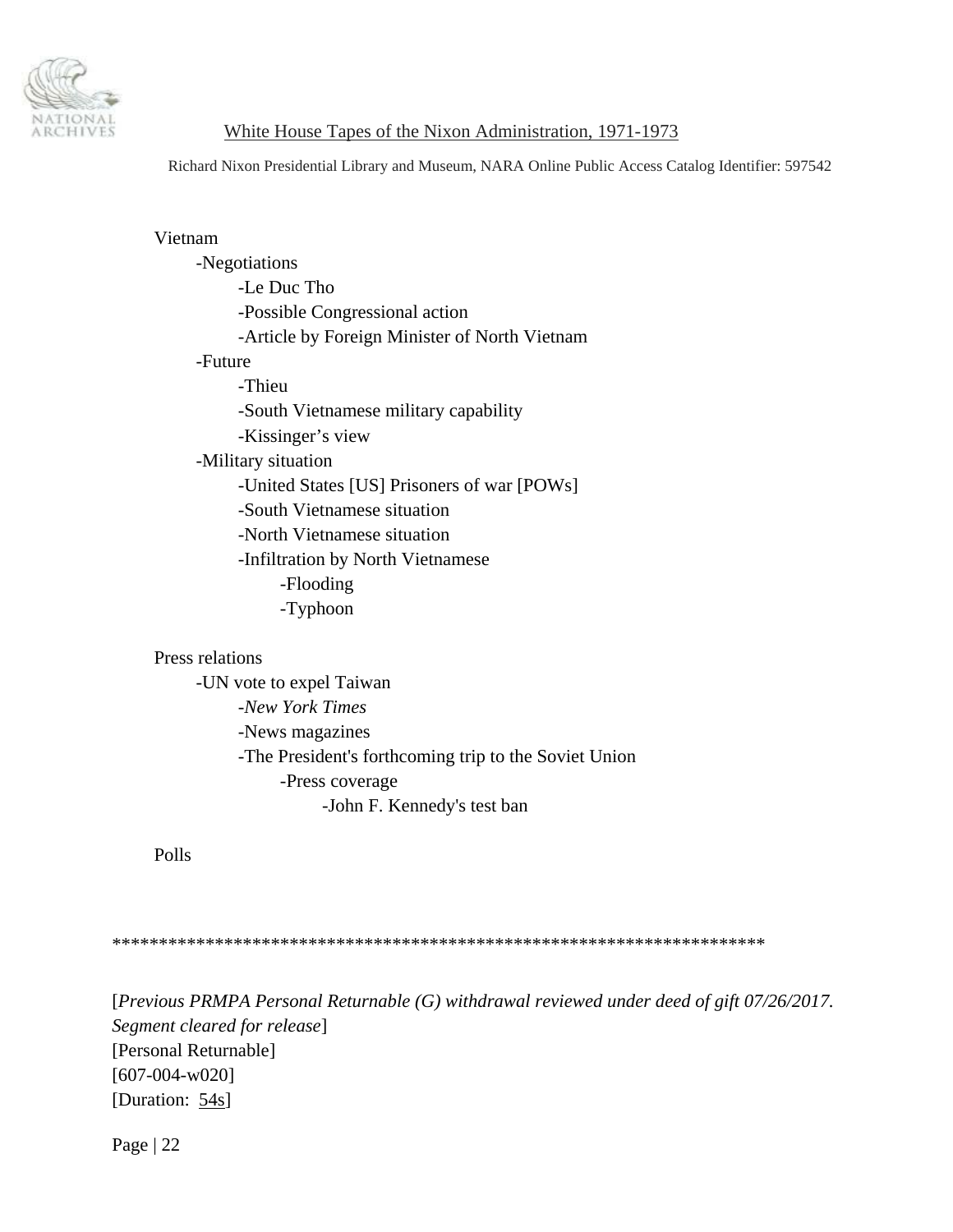

Richard Nixon Presidential Library and Museum, NARA Online Public Access Catalog Identifier: 597542

Polls

 -Potential opponent -Edmund S. Muskie -Edward M. ("Ted") Kennedy -Hubert H. Humphrey -Impact of television [TV] -Kennedy -Ireland

\*\*\*\*\*\*\*\*\*\*\*\*\*\*\*\*\*\*\*\*\*\*\*\*\*\*\*\*\*\*\*\*\*\*\*\*\*\*\*\*\*\*\*\*\*\*\*\*\*\*\*\*\*\*\*\*\*\*\*\*\*\*\*\*\*\*\*\*\*\*

 United Nations [UN] vote to expel Taiwan -Edmund S. Muskie -Hubert H. Humphrey's comments -Chiang Kai-Shek

 The President's proposed meetings -Europeans -Forthcoming European Summit -Georges J.R. Pompidou -Brandt -Kissinger's view -Pompidou -Brandt -Edward R.G. Heath

 United States [US]-British relations -Common Market -Kissinger's forthcoming conversation with Earl of Cromer -United States [US]-People's Republic of China [PRC] relations -British-People's Republic of China [PRC] relations -State Department -United Nations [UN]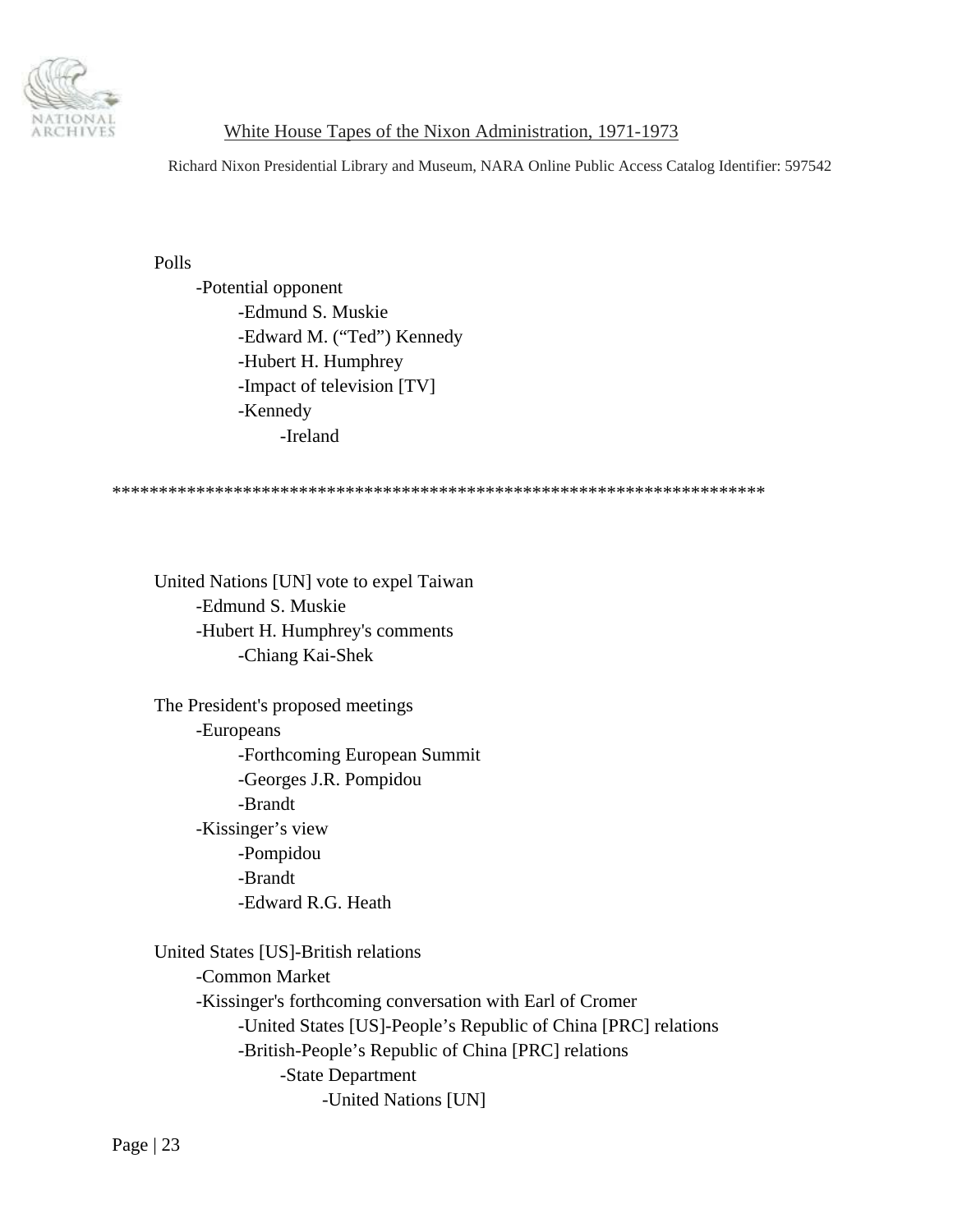

Richard Nixon Presidential Library and Museum, NARA Online Public Access Catalog Identifier: 597542

 -Kissinger's previous trip to People's Republic of China [PRC] -The President's view -British relations with Europe -Kissinger's view

 Connally's forthcoming trip -Forthcoming memorandum from Kissinger -The President's forthcoming letters to Chiefs of State -Eisaku Sato -Ferdinand E. Marcos -The President's instructions -National Security Council [NSC] -Meetings with f leaders -United States [US] Ambassadors -Leonard Unger -Ellsworth F. Bunker -Kissinger's message to Sato's assistant -Lt. Gen. T.N.J. Suharto -Kissinger's preparation of talking paper -Connally's previous television appearance -Kissinger's view

 The forthcoming year -1972 election

 United States [US] foreign policy -People's Republic of China [PRC] -Vietnam -Middle East -Soviet Union [USSR] -Middle East -Kissinger's view -Israel -Soviet Union [USSR] -Yitzhak Rabin -International monetary situation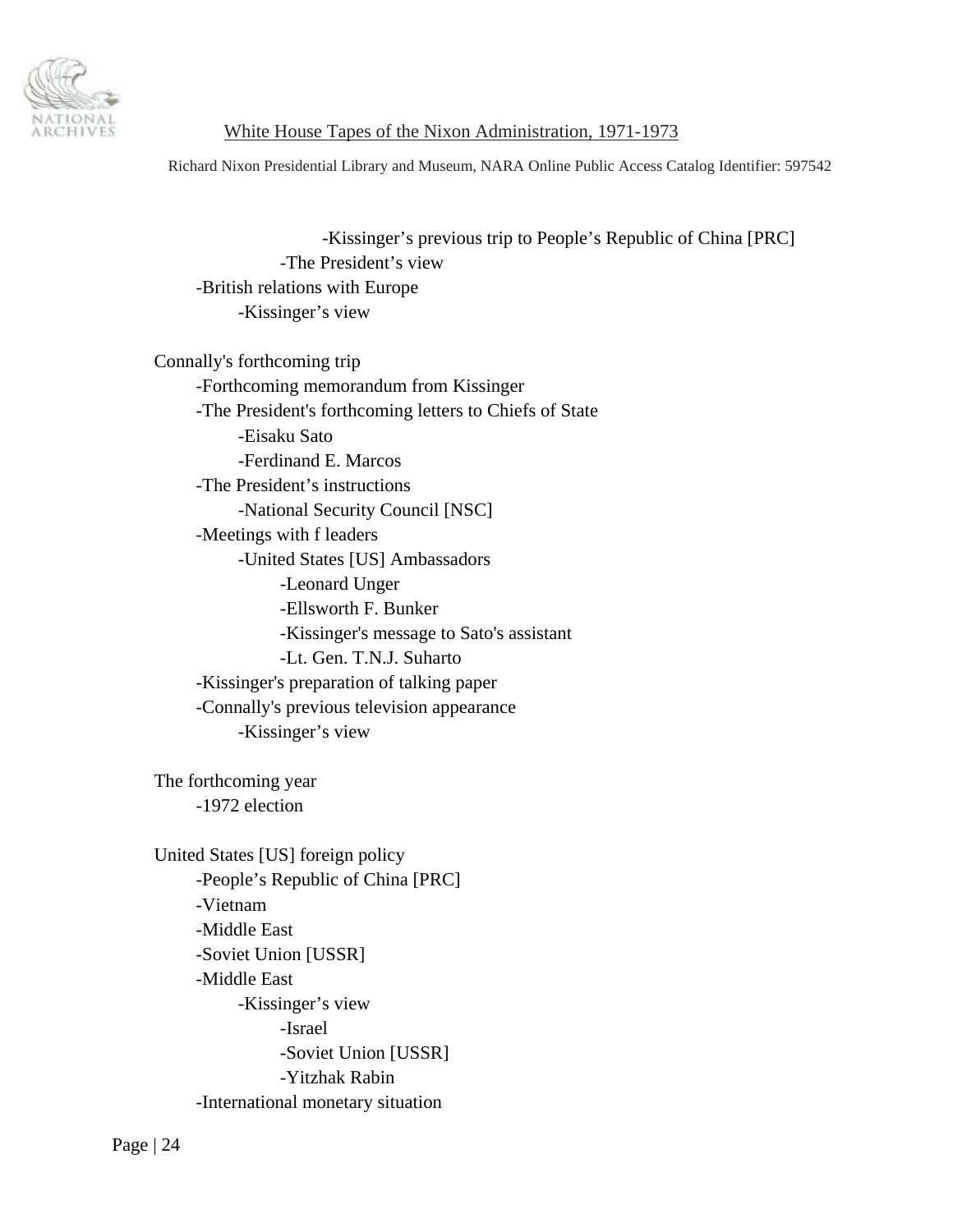<span id="page-24-0"></span>

Richard Nixon Presidential Library and Museum, NARA Online Public Access Catalog Identifier: 597542

 -Roles of Kissinger, Shultz, Peterson -Peterson memorandum -Burns's views -Connally's views -Popular views -Trade -Europeans -Kissinger's view -Kissinger's forthcoming conversation with Shultz -Connally

Blount

Kissinger left at 10:35 am.

Conversation No. 607-005

Date: October 29, 1971 Time: 10:35 am Location: Oval Office

The President talked with White House operator.

[See Conversation No. 013-024]

Conversation No. 607-006

Date: October 29, 1971 Time: Unknown between 10:35 am and 10:36 am Location: Oval Office

The President met with Manolo Sanchez.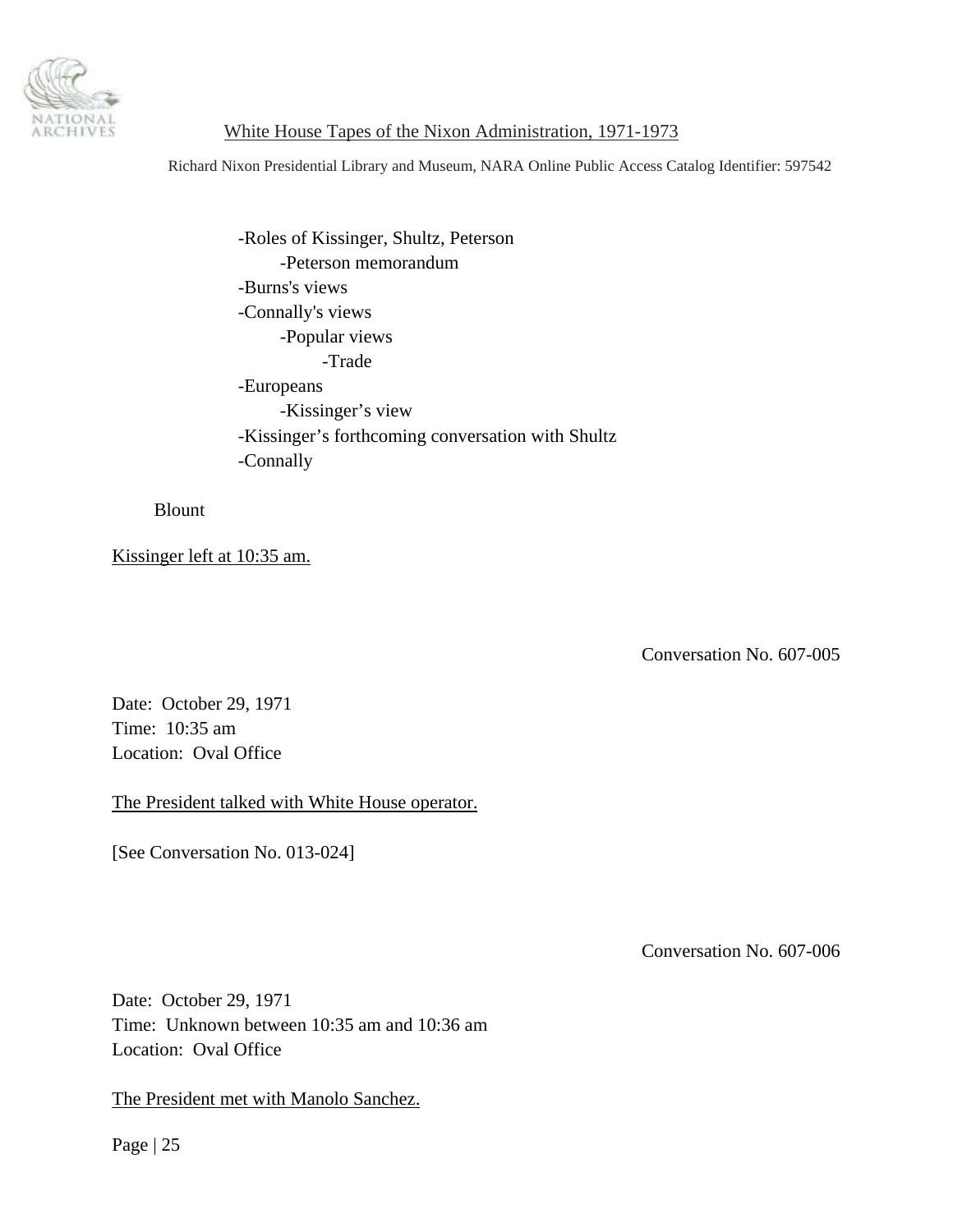<span id="page-25-0"></span>

Richard Nixon Presidential Library and Museum, NARA Online Public Access Catalog Identifier: 597542

\*\*\*\*\*\*\*\*\*\*\*\*\*\*\*\*\*\*\*\*\*\*\*\*\*\*\*\*\*\*\*\*\*\*\*\*\*\*\*\*\*\*\*\*\*\*\*\*\*\*\*\*\*\*\*\*\*\*\*\*\*\*\*\*\*\*\*\*\*\*

[*Previous PRMPA Personal Returnable (G) withdrawal reviewed under deed of gift 07/26/2017. Segment cleared for release*] [607-006-w001] [Personal Returnable] [Duration: 24s]

 Manolo Sanche -Brings in King Timahoe

 King Timahoe -Praise

\*\*\*\*\*\*\*\*\*\*\*\*\*\*\*\*\*\*\*\*\*\*\*\*\*\*\*\*\*\*\*\*\*\*\*\*\*\*\*\*\*\*\*\*\*\*\*\*\*\*\*\*\*\*\*\*\*\*\*\*\*\*\*\*\*\*\*\*\*\*

Sanchez left at an unknown time before 10:36 am.

Conversation No. 607-007

Date: October 29, 1971 Time: 10:36 am - 10:45 am Location: Oval Office

The President talked with William P. Rogers.

[See Conversation No. 013-025]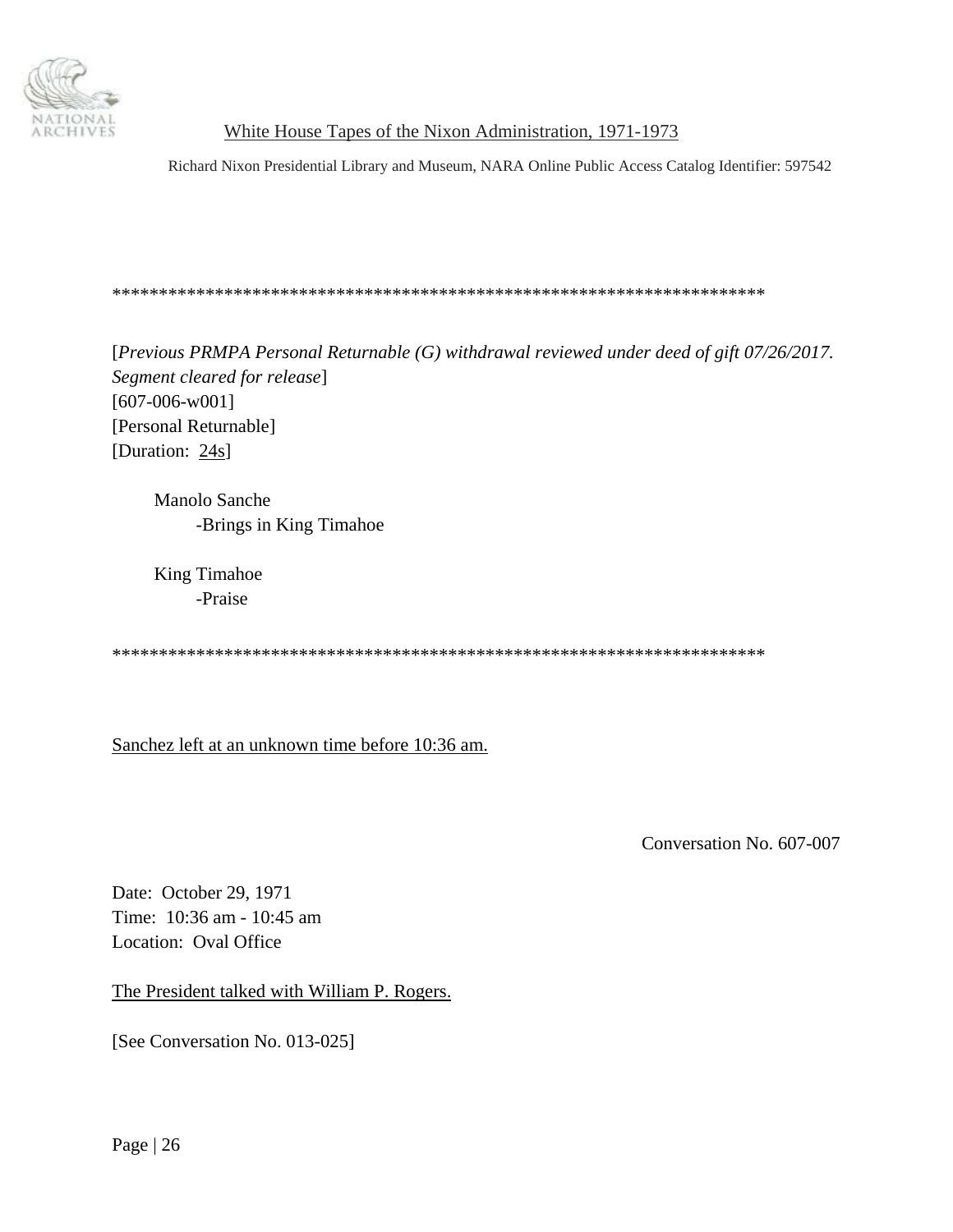<span id="page-26-0"></span>

Richard Nixon Presidential Library and Museum, NARA Online Public Access Catalog Identifier: 597542

Conversation No. 607-008

Date: October 29, 1971 Time: Unknown between 10:45 am and 10:46 am Location: Oval Office

The President met with Stephen B. Bull.

 The President's schedule -Winton M. ("Red") Blount

Bull left at an unknown time before 10:46 am.

Conversation No. 607-009

Date: October 29, 1971 Time: Unknown between 10:45 am and 10:46 am Location: Oval Office

The President met with Manolo Sanchez.

\*\*\*\*\*\*\*\*\*\*\*\*\*\*\*\*\*\*\*\*\*\*\*\*\*\*\*\*\*\*\*\*\*\*\*\*\*\*\*\*\*\*\*\*\*\*\*\*\*\*\*\*\*\*\*\*\*\*\*\*\*\*\*\*\*\*\*\*\*\*

[*Previous PRMPA Personal Returnable (G) withdrawal reviewed under deed of gift 07/26/2017. Segment cleared for release*] [Personal Returnable] [607-009-w001] [Duration:  $\frac{4s}{ }$ ]

King Timahoe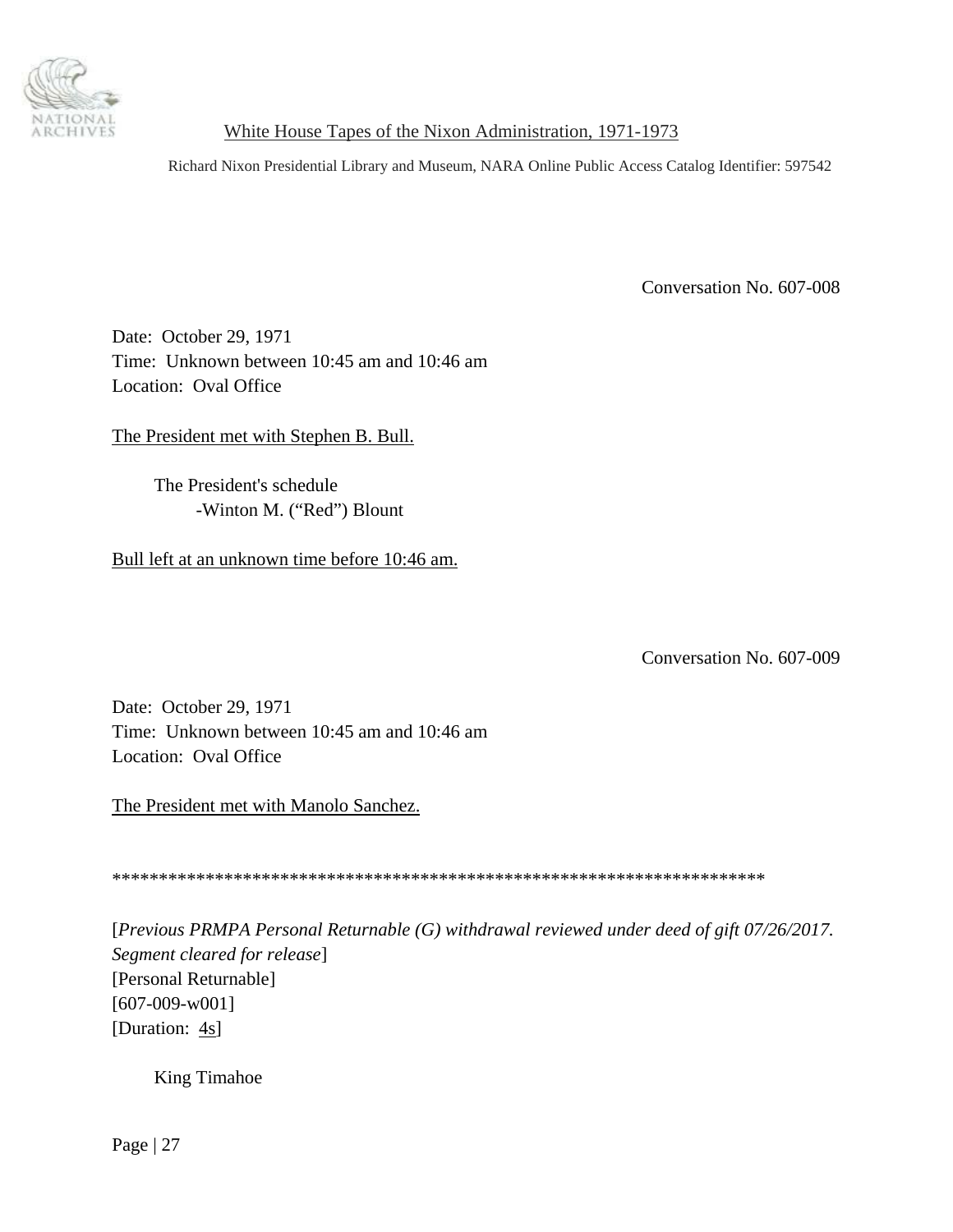<span id="page-27-0"></span>

Richard Nixon Presidential Library and Museum, NARA Online Public Access Catalog Identifier: 597542

\*\*\*\*\*\*\*\*\*\*\*\*\*\*\*\*\*\*\*\*\*\*\*\*\*\*\*\*\*\*\*\*\*\*\*\*\*\*\*\*\*\*\*\*\*\*\*\*\*\*\*\*\*\*\*\*\*\*\*\*\*\*\*\*\*\*\*\*\*\*

Sanchez left at an unknown time before 10:46 am.

Conversation No. 607-010

Date: October 29, 1971 Time: 10:46 am - 11:00 am Location: Oval Office

The President met with Winton M. ("Red") Blount and Alexander P. Butterfield; the White House photographer was present at the beginning of this meeting.

Alabamians

Post Office

 -Board of Governors appointments -Confirmation hearings -Hiram L. Fong -Gale W. McGee -Michael J. Mansfield -Hugh Scott -Fong -Blount's previous conversations with Bryce N. Harlow -Harlow's possible conversation with Fong -Fortune 500 -Butterfield's forthcoming conversation with Harlow -The President's instructions -Partisanship -Blount's view

-Status

 -Employment -Amount of mail delivered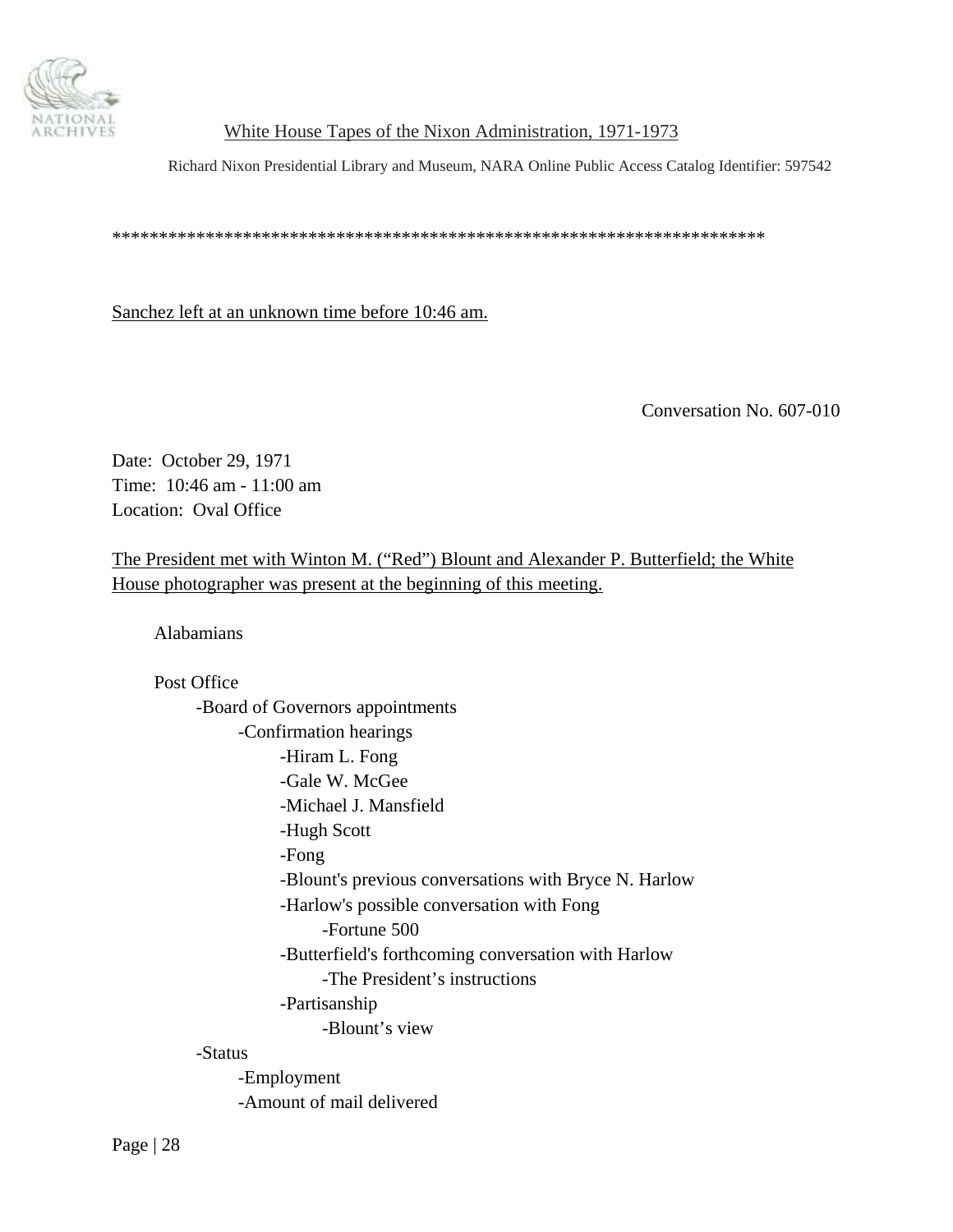

Richard Nixon Presidential Library and Museum, NARA Online Public Access Catalog Identifier: 597542

 -Blount's replacement -Blount's previous meeting with Robert V. Hansberger -Hansberger -The President's view -Requirements

\*\*\*\*\*\*\*\*\*\*\*\*\*\*\*\*\*\*\*\*\*\*\*\*\*\*\*\*\*\*\*\*\*\*\*\*\*\*\*\*\*\*\*\*\*\*\*\*\*\*\*\*\*\*\*\*\*\*\*\*\*\*\*\*\*\*\*\*\*\*

[*Previous PRMPA Personal Returnable (G) withdrawal reviewed under deed of gift 07/26/2017. Segment cleared for release*] [Personal Returnable] [607-010-w001] [Duration: 15s]

 Blount's political plans -Senate

\*\*\*\*\*\*\*\*\*\*\*\*\*\*\*\*\*\*\*\*\*\*\*\*\*\*\*\*\*\*\*\*\*\*\*\*\*\*\*\*\*\*\*\*\*\*\*\*\*\*\*\*\*\*\*\*\*\*\*\*\*\*\*\*\*\*\*\*\*\*

 US Senate -John J. Sparkman -Age -Appearance -The President's view -Health -Effect -Committee hearings -The President's view -Vietnam -Blount's view -Primary election -Potential opponents -Blount's view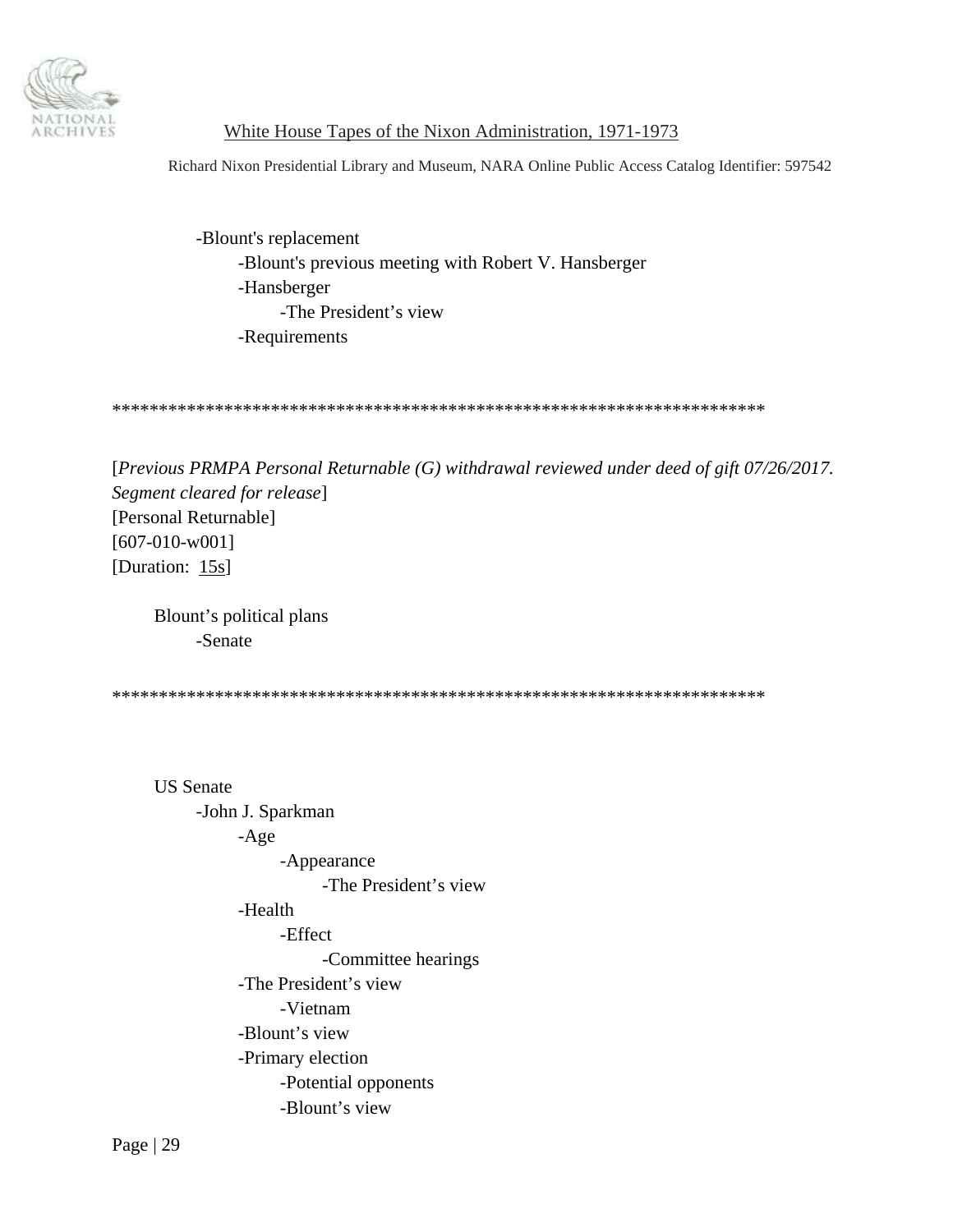

Richard Nixon Presidential Library and Museum, NARA Online Public Access Catalog Identifier: 597542

 -The President's view -Allen J. Ellender -Age -The President's view

\*\*\*\*\*\*\*\*\*\*\*\*\*\*\*\*\*\*\*\*\*\*\*\*\*\*\*\*\*\*\*\*\*\*\*\*\*\*\*\*\*\*\*\*\*\*\*\*\*\*\*\*\*\*\*\*\*\*\*\*\*\*\*\*\*\*\*\*\*\*

[*Previous PRMPA Personal Returnable (G) withdrawal reviewed under deed of gift 07/26/2017. Segment cleared for release*] [Personal Returnable] [607-010-w002] [Duration: 37s]

 Blount's prospects -George Wallace -Sparkman -George Wallace's opinion

\*\*\*\*\*\*\*\*\*\*\*\*\*\*\*\*\*\*\*\*\*\*\*\*\*\*\*\*\*\*\*\*\*\*\*\*\*\*\*\*\*\*\*\*\*\*\*\*\*\*\*\*\*\*\*\*\*\*\*\*\*\*\*\*\*\*\*\*\*\*

 Alabama -The President's view -George C. Wallace -College football -James B. Allen -The President's view -Blount's view -J. Lister Hill -Blount's possible activities -Urbanization -Birmingham -Mobile -Montgomery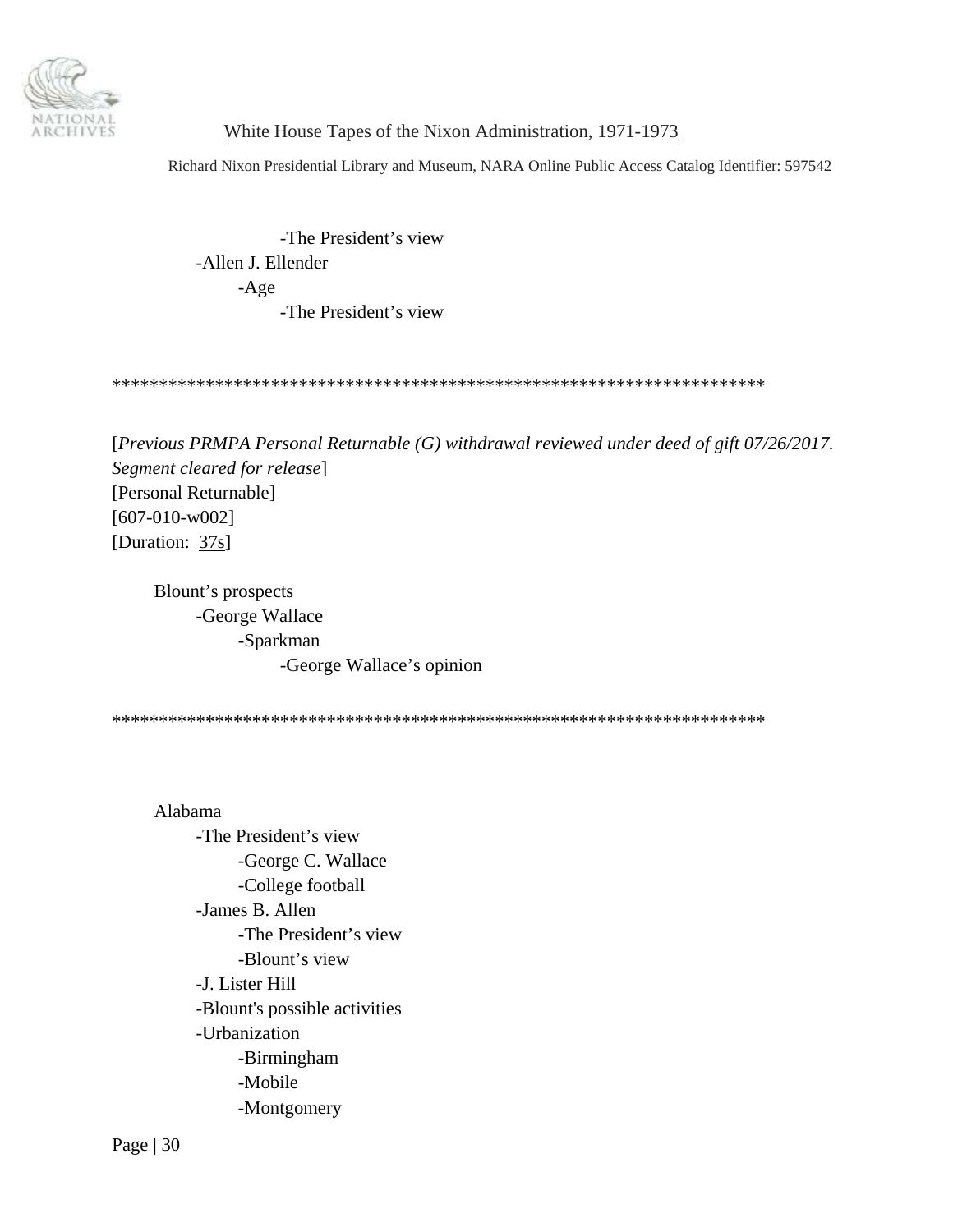

Richard Nixon Presidential Library and Museum, NARA Online Public Access Catalog Identifier: 597542

 -"Heart of Dixie" -"Cradle of the Confederacy" -Jefferson Davis

#### Blount

 -Service with Administration -The President's view -Letter of resignation -Announcement -Timing -The President's forthcoming response -Announcement -Blount's political plans -Sparkman

 President's approval rating -Forthcoming trip to People's Republic of China [PRC] -Economy

Stephen B. Bull entered at an unknown time after 10:46 am.

Blount

Bull left at an unknown time before 11:00 am.

 Auburn University football team -Ralph ("Shug") Jordan

 University of Alabama football team -Paul W. ("Bear") Bryant

Blount's wife

Blount and Butterfield left at 11:00 am.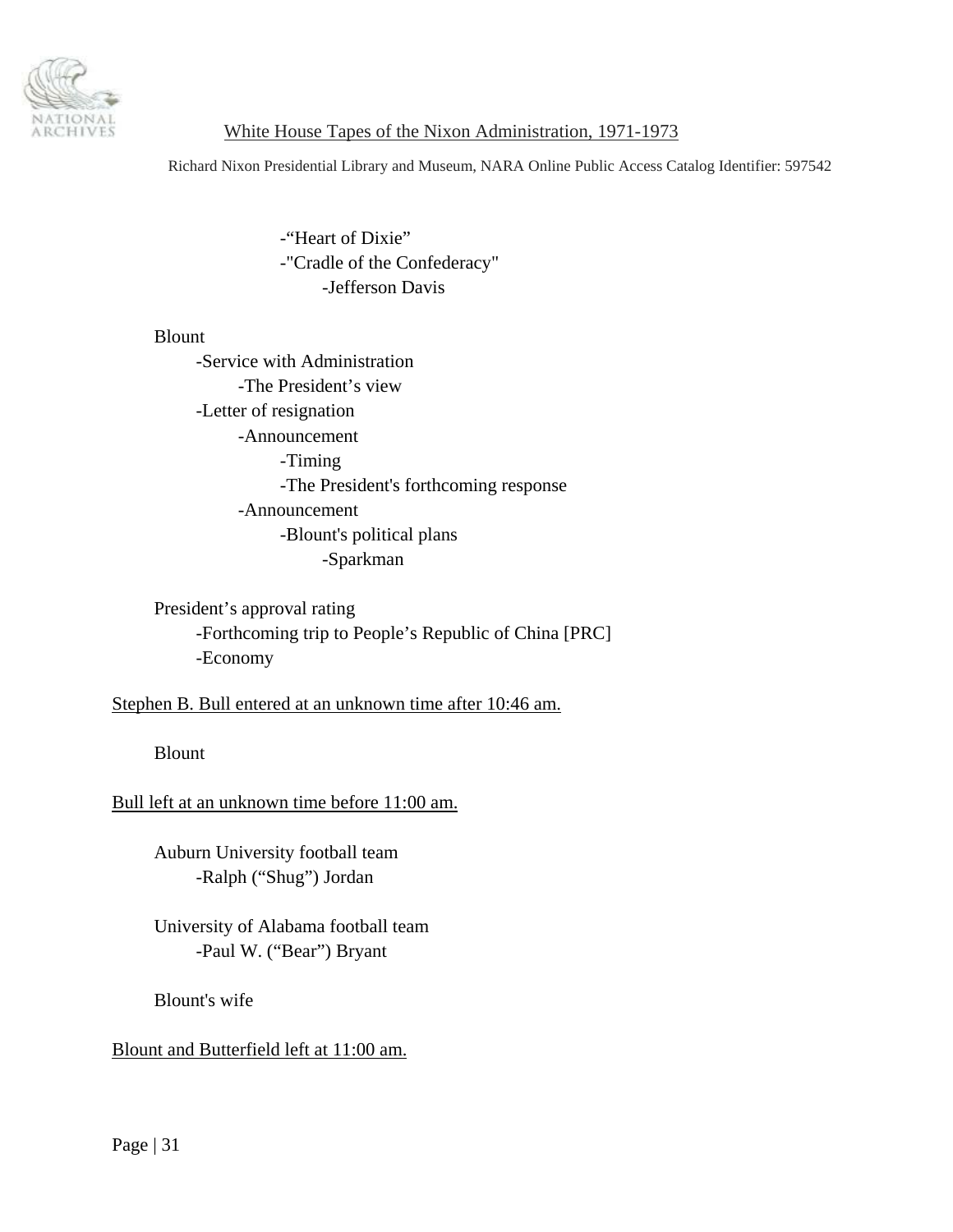<span id="page-31-0"></span>

Richard Nixon Presidential Library and Museum, NARA Online Public Access Catalog Identifier: 597542

Conversation No. 607-011

Date: October 29, 1971 Time: 11:01 am - 11:30 am Location: Oval Office

The President met with Arthur F. Burns.

 Winton M. ("Red") Blount -Political plans -John J. Sparkman -Announcement -Timing

 Sparkman -The President' view -Age -Appearance

 National economy -Economic indicators -International monetary situation -Henry A. Kissinger's role -John B. Connally -George P. Shultz -Peter G. Peterson -Burns's forthcoming conversation with Kissinger -Gold -Kissinger's views -Willy Brandt -Georges J.R. Pompidou -Edward R.G. Heath -European Common Market -France -Middle East policy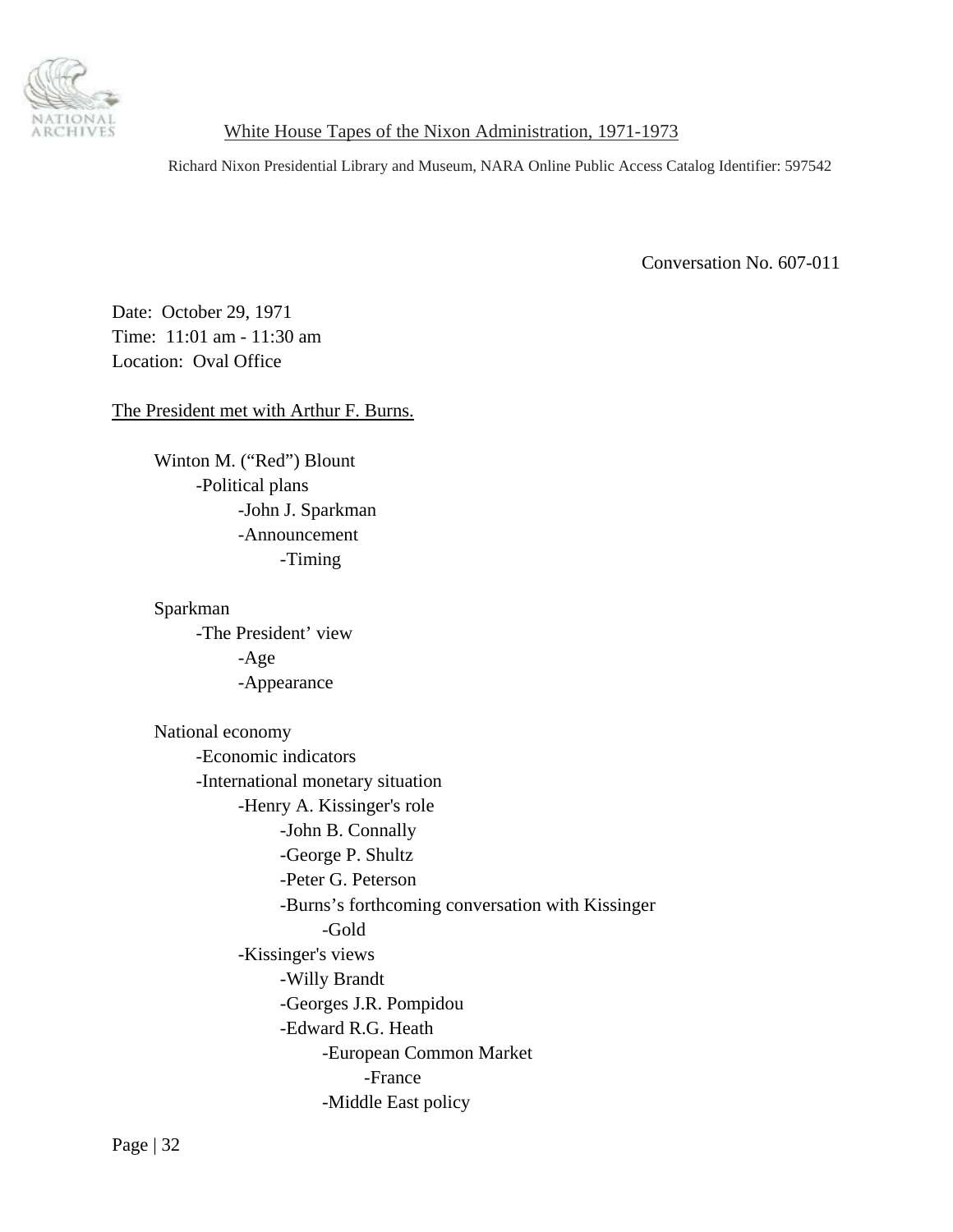

Richard Nixon Presidential Library and Museum, NARA Online Public Access Catalog Identifier: 597542

France

 -Burns's view -Popular opinion -The President's relations with Pompidou

### An unknown person entered at an unknown time after 11:01 am.

 The President's schedule -Forthcoming meeting with Gen. Brent G. Scowcroft

#### The unknown person left at an unknown time before 11:30 am.

#### France

 -The President's previous meeting with Pompidou in New York -Chicago -Kissinger's view -Kissinger's relationship with Valery Giscard D'estang

 National economy -Economic indicators -Burns's view -Charles W. Colson's possible arrangements for dinner -Gustave L. Levy -Bernard J. ("Bunny") Lasker -Previous dinner -Liquidity -Money supply -Critics of the rate of growth -Unemployment -The President's view -Connally's views -Council of Economic Advisors [CEA] -Interest rates -Burns's views -Liquidity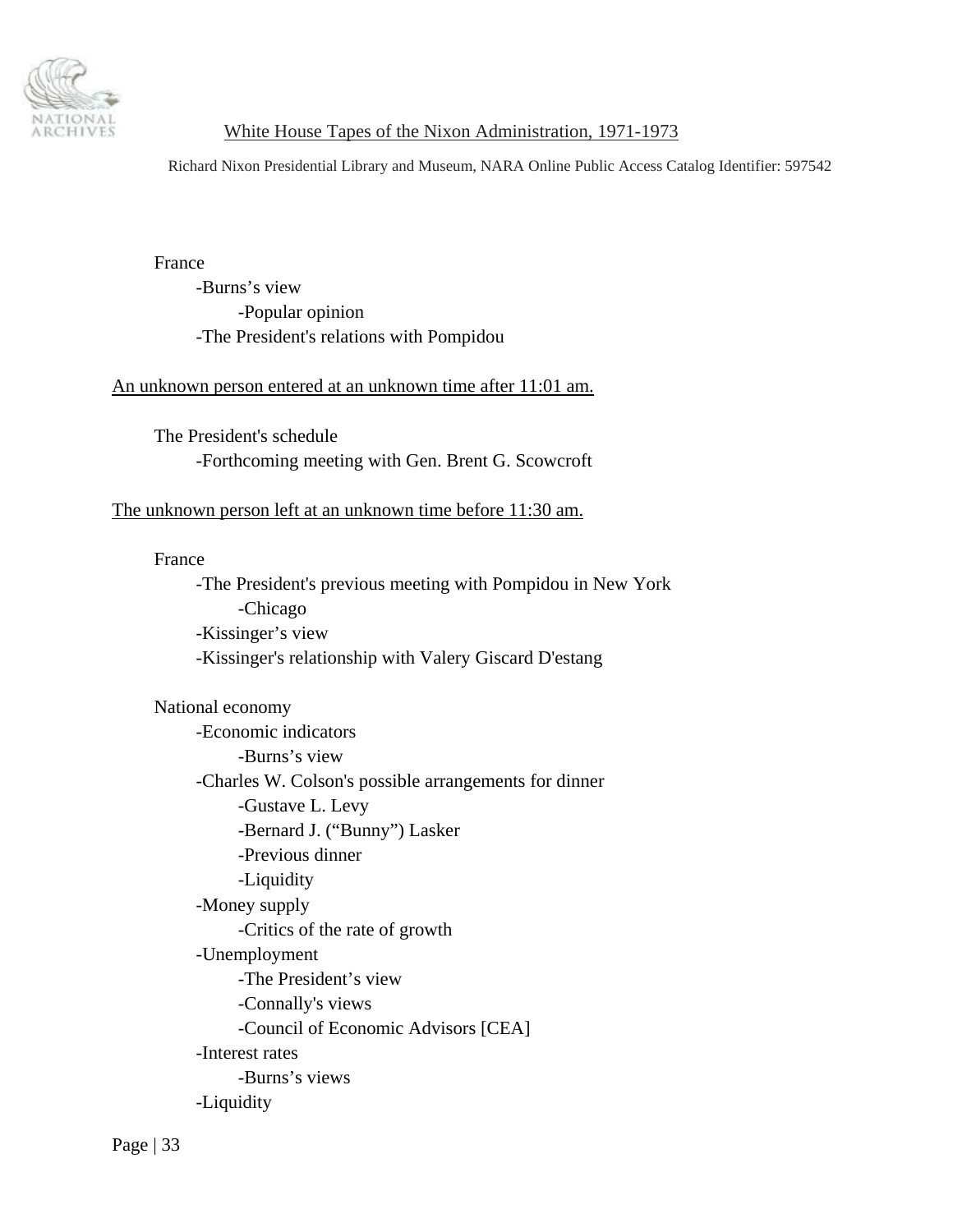

Richard Nixon Presidential Library and Museum, NARA Online Public Access Catalog Identifier: 597542

 -Banks -Corporations -1960s -The President's view -Capital investment -Prospects for 1972 -Recession -Recovery -The President's program -George Meany -Possible action -Burns's view -Possible speech by the President -Wage and price freeze -1972 election -Burns's view -Business Council -Cost of Living Council [COLC] -Criticism -Profits -The President's statement to unknown steel worker -Detroit -Meany -Participation -The President's view International Monetary Fund [IMF] -Leadership position -Burns's conversations -Great Britain -Germany -France -Pierre-Paul Schweitzer -Burns's views

Alcoholic drinks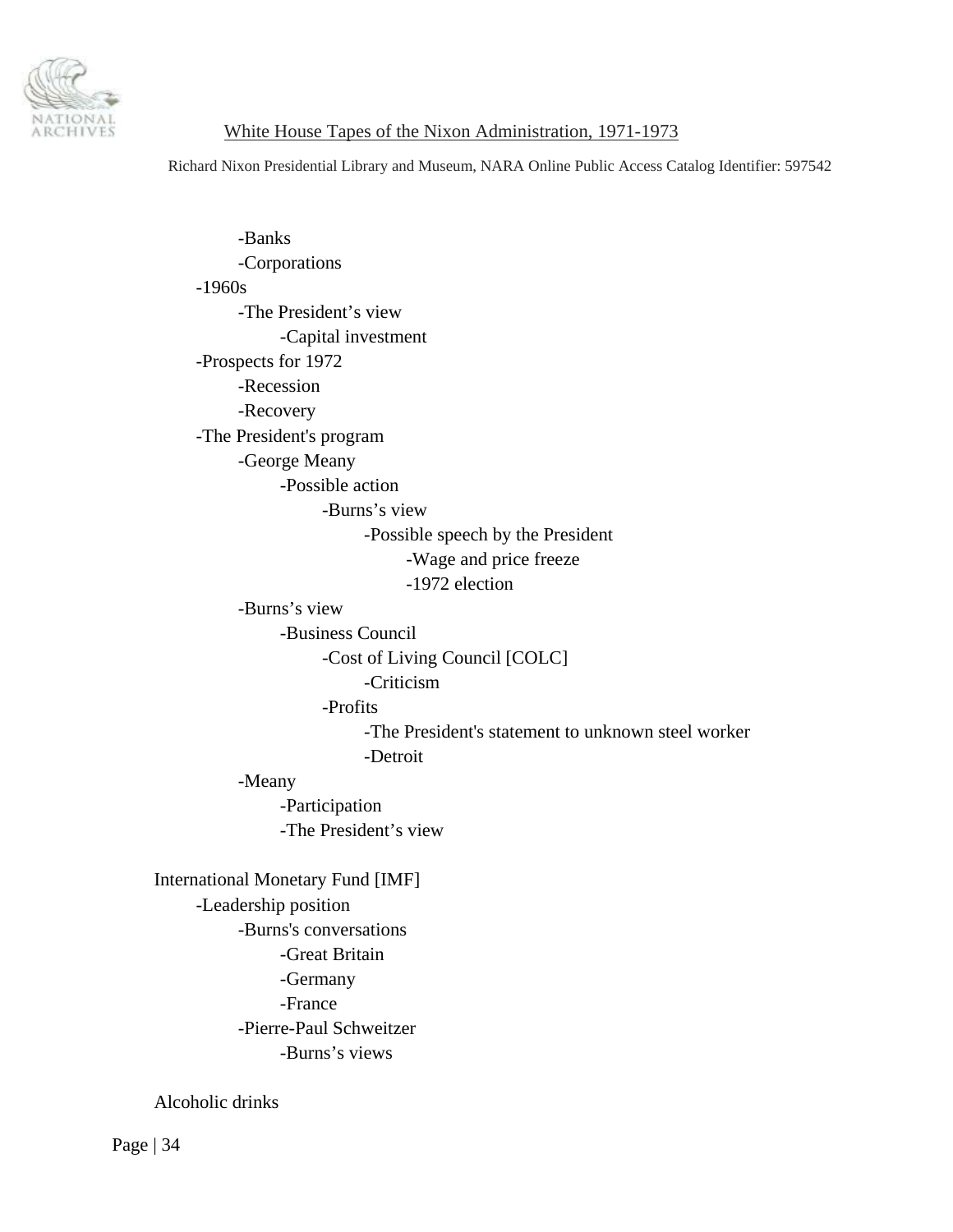

Richard Nixon Presidential Library and Museum, NARA Online Public Access Catalog Identifier: 597542

 -The President -Public speaking -Political campaigns -State dinners -Josip Broz Tito -The President's view -Yugoslavia -Burns's experience -The President International Monetary Fund [IMF] -Leadership position -Jelle Zijlstra -Connally's dispute with Burns -Burns's research -Burns's previous conversation with Connally -Burns's credibility -Connally's credibility -Connally's Views -Possible meeting with Connally -Conversations -Views on US economy -Rate of appreciation -Balance of payments -International Monetary Fund [IMF] -Organization for Economic Cooperation and Development [OECD] -Burns's views -Paul A. Volcker

An unknown person entered at an unknown time after 11:01 am.

[Unintelligible]

The unknown person entered at an unknown time before 11:30 am.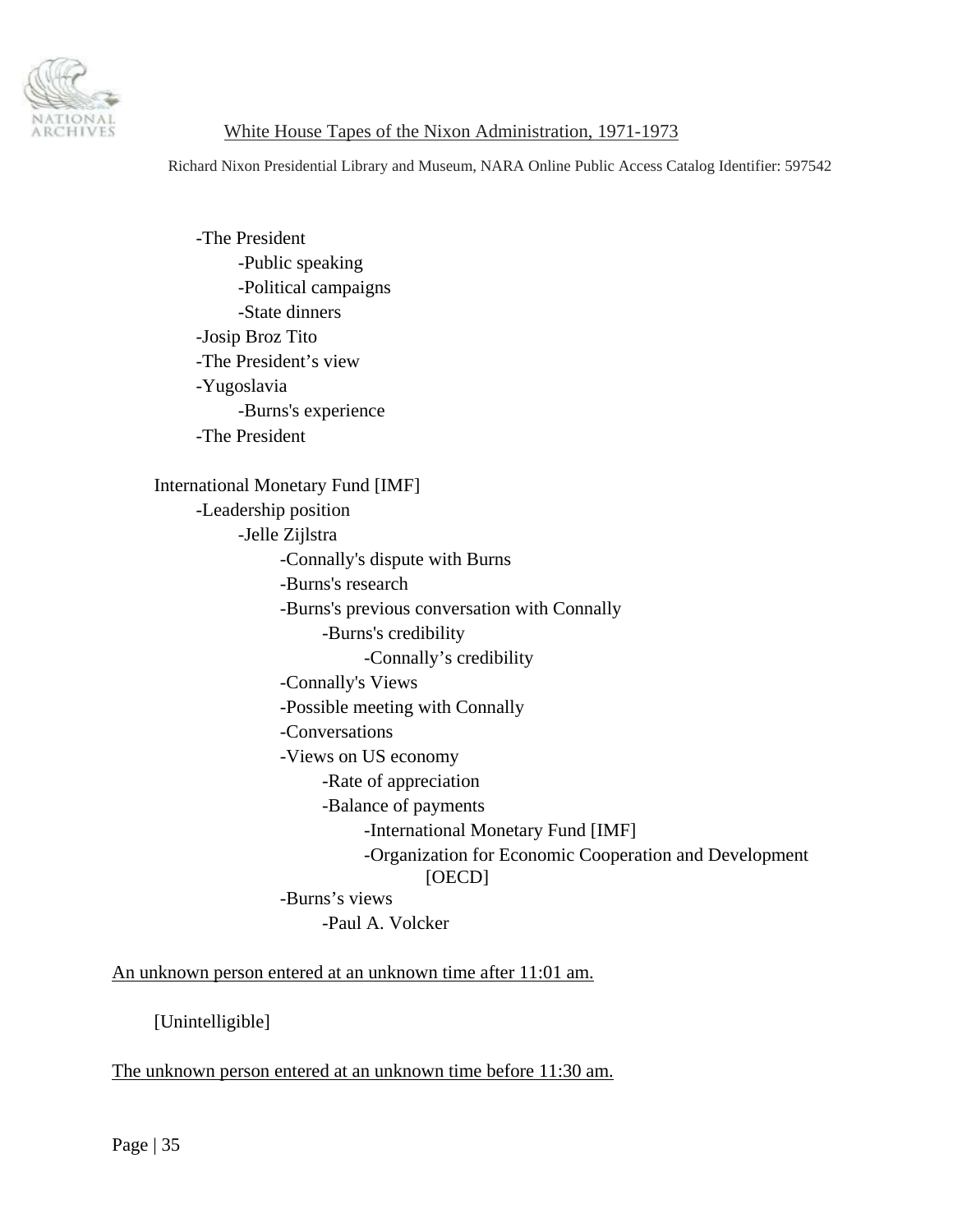<span id="page-35-0"></span>

Richard Nixon Presidential Library and Museum, NARA Online Public Access Catalog Identifier: 597542

 Connally -Burns's view Federal Reserve Board [FRB] -Vacancies -Andrew F. Brimmer -President's previous conversation with William P. Rogers -Possible role with administration -United Nations [UN] -Appointments -Carl Thompson -Burns's view -Biographical sketch -The President's view -Connally's views -Texas -Requirements -Unknown man from Atlanta -Martin C. ("Marty") Anderson -Burns's view -Timing -Burns's forthcoming conversation with Frederic V. Malek -Burns's possible conversation with Connally

 Burns's schedule -Forthcoming meeting with Kissinger

Burns left at 11:30 am.

Conversation No. 607-012

Date: October 29, 1971 Time: Unknown between 11:30 am and 11:33 am Location: Oval Office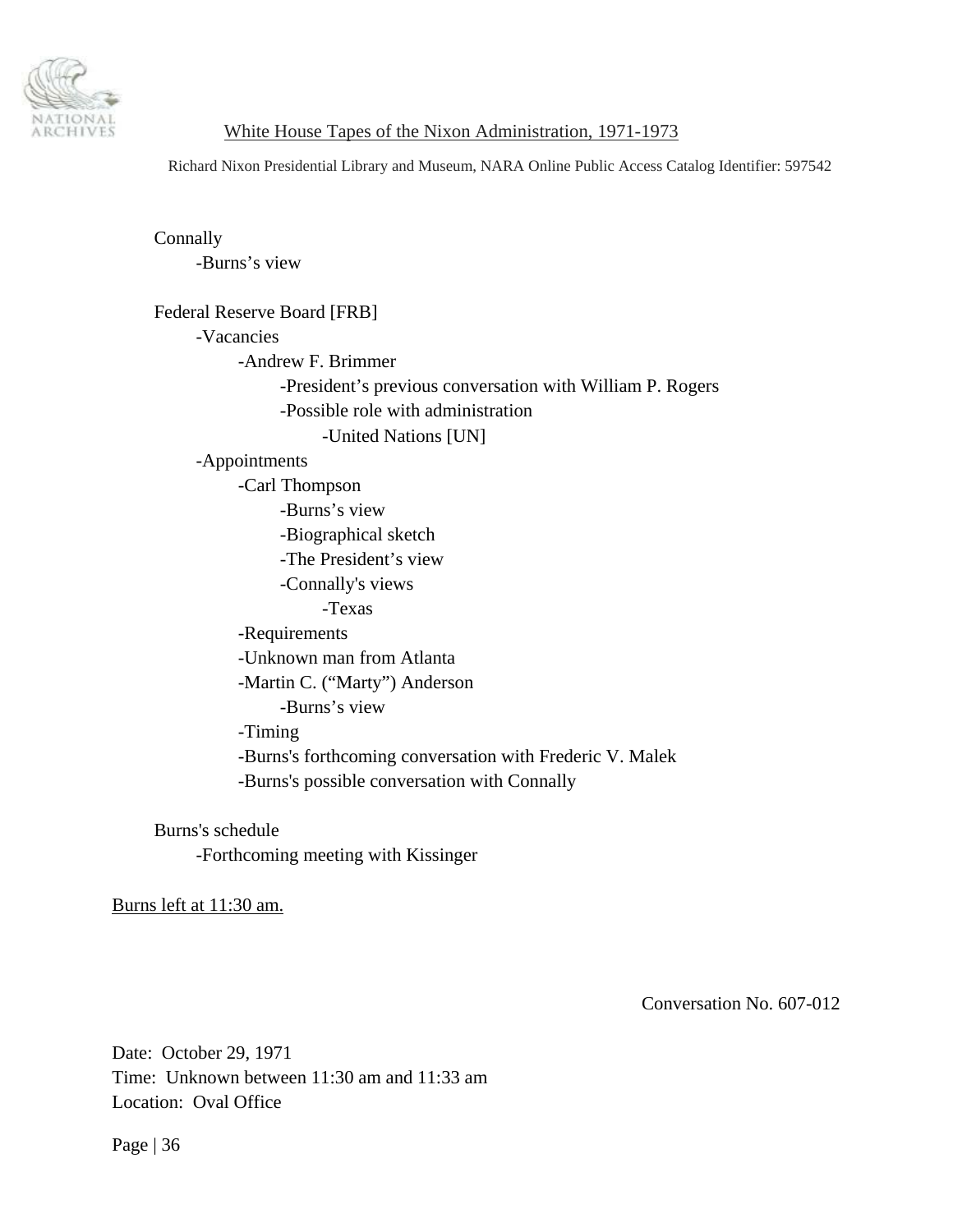<span id="page-36-0"></span>

Richard Nixon Presidential Library and Museum, NARA Online Public Access Catalog Identifier: 597542

The President met with Stephen B. Bull.

 The President's schedule -John D. Ehrlichman -Clifford M. Hardin

Bull left at an unknown time before 11:33 am.

Conversation No. 607-013

Date: October 29, 1971 Time: Unknown between 11:30 am and 11:33 am Location: Oval Office

The President talked with White House operator.

[See Conversation No. 013-026]

Conversation No. 607-014

Date: October 29, 1971 Time: 11:33 am - 12:25 pm Location: Oval Office

The President met with William D. Ruckelshaus, John D. Ehrlichman, and John C. Whitaker; the White House photographer was present at the beginning of this meeting.

**Greetings**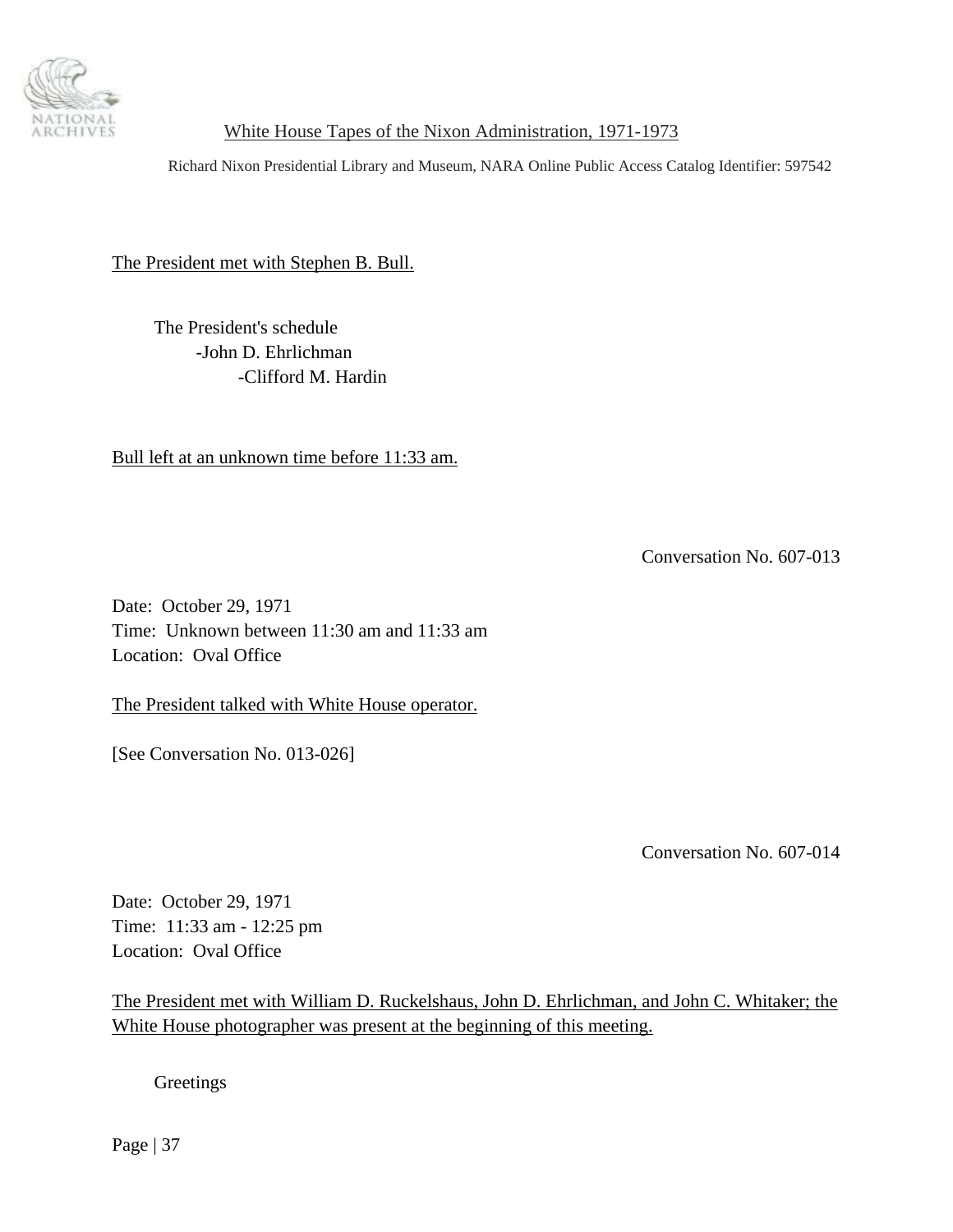

Richard Nixon Presidential Library and Museum, NARA Online Public Access Catalog Identifier: 597542

 The President's schedule -Boy Scouts

### The President talked with Glenn Davis between 11:34 am and 11:35 am.

[Conversation No. 607-014A]

[See Conversation No. 013-027]

[End of telephone conversation]

**Certificates** -High school

 Ruckelshaus -Duties -Indiana -Vance Hartke -The President's view -Birch E. Bayh, Jr. -Ruckelhaus's view -The President's view

Presentation of gifts by the President

Boy Scouts

Ruckelshaus left at 11:36 am.

 Secretary of Agriculture -Possible announcement -Timing -Timing of Clifford M. Hardin's resignation -Donald E. Johnson -Possible views of Farm Bureau -Frank Willoby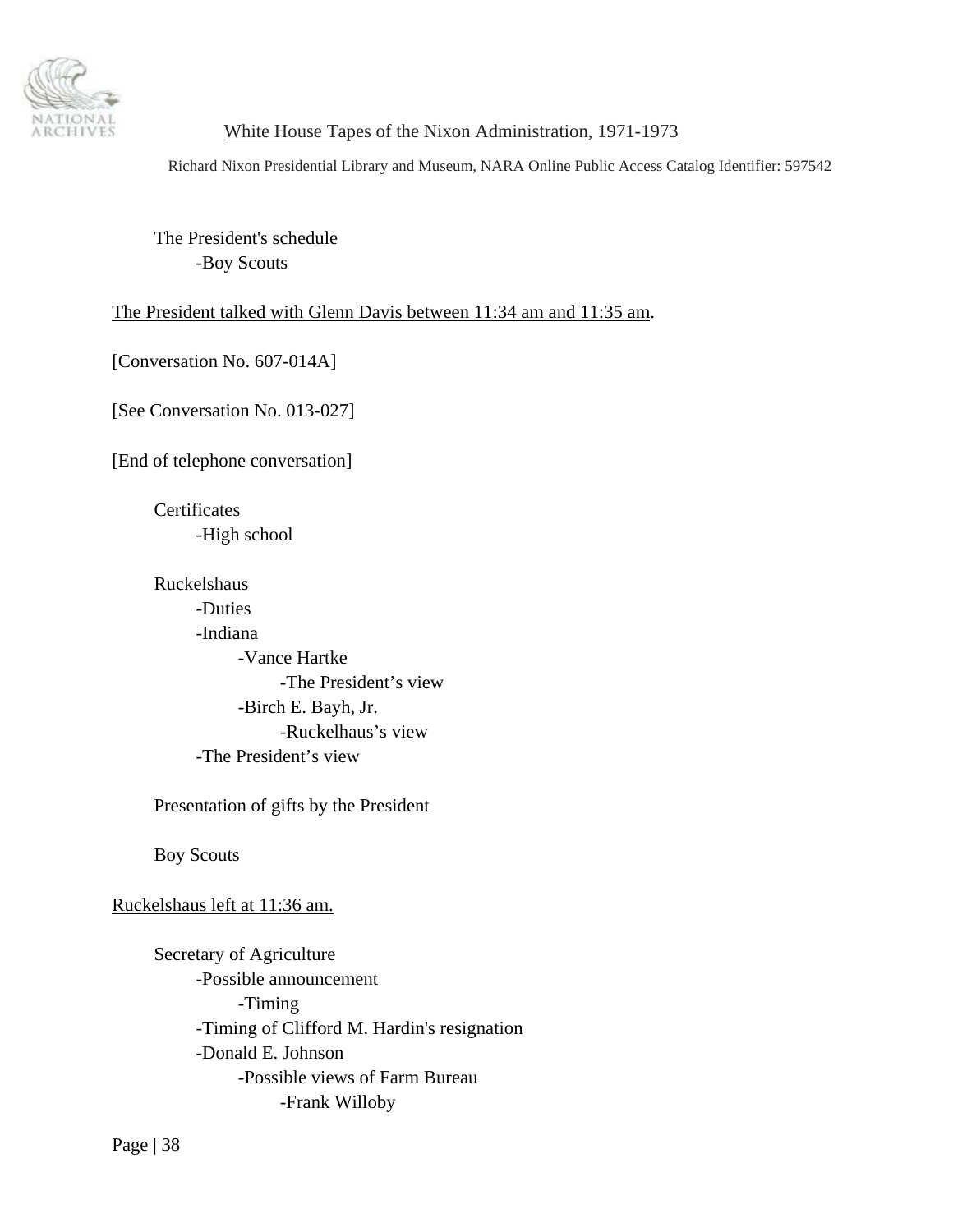

Richard Nixon Presidential Library and Museum, NARA Online Public Access Catalog Identifier: 597542

 -Agribusiness -Robert R. Spitzer -Roger Fleming -Clarence D. Palmby -The President's view -Earl L. Butz -Johnson -Palmby -Farm Bureau -Requirements -Bryce N. Harlow -Ehrlichman's view -Confirmation -Possible reaction by farmers

#### Hardin entered at 11:39 am.

 -Hardin's resignation -Successor -Timing of announcement -Farm union -Farm Bureau -Charles M. Teague -Jack R. Miller -Hardin's forthcoming trip to Turkey

 Food and Agriculture Organization [FAO] -Forthcoming conference in Rome -Announcement of Hardin's resignation -Hardin's forthcoming trip to Turkey -Previous conference -International Labor Organization [ILO] -George Meany

 Grain sale to the Soviet Union -Amount of sale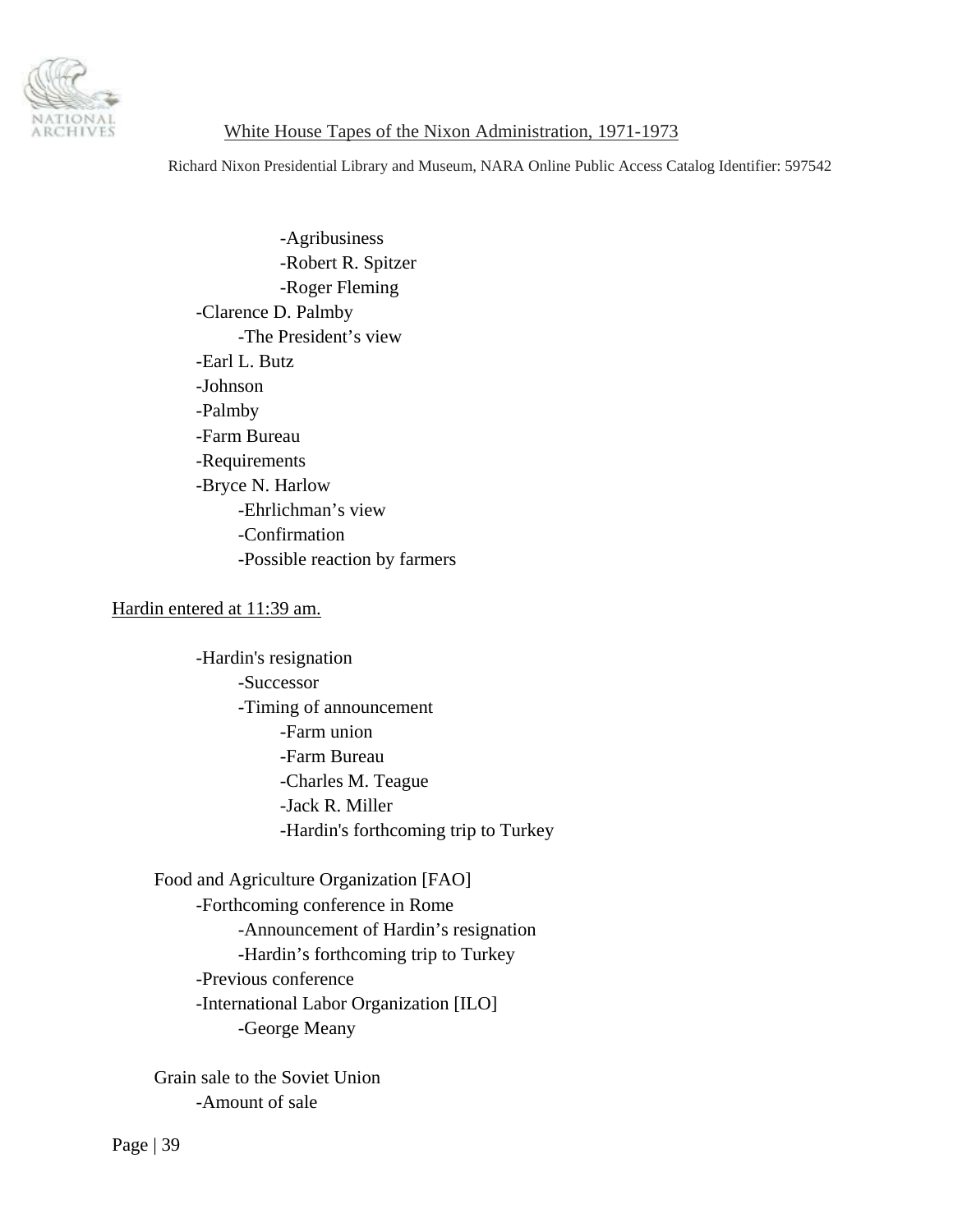

Richard Nixon Presidential Library and Museum, NARA Online Public Access Catalog Identifier: 597542

 -[Thomas] Hale Boggs -Thomas W. ("Teddy") Gleason -Alexander M. Haig, Jr.'s possible role -James D. Hodgson -George P. Shultz's comments -Hodgson's views -National Security Council [NSC] -Charles W. Colson's possible role -Jesse M. Calhoon -Price of corn -Possible administration action -Great Britain -Duluth -Chicago -Great Lakes -The President's instructions -Colson -Hodgson -Haig -Continental Grain's statement -Gleason -Haig's possible conversation with Hodgson -The President's view -Value -Future -US-Soviet relations -Palmby -Gleason -Possible administration actions -Haig -Henry A. Kissinger -Hodgson -Colson -"Hardhats" -Calhoun -Embargoes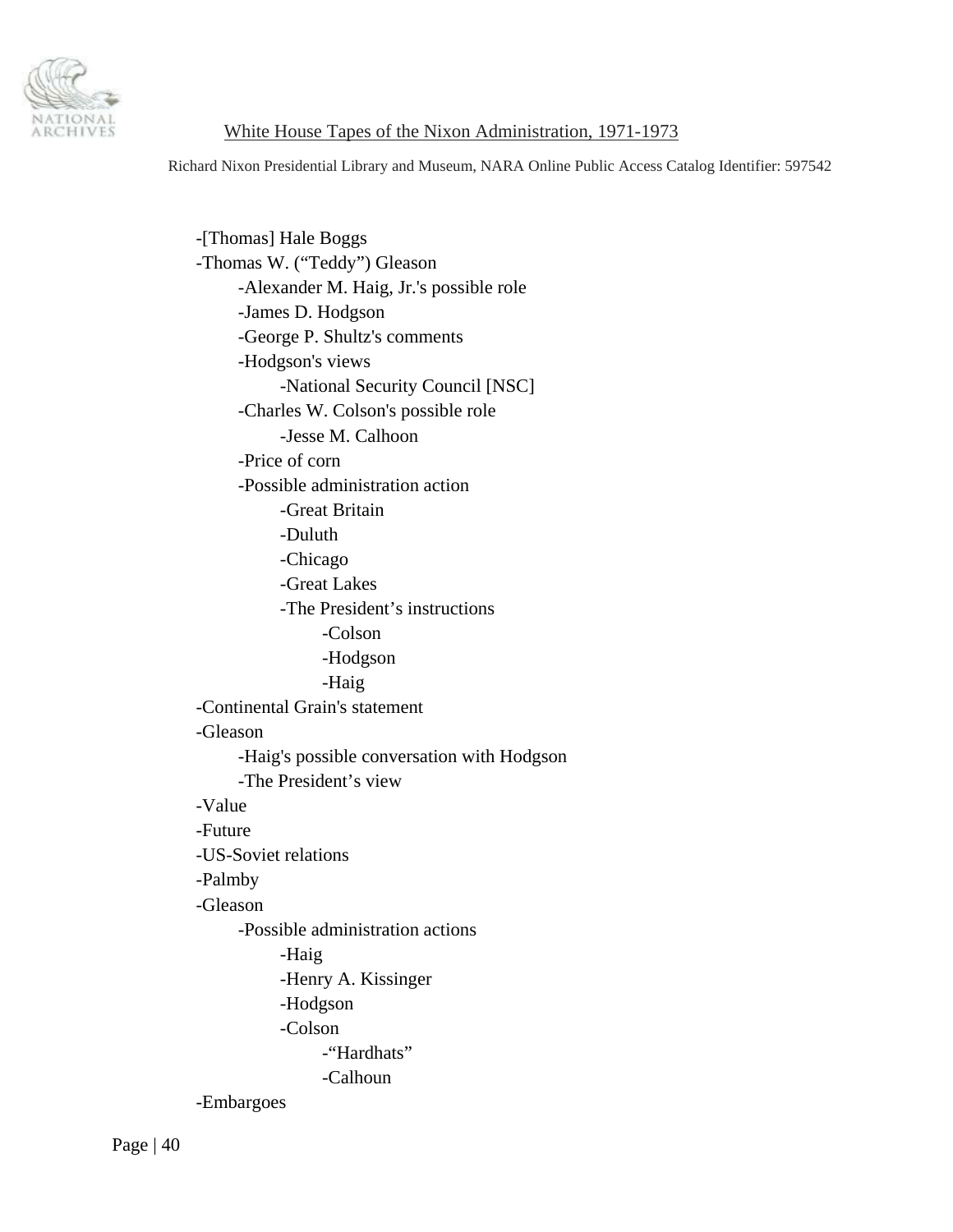

Richard Nixon Presidential Library and Museum, NARA Online Public Access Catalog Identifier: 597542

 -Special grain price -Kansas City -Shippers -Continental grain -Previous grain sale to Soviet Union [USSR] -1963 -John F. Kennedy -Wheat -US bonds -Shipping -Use of Agriculture Department funds -Seafarers' union -Diversion of Continental Grain shipments -Rotterdam -Berlin

 Secretary of Agriculture -Hardin's successor -J. Phil Campbell -Hardin's view -Political plans -Georgia -Fire ants -Palmby -Hardin's view -Campbell -Farm Bureau -Richard E. Lyng -Palmby -Claude W. Gifford -Hardin's view -Butz -Hardin's view -Ezra Taft Benson -Nebraska -John A. Love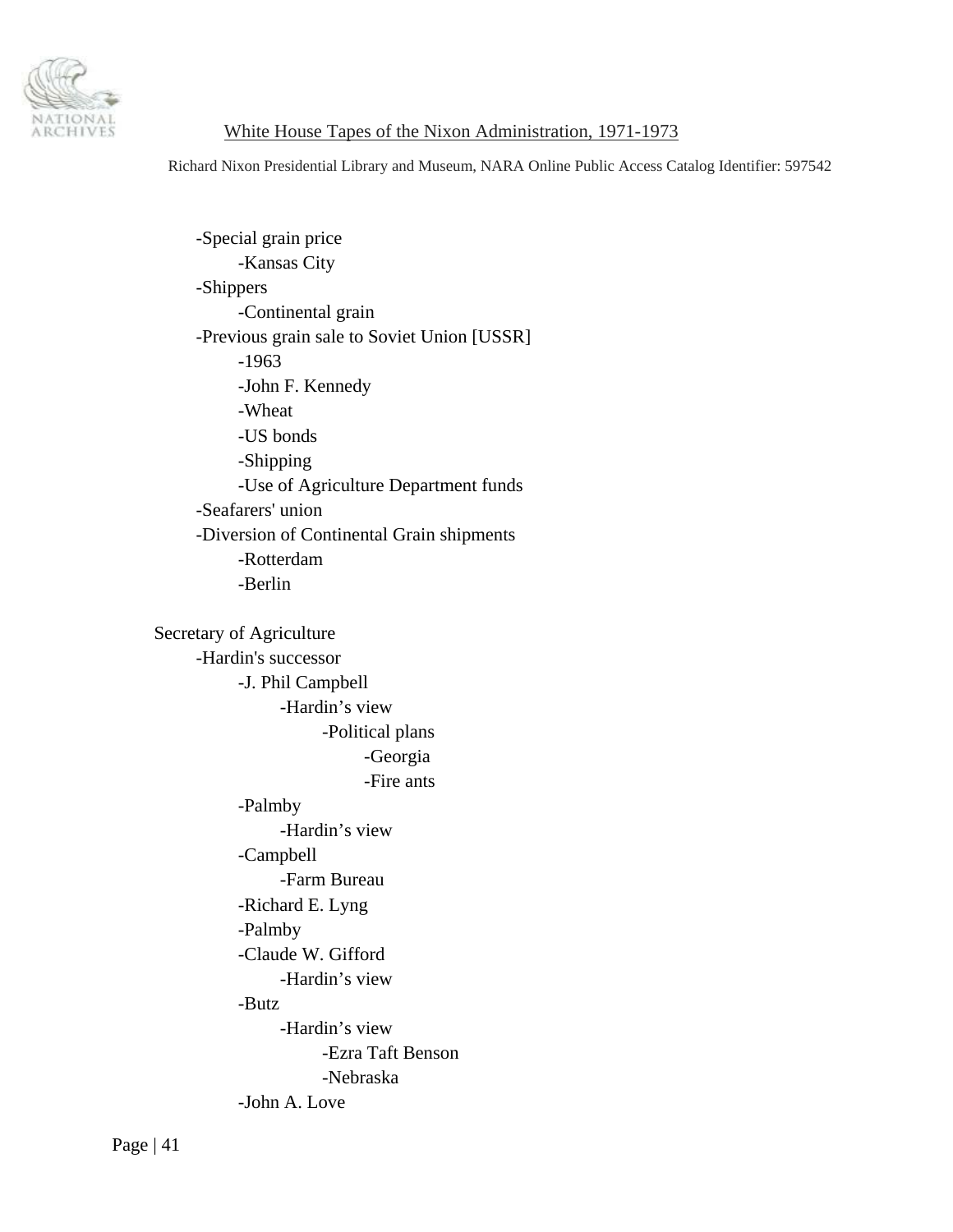

Richard Nixon Presidential Library and Museum, NARA Online Public Access Catalog Identifier: 597542

 -Hardin's views -Robert C. Hill -Hardin's view -The President's view -Johnson -Hardin's view -Iowa -Views of Farm Bureau -Veterans Administration [VA] -The President's view -Clayton K. Yeutter -Hardin's view -Background -Role at Department of Agriculture -Palmby -John N. Mitchell -Campaign -Ehrlichman's view -Wife -Hardin's wife -South America -Previous conversation with Hardin -Farm Bureau -William H. Rehnquist -Background and experience -Requirements -The President's view -Yeutter -Whitaker's previous conversation with Harlow -Experience -The President's view -Ehrlichman's view -South America -Congress -Roman L. Hruska -Mitchell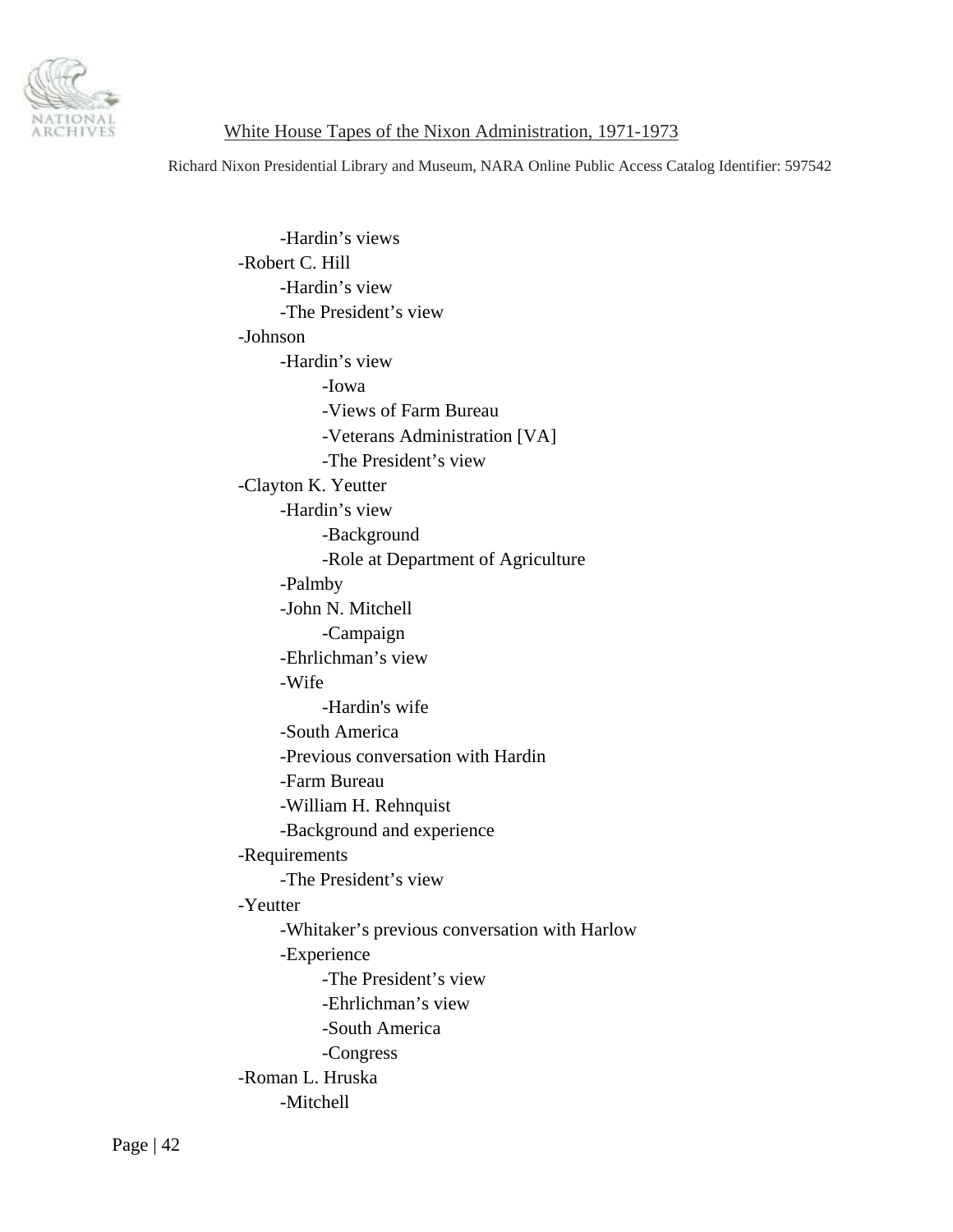

Richard Nixon Presidential Library and Museum, NARA Online Public Access Catalog Identifier: 597542

 -Relations with Norbert Tieman -Potential -Harlow -Forthcoming meeting between Hardin and the President -Palmby -The President's view -Hardin's tenure in office -Possible comments by White House and Hardin

Hardin's wife

## Hardin, *et al.* left and Stephen B. Bull and Ronald L. Ziegler entered at 12:13 pm.

 The President's schedule -Forthcoming meeting with Boy Scouts -Photograph -Presentation of Silver Buffalo Award -White House tour

Bull left at an unknown time before 12:14 pm.

 Unknown photographer -Birth of daughter

Ziegler left at 12:14 pm.

William Harrison Fetridge, John W. Starr, Walter L. Lingle, Jr., Alden G. Barber, Tony Allen, Paul Grimes, Kevin Ivery, Dennis L. Spencer, Robert L. Avery, Robert Meek, Grant Soukup, Darry L. Bellard, Michael S. Jones, Kenneth Spann, Ehrlichman, William F. Rhatican, and Bull [?] entered; the White House photographer was present at the beginning of this meeting.

 Introductions -Mount Vernon, Virginia -New York -Washington, DC -California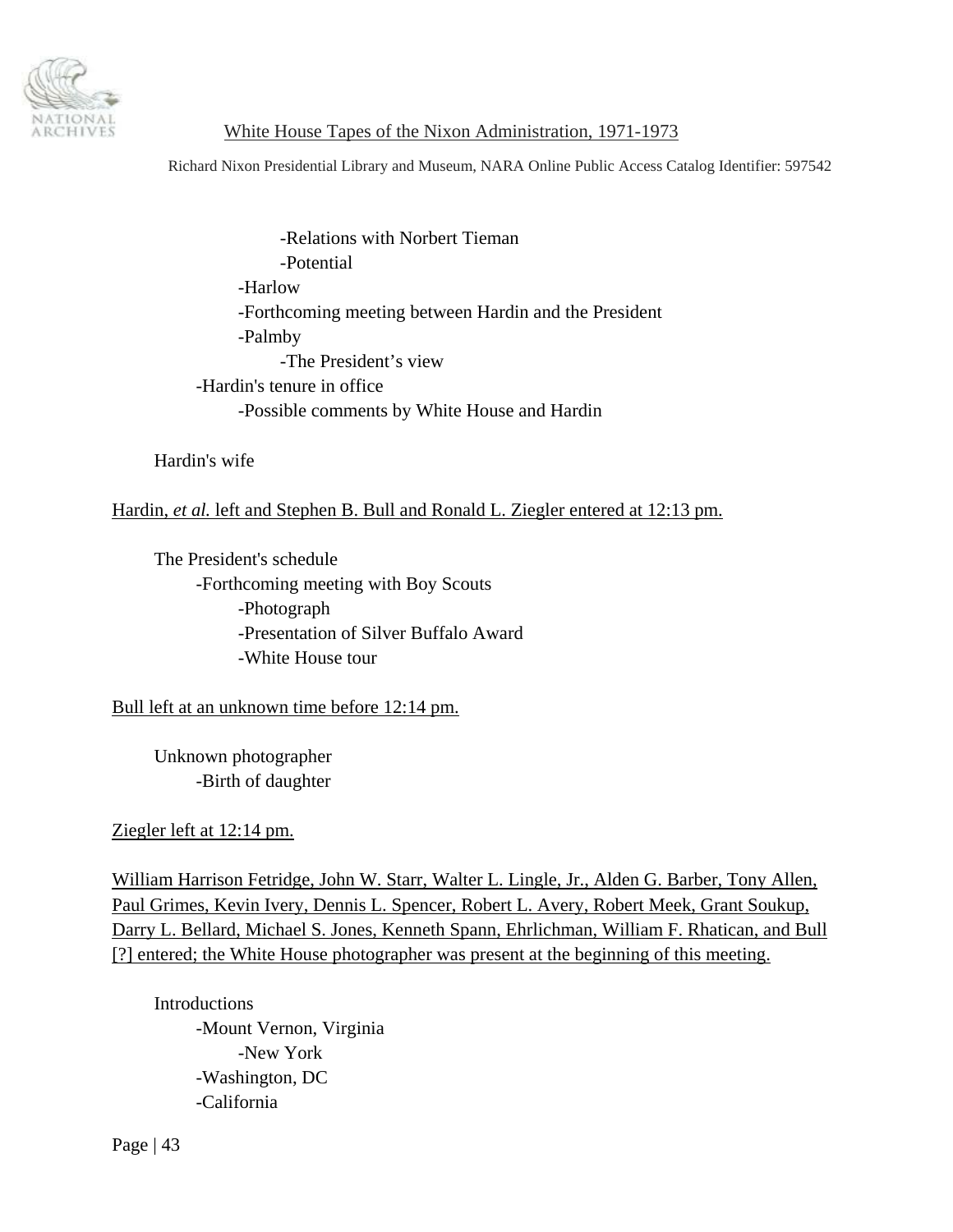<span id="page-43-0"></span>

Richard Nixon Presidential Library and Museum, NARA Online Public Access Catalog Identifier: 597542

 -Philadelphia -Baltimore -Baltimore Orioles -Baltimore Colts

Arrangements for photograph

Presentation of Silver Buffalo award

 Presentation of certificate by the President -Operation Reach -Lingle -Athletes' efforts against drug abuse -World Series -Football

Presentation of gifts by the President

 Tour of the White House -Mrs. [Michael J.?] Farrell

The President's schedule

 Photographer's baby daughter -Associated Press [AP] -Presentation of gifts by the President -Photographer's wife

Fetridge, *et al.* left at 12:25 pm.

Conversation No. 607-015

Date: October 29, 1971 Time: 12:25 pm - 12:27 pm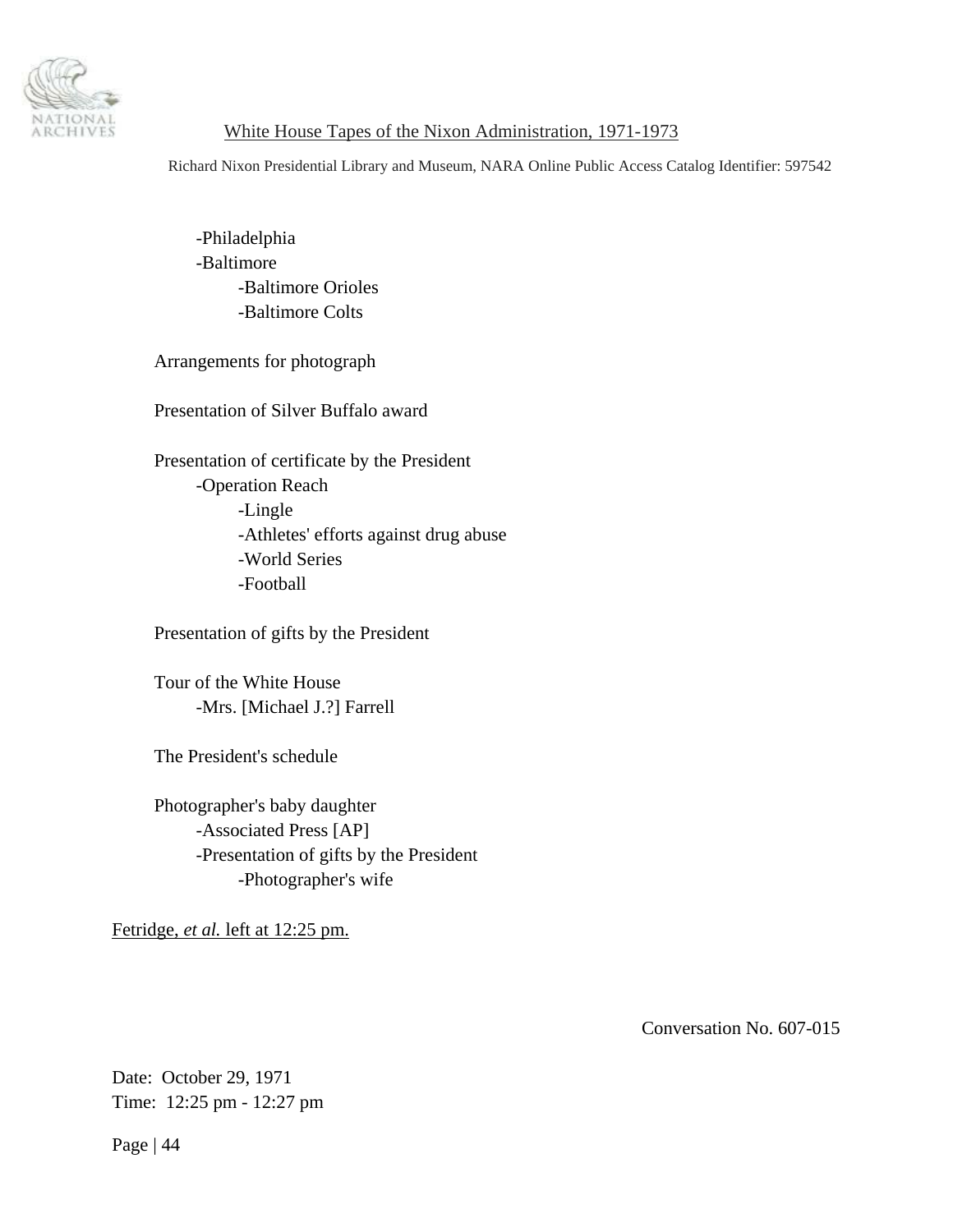<span id="page-44-0"></span>

Richard Nixon Presidential Library and Museum, NARA Online Public Access Catalog Identifier: 597542

Location: Oval Office

The President met with Stephen B. Bull.

 The President's schedule -Forthcoming meeting with Marjorie ("Miss Wool") Sharp -Sherman P. Lloyd

Bull left at an unknown time before 12:27 pm.

Conversation No. 607-016

Date: October 29, 1971 Time: 12:27 pm - 12:32 pm Location: Oval Office

The President met with Sherman P. Lloyd, Marjorie Sharp, [Forename unknown] McCormick, Edwin E. Marsh, and John E. Nidecker; the White House photographer was present at the beginning of this meeting.

**Introductions** 

 Marjorie Sharp -University of Utah -Mormon pioneers -Grandfather

 Presentation to the President of sheep skin -Camp David -Australia

Presentation of gifts by the President

White House tour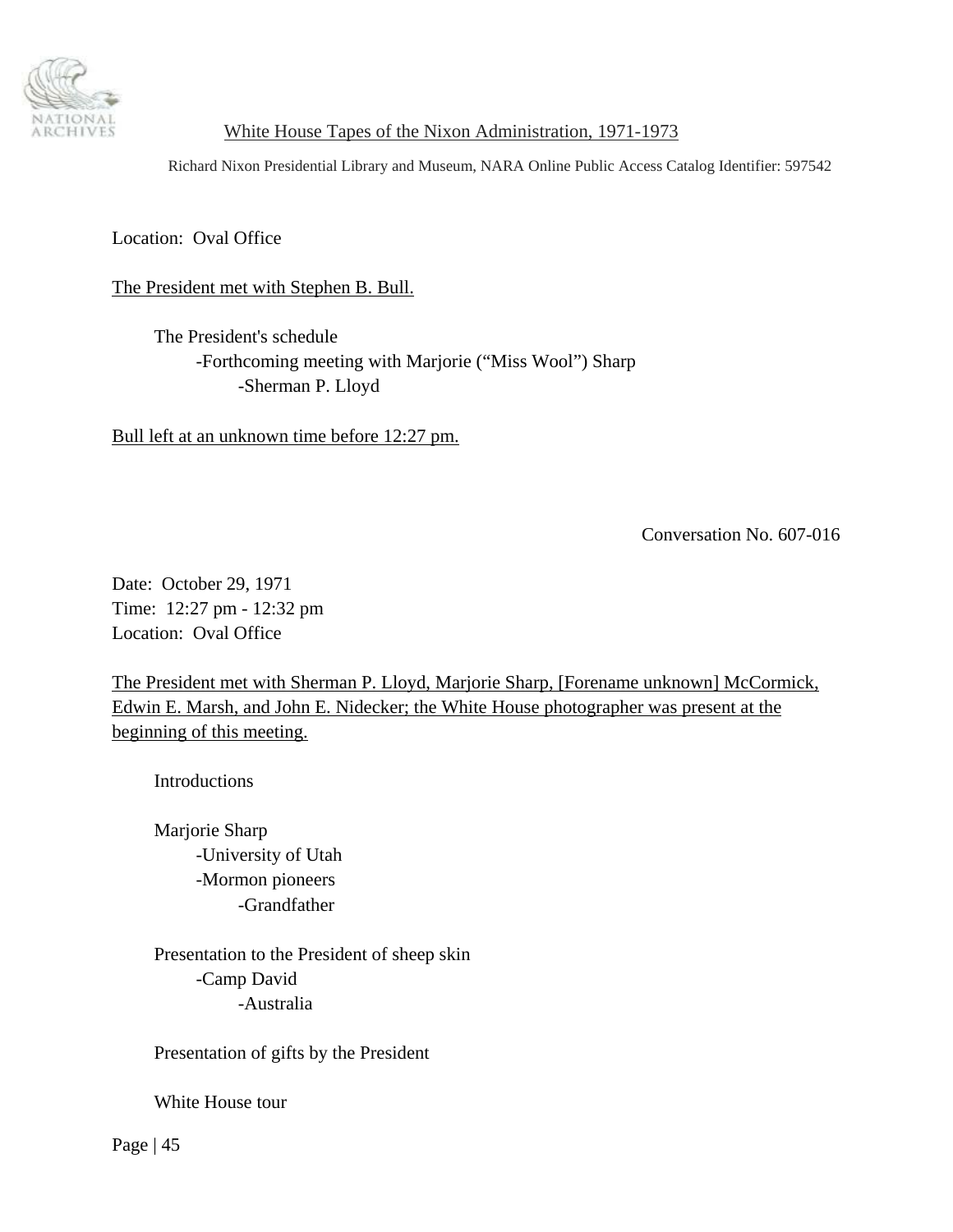<span id="page-45-0"></span>

Richard Nixon Presidential Library and Museum, NARA Online Public Access Catalog Identifier: 597542

Sharp, *et al.* left at 12:32 pm.

Carroll Kilpatrick, Mary Jo Kilpatrick, Frank Kilpatrick, and Ronald L. Ziegler entered at 12:33 pm; the White House photographer was present at the beginning of this meeting.

 University backgrounds -Medical School -University of Wisconsin -University of Vermont

 Southern accents -North Carolina -The President's education at Duke University -South Carolina

Presentation of gifts by the President

Medicine

 -Pediatrics -General practice -The President's view -Psychosomatic illness

Kilpatrick, *et al.* left at 12:35 pm.

Conversation No. 607-017

Date: October 29, 1971 Time: Unknown between 12:35 pm and 12:36 pm Location: Oval Office

The President met with Stephen B. Bull.

The President's schedule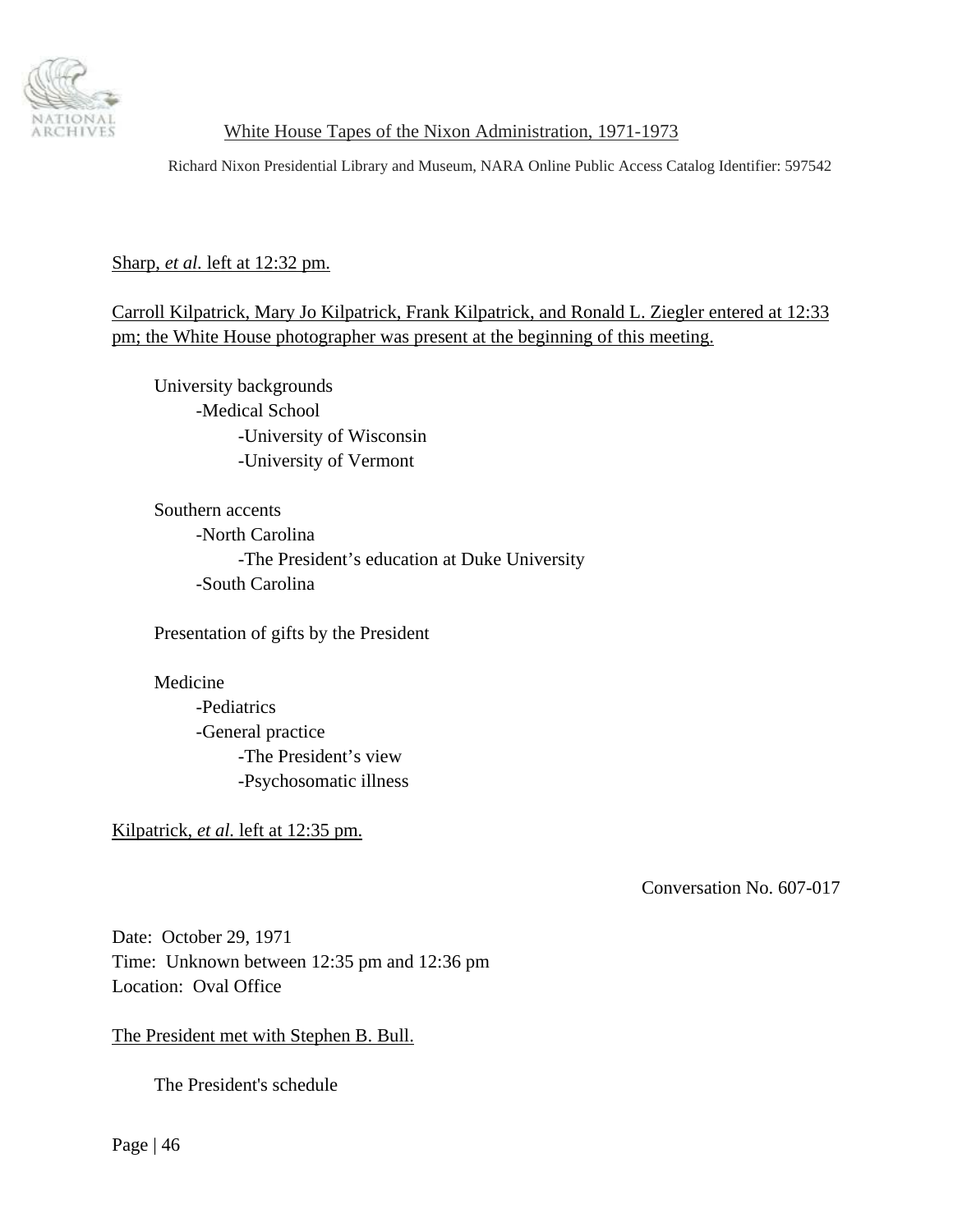<span id="page-46-0"></span>

Richard Nixon Presidential Library and Museum, NARA Online Public Access Catalog Identifier: 597542

-Forthcoming meeting with John R. Price, Jr.

Sheep skin

Bull left at an unknown time before 12:36 pm.

The President left at 12:36 pm.

Conversation No. 607-018

Date: October 29, 1971 Time: 12:36 pm - 12:59 pm Location: Oval Office

John D. Ehrlichman met with John R. Price, Jr.; the White House photographer was present at the beginning of this meeting.

Sheep skin

The President entered at an unknown time after 12:36 pm.

Arrangements for photographs

 Gail Robinson -The President's view -Experience -"Lucia di Lammermoor" -Franco Corelli

\*\*\*\*\*\*\*\*\*\*\*\*\*\*\*\*\*\*\*\*\*\*\*\*\*\*\*\*\*\*\*\*\*\*\*\*\*\*\*\*\*\*\*\*\*\*\*\*\*\*\*\*\*\*\*\*\*\*\*\*\*\*\*\*\*\*\*\*\*\*

[*Previous PRMPA Personal Returnable (G) withdrawal reviewed under deed of gift 07/26/2017. Segment cleared for release*]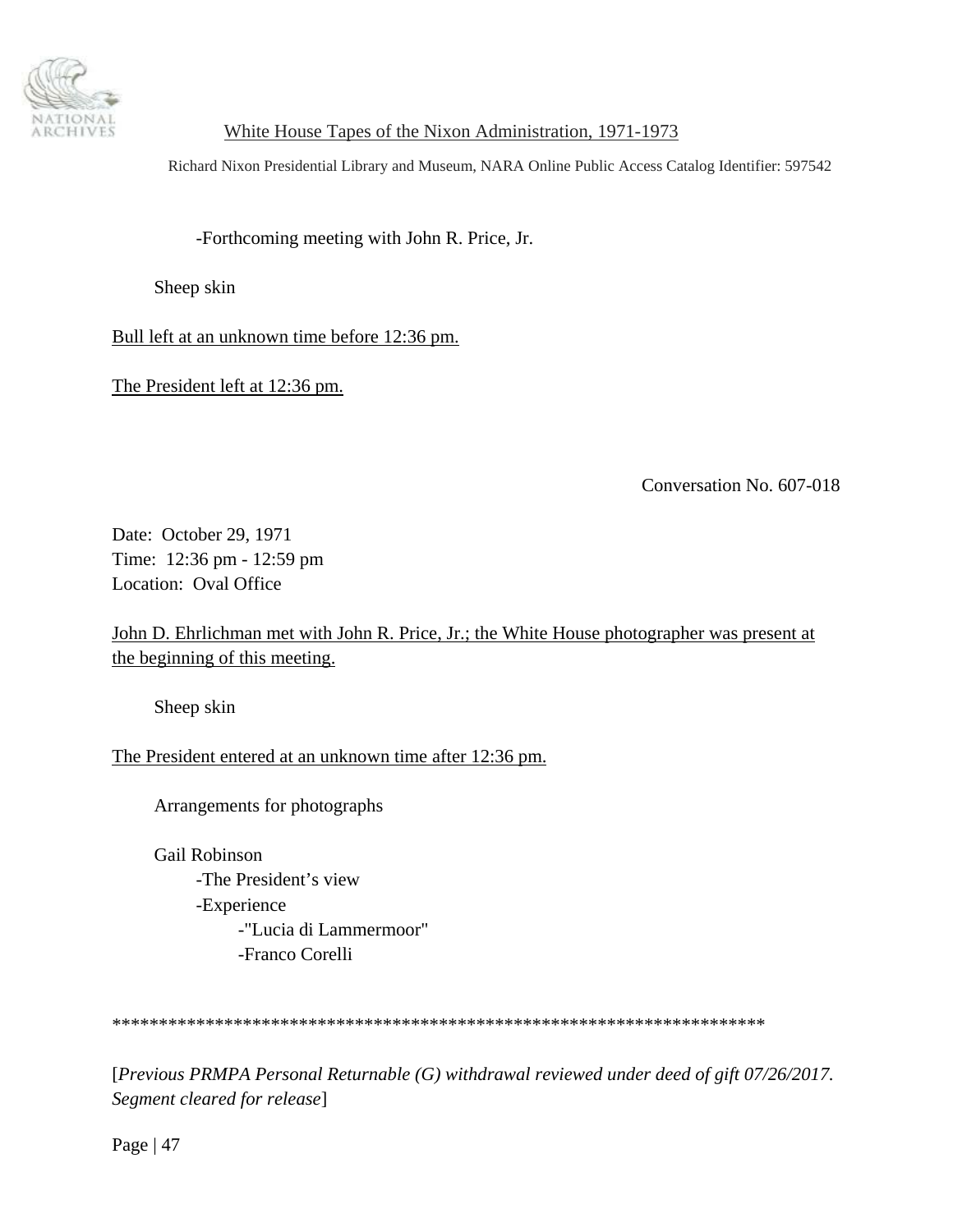

Richard Nixon Presidential Library and Museum, NARA Online Public Access Catalog Identifier: 597542

[Personal Returnable] [607-018-w001] [Duration: 7m 36s]

> Price's political future -New York -Compared to California -The President's experience -Joseph M. Margiotta -Primary -Protégé -Stillwell's code name "Peanut" -Sidney S. Hein -Queens -Redistricting -Nelson A. Rockefeller -Conversation with John N. Mitchell -Seymour Halpern -Lester Wolff -President's polling -Wolff -Dwight D. Eisenhower -President's opinion -Airplane ride from Japan with the President -Campaign skill -Age

 Republican Party organization -Candidates for Congress -Age -Pennsylvania -Young people -New York State

 Price's political future -James L. Buckley -Possible campaign themes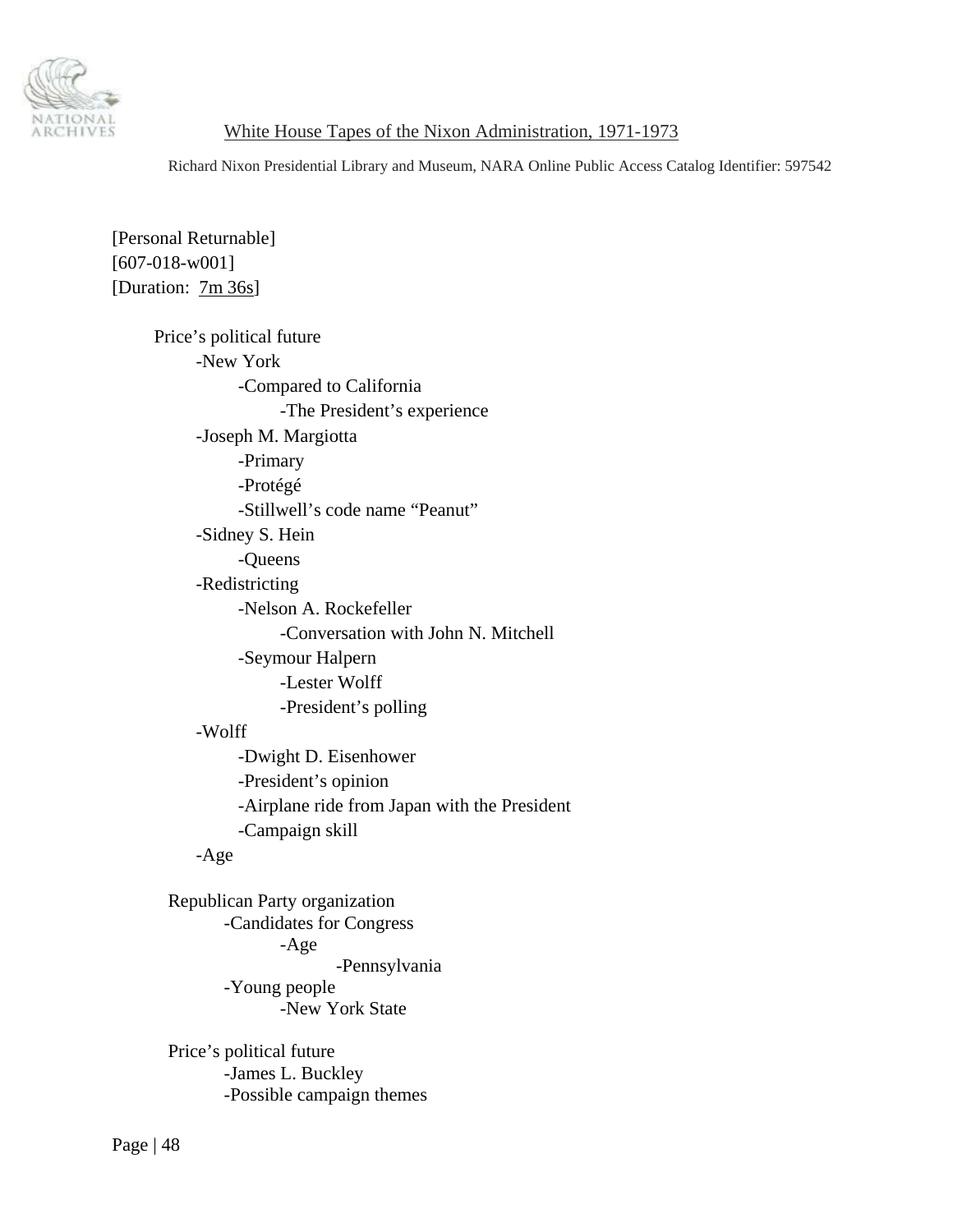

Richard Nixon Presidential Library and Museum, NARA Online Public Access Catalog Identifier: 597542

 -New Deal dead, new ideas -Donaldson, Lufkin and Jenrette, Inc. -Dan W. Lufkin -Connecticut -Environmental Director -Future candidacy

\*\*\*\*\*\*\*\*\*\*\*\*\*\*\*\*\*\*\*\*\*\*\*\*\*\*\*\*\*\*\*\*\*\*\*\*\*\*\*\*\*\*\*\*\*\*\*\*\*\*\*\*\*\*\*\*\*\*\*\*\*\*\*\*\*\*\*\*\*\*

Domestic Council -Policy formulation -New towns/national growth policy

\*\*\*\*\*\*\*\*\*\*\*\*\*\*\*\*\*\*\*\*\*\*\*\*\*\*\*\*\*\*\*\*\*\*\*\*\*\*\*\*\*\*\*\*\*\*\*\*\*\*\*\*\*\*\*\*\*\*\*\*\*\*\*\*\*\*\*\*\*\*

[*Previous PRMPA Personal Returnable reviewed under deed of gift 07/26/2017. Segment cleared for release.*] [Personal Returnable] [607-018-w002] [Duration: 2m 36s]

 Price's political future -The President's advice -Experience -Honesty -Prospects -Age, intellect -Margiotta's support -Conversation with Margiotta -Money

\*\*\*\*\*\*\*\*\*\*\*\*\*\*\*\*\*\*\*\*\*\*\*\*\*\*\*\*\*\*\*\*\*\*\*\*\*\*\*\*\*\*\*\*\*\*\*\*\*\*\*\*\*\*\*\*\*\*\*\*\*\*\*\*\*\*\*\*\*\*

Stephen B. Bull entered at an unknown time after 12:36 pm.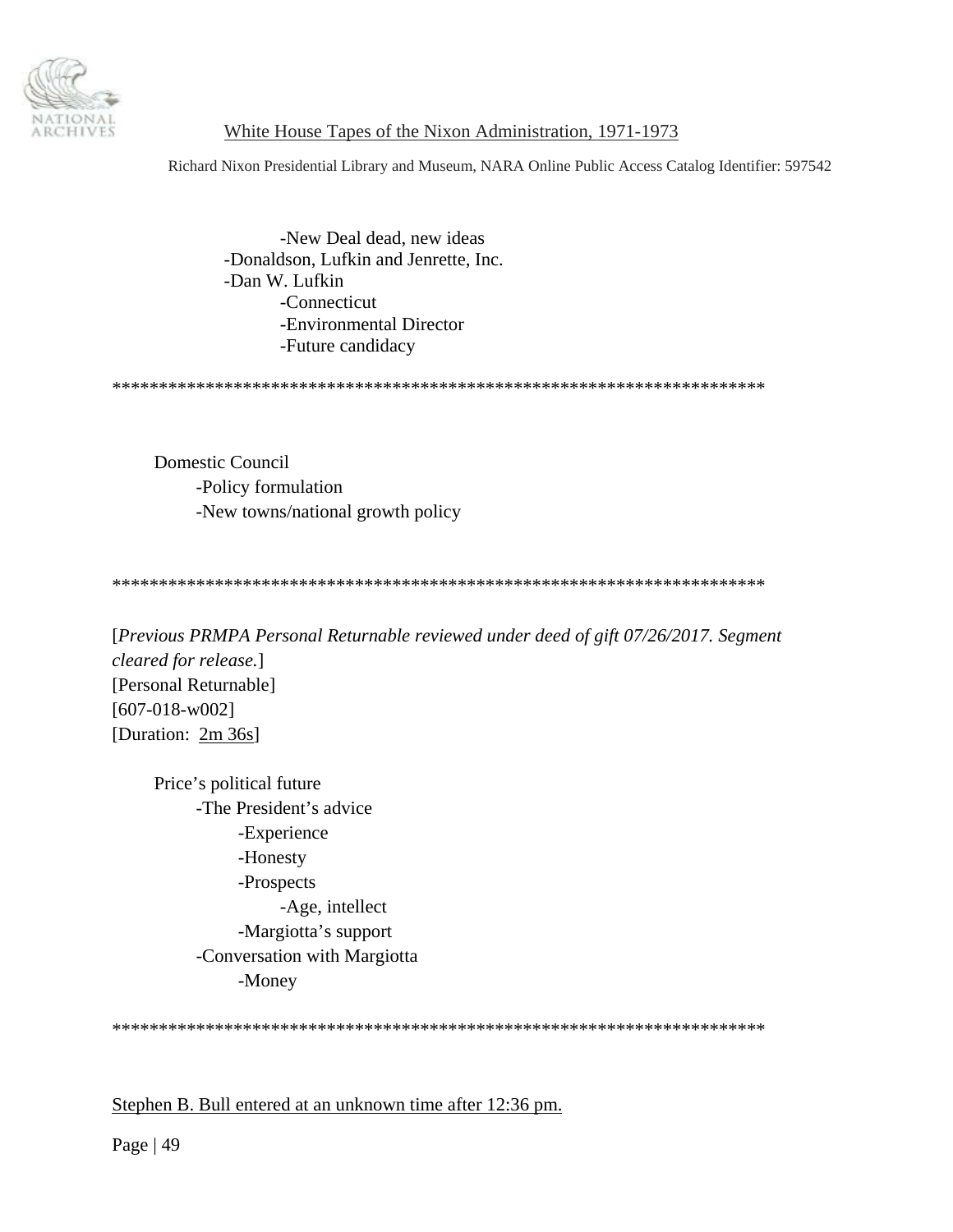

Richard Nixon Presidential Library and Museum, NARA Online Public Access Catalog Identifier: 597542

The President's schedule -Forthcoming meeting with James D. ("Don") Hughes

Bull left at an unknown time before 12:59 pm.

\*\*\*\*\*\*\*\*\*\*\*\*\*\*\*\*\*\*\*\*\*\*\*\*\*\*\*\*\*\*\*\*\*\*\*\*\*\*\*\*\*\*\*\*\*\*\*\*\*\*\*\*\*\*\*\*\*\*\*\*\*\*\*\*\*\*\*\*\*\*

[*Previous PRMPA Personal Returnable (G) withdrawal reviewed under deed of gift 07/26/2017. Segment cleared for release*] [Personal Returnable] [607-018-w003] [Duration: 5m 56s]

 Price's political future -Hein -Queens -Campaign manager -Experience with Glenwood Stuart and Carl Motze [?] -Conservatism -Margiotta -Desire for power -Ideology -John V. Lindsay -Lindsay -Nelson A. Rockefeller's opinion -Rockefeller -President's opinion -Apportionment -Robert R. Douglas -Jack Kemp -Scalera (Governor's staff) -Mitchell's efforts -Margiotta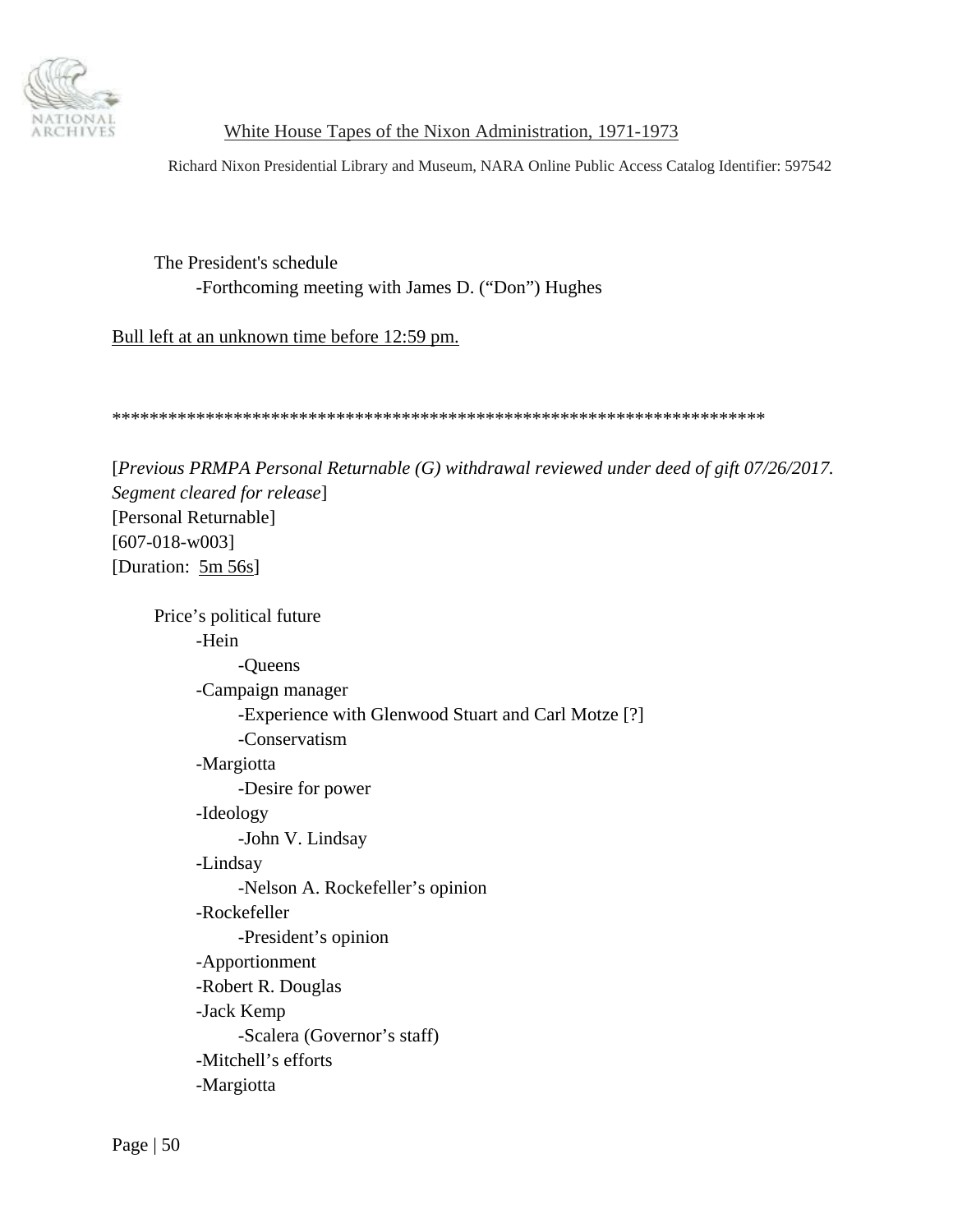

Richard Nixon Presidential Library and Museum, NARA Online Public Access Catalog Identifier: 597542

 -Statement by Prices friend -Abraham Lincoln -Benito Mussolini -Party designation -Possible primary election -Margiotta -Protégé

\*\*\*\*\*\*\*\*\*\*\*\*\*\*\*\*\*\*\*\*\*\*\*\*\*\*\*\*\*\*\*\*\*\*\*\*\*\*\*\*\*\*\*\*\*\*\*\*\*\*\*\*\*\*\*\*\*\*\*\*\*\*\*\*\*\*\*\*\*\*

Price's experience as an Administration official

Presentation of gifts by the President

 Price's experience as an Administration official -Welfare reform -Camp David

\*\*\*\*\*\*\*\*\*\*\*\*\*\*\*\*\*\*\*\*\*\*\*\*\*\*\*\*\*\*\*\*\*\*\*\*\*\*\*\*\*\*\*\*\*\*\*\*\*\*\*\*\*\*\*\*\*\*\*\*\*\*\*\*\*\*\*\*\*\*

[*Previous PRMPA Personal Returnable (G) withdrawal reviewed under deed of gift 07/26/2017. Segment cleared for release*] [Personal Returnable] [607-018-w004] [Duration: 1m 38s]

 Campaign strategy -California -New York -Margiotta -Price's future -Lunch with Stephen B. Derounian -Wolff -President's opinion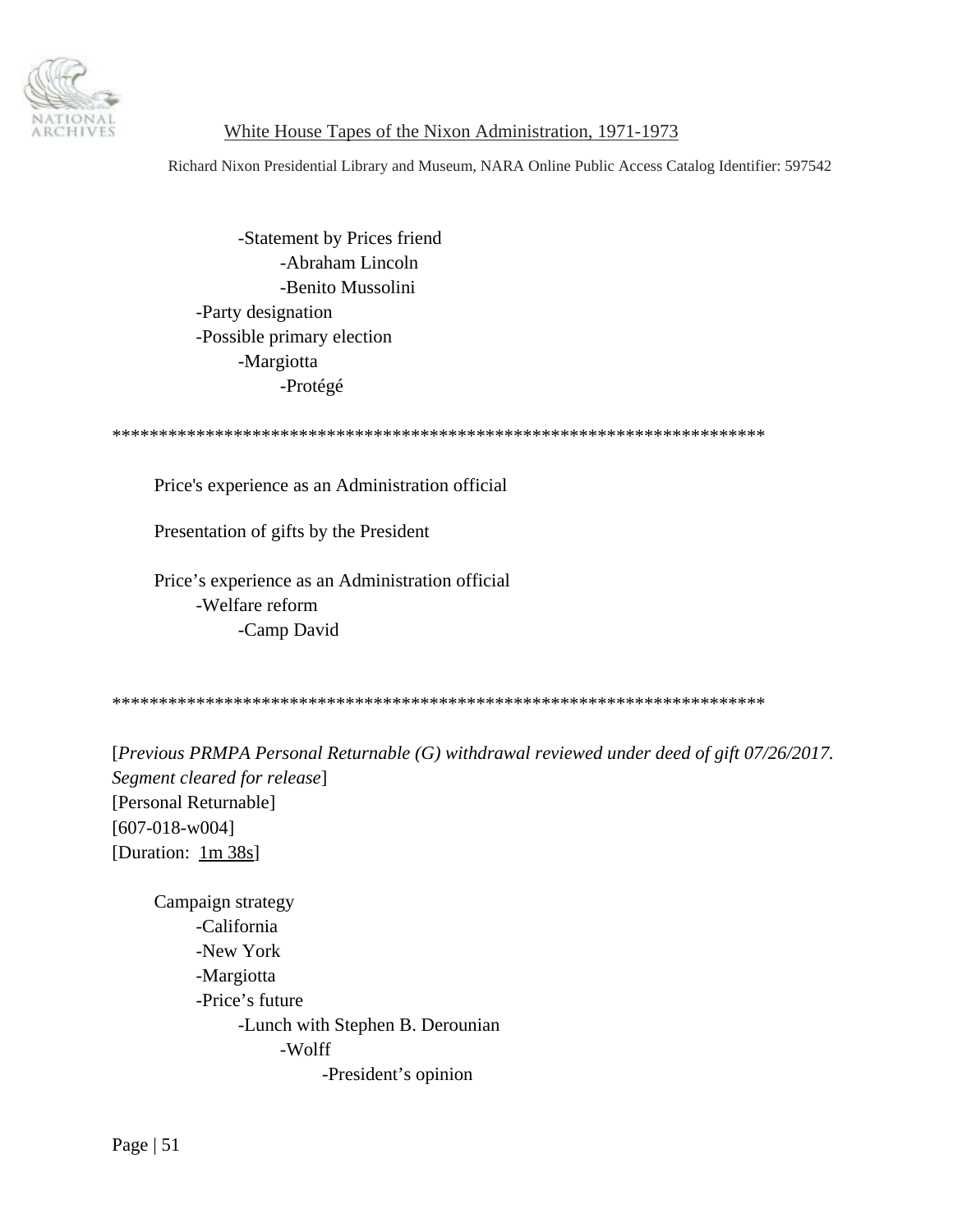<span id="page-51-0"></span>

Richard Nixon Presidential Library and Museum, NARA Online Public Access Catalog Identifier: 597542

\*\*\*\*\*\*\*\*\*\*\*\*\*\*\*\*\*\*\*\*\*\*\*\*\*\*\*\*\*\*\*\*\*\*\*\*\*\*\*\*\*\*\*\*\*\*\*\*\*\*\*\*\*\*\*\*\*\*\*\*\*\*\*\*\*\*\*\*\*\*

Terence Cardinal Cooke -Al Smith dinner -Leslie T. ("Bob") Hope -The President's schedule

Price and Ehrlichman left at 12:59 pm.

Conversation No. 607-019

Date: October 29, 1971 Time: 12:59 pm Location: Oval Office

The President met with Manolo Sanchez.

[Unintelligible]

 The President's schedule -Executive Office Building [EOB]

Sanchez left at 12:59 pm.

Conversation No. 607-020

Date: October 29, 1971 Time: 1:00 pm - 1:06 pm Location: Oval Office

The President met with James D. ("Don") Hughes and Gen. Brent G. Scowcroft.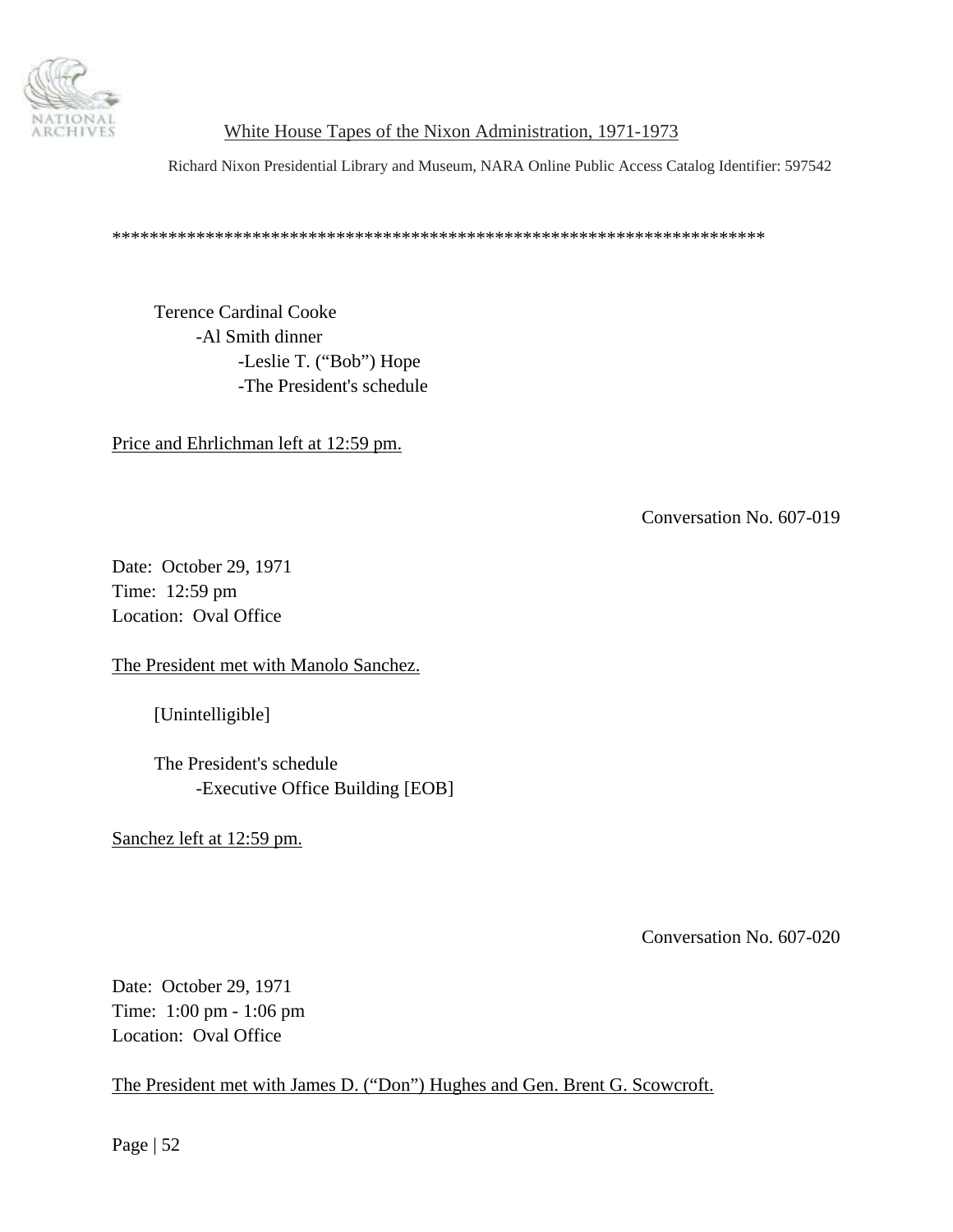

Richard Nixon Presidential Library and Museum, NARA Online Public Access Catalog Identifier: 597542

 Hughes's forthcoming assignment -Bergstrom Air Force Base -Austin, Texas -9<sup>th</sup> Air Force -University of Texas -Bette Hughes

 Hughes's role on White House staff -The President's view -Camp David -Cabinet officers -H. R. ("Bob") Haldeman -Constance M. Stuart -Lucy A. Winchester

 Military aides -John V. Brennan -Vernon C. Coffey, Jr. -Coast Guard

> -Duties -Florida -California

 Scowcroft's domestic situation -Wife -Home -Bethesda, Maryland

 Hughes's schedule -Timing of departure -Scowcroft's promotion

 The President's forthcoming trip to People's Republic of China [PRC] -Coffey -Scowcroft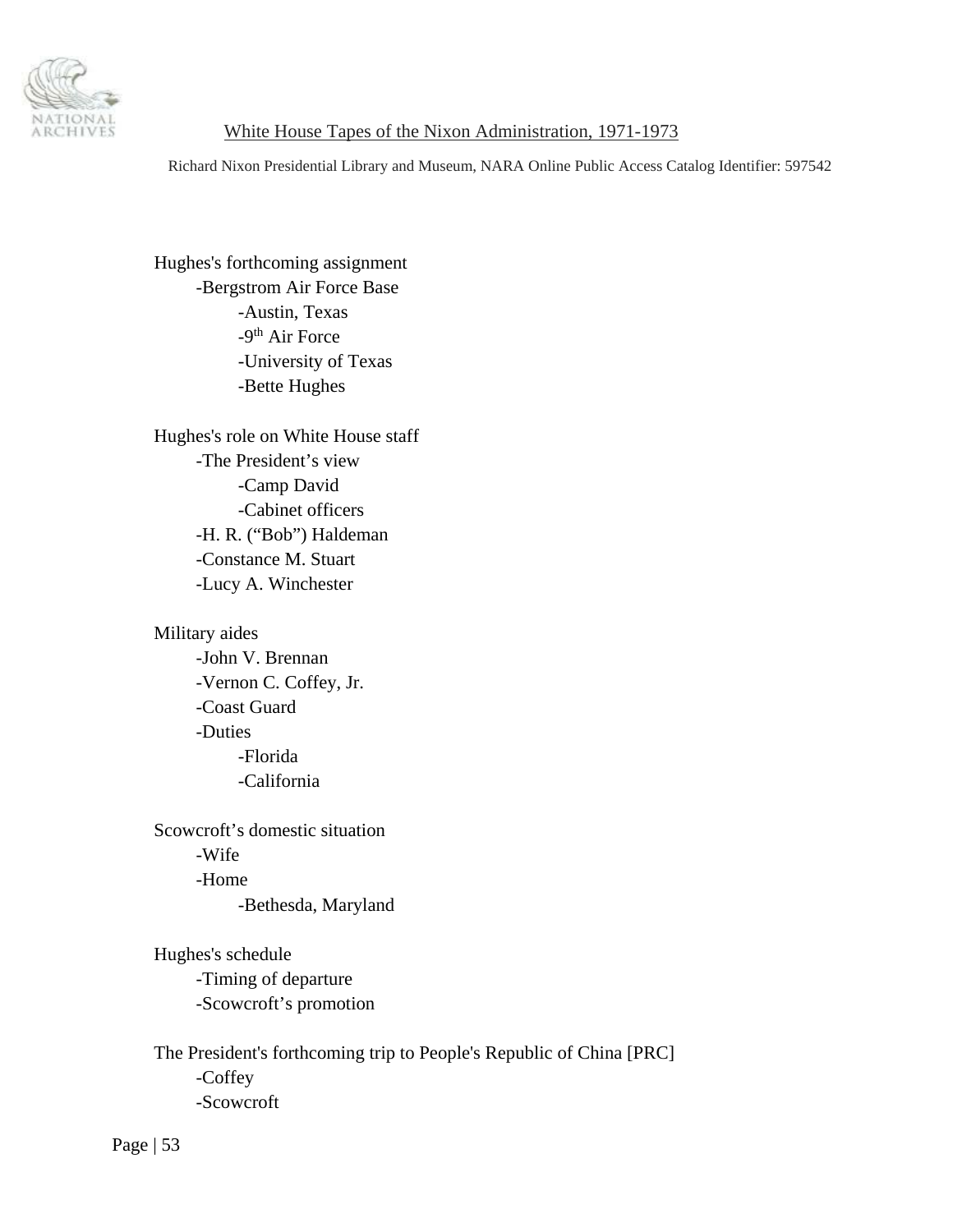<span id="page-53-0"></span>

Richard Nixon Presidential Library and Museum, NARA Online Public Access Catalog Identifier: 597542

-Henry A. Kissinger

Scowcroft and Hughes left at 1:06 pm.

Conversation No. 607-021

Date: October 29, 1971 Time: 1:06 pm - 1:28 pm Location: Oval Office

The President met with H. R. ("Bob") Haldeman.

 The President's schedule -Forthcoming event -Thelma C. ("Pat") Nixon -Stephen B. Bull -Boy Scouts -The President's view

 Secretary of Agriculture -John D. Ehrlichman -Clayton K. Yeutter -Age -Clifford M. Hardin's views

White House staff

### -Age

 -The President's view -Haldeman's view -Ronald L. Ziegler -Dwight L. Chapin -Daniel Patrick Moynihan -Walt Disney organization -Haldeman's previous conversation with unknown man at Disney World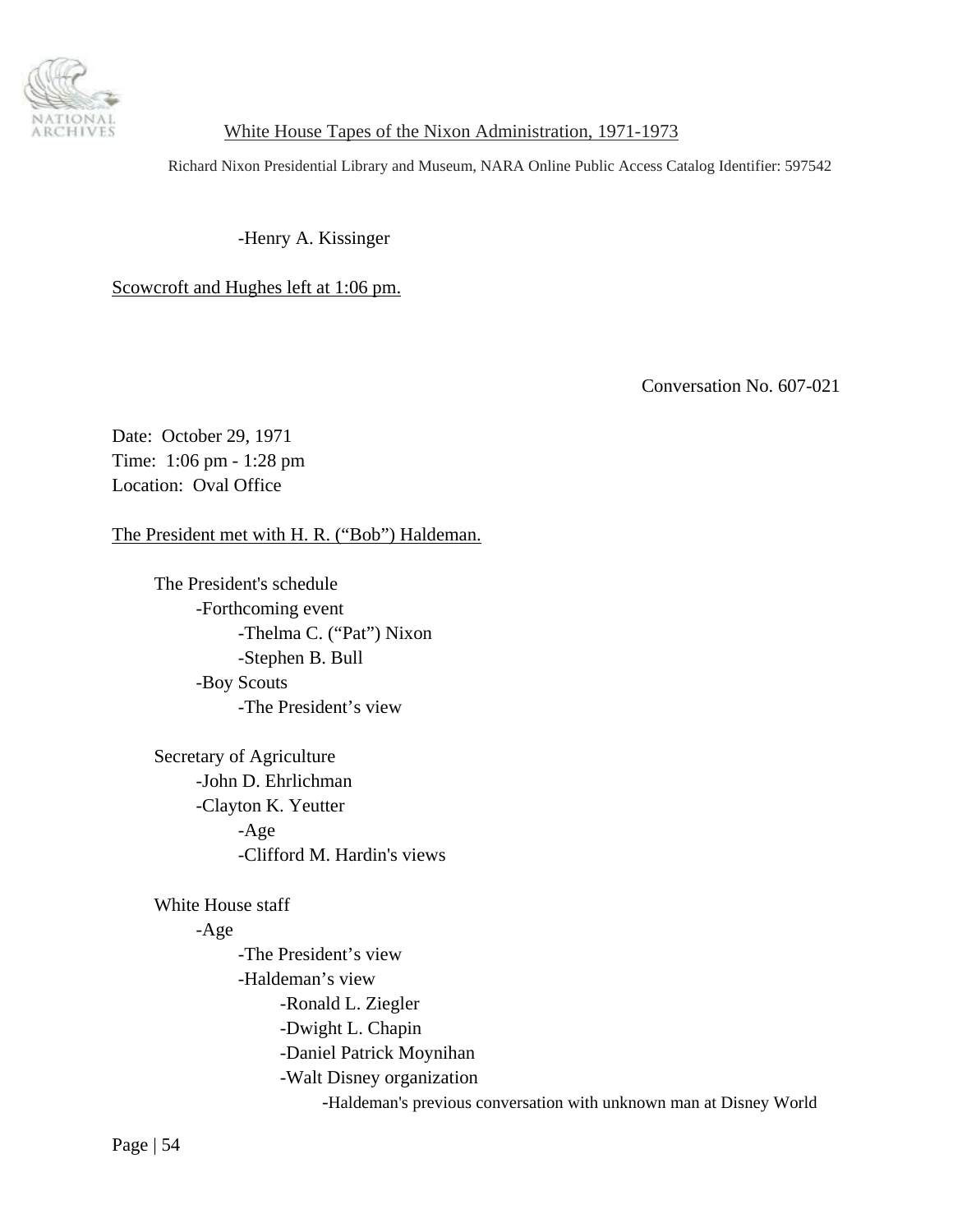

Richard Nixon Presidential Library and Museum, NARA Online Public Access Catalog Identifier: 597542

 -Youth compared to age -Henry A. Kissinger -Possible conversation with William P. Rogers

 Secretary of Agriculture -Donald E. Johnson -Bryce N. Harlow's views -Department of Agriculture staff -Farm organizations -Harlow -Hardin's views -Clarence D. Palmby -Harlow's views -Harlow -Qualifications -Haldeman's view -John B. Connally -Henry L. Bellmon

#### Arthur F. Burns

 -Previous conversation with Haldeman -Forthcoming meeting with Frederic V. Malek

 The President -Possible vacation -Golf

United Nations [UN] vote to expel Taiwan

#### Israel

 -Rogers -Previous conversation with John N. Mitchell -United Nations [UN] -Arab countries -New York